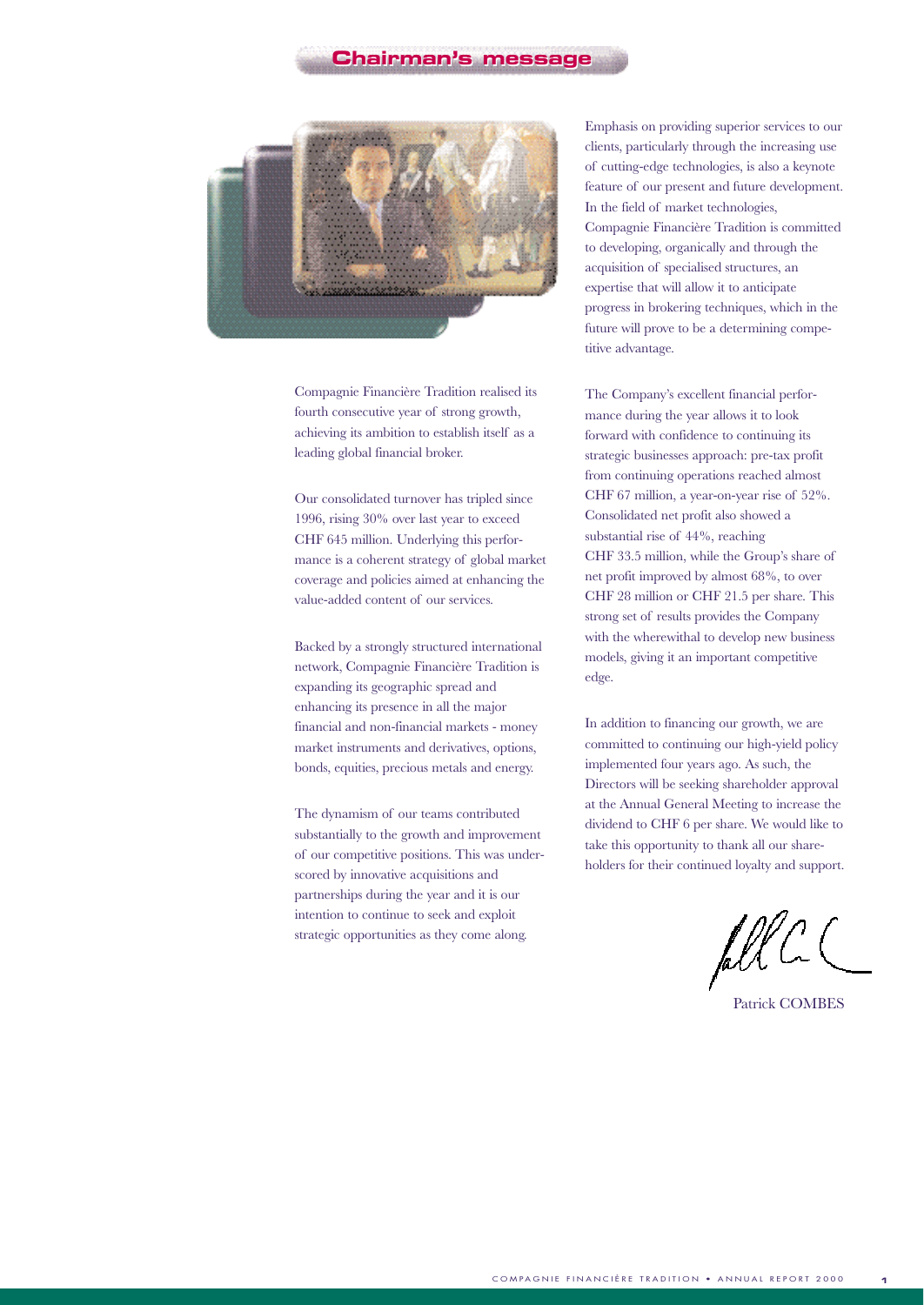# *Back to basics*

*After a euphoric year in 1999, which saw world stock markets surge ahead on the back of the new economy, the last year of the millennium proved a rude awakening for many businesses and investors, albeit at a time when the world growth rate hit a thirty-year high. With the collapse of the Nasdaq, soaring oil prices and a gradual downturn in the world economy, 2000 will remain in the annals as a highly eventful and unpredictable year.*

#### **A year of exceptional growth in the world economy, and a continued trend towards globalisation•••**

2000 will long be remembered as a year of outperformance as the world growth rate reached its highest level in over a decade, at more than 4%.

This global performance was driven by the American economy, which registered its tenth consecutive year of growth. After a 4% rise in 1999, GDP showed a hefty 5% increase last year, with unemployment steady at 4%. With the economy showing signs of overheating and inflation a real possibility, the Fed reacted vigorously by increasing interest rates six times in eighteen months, no doubt contributing to the abrupt slowdown in the American economy at year-end, rather than the hoped soft landing.

Europe also enjoyed an excellent year. The growth rate in the European Union reached 3.4%, compared with 2.5% the previous year, buoyed by the increase in world demand and solid underlying economies. On the employment front, all members of the European Union registered a spectacular improvement, with unemployment dropping to 8.4% of the working population, compared with 9.2% in 1999. This movement should continue in 2001, with growth forecasted to reach 3%, provided the oil market remains

relatively stable. The increase in the price of crude during the year took its toll on inflation, which rose to 2.3% in 2000 compared with 1.1% the previous year, hitting consumer spending and household consumption.

Japan, which finally emerged from two years of recession, enjoyed modest growth. Nonetheless, the Japanese economy remains fragile, with continuing deflation, a stubbornly high unemployment rate, a stock market that saw one third of its capitalisation evaporate in 2000 - dropping back to 1986 levels - and a worrying increase in the number of bankruptcies, which continue to weigh on the balance sheets of Japanese banks. Spurred on by the bullish conditions in Europe and in the United States, and the improvements in Japan, the recovery that began in 1999 in the rest of Asia continued in full swing in 2000, with sustained growth in all the countries affected by the 1997 crisis. Exports enjoyed a spectacular rise, helping stimulate domestic demand. However, the prospect of a downturn in the U.S.A., which would negatively impact exports, and the fragility of a banking system that was not completely back on the rails, could slow Asian recovery in 2001, with the exception of China. China, which enjoyed a growth rate of 8% in 2000, should benefit considerably from its impending admission to the World Trade Organisation in 2001.

There was also a turnaround in Latin America at last, with the economies experiencing stronger growth in all areas. Reforms under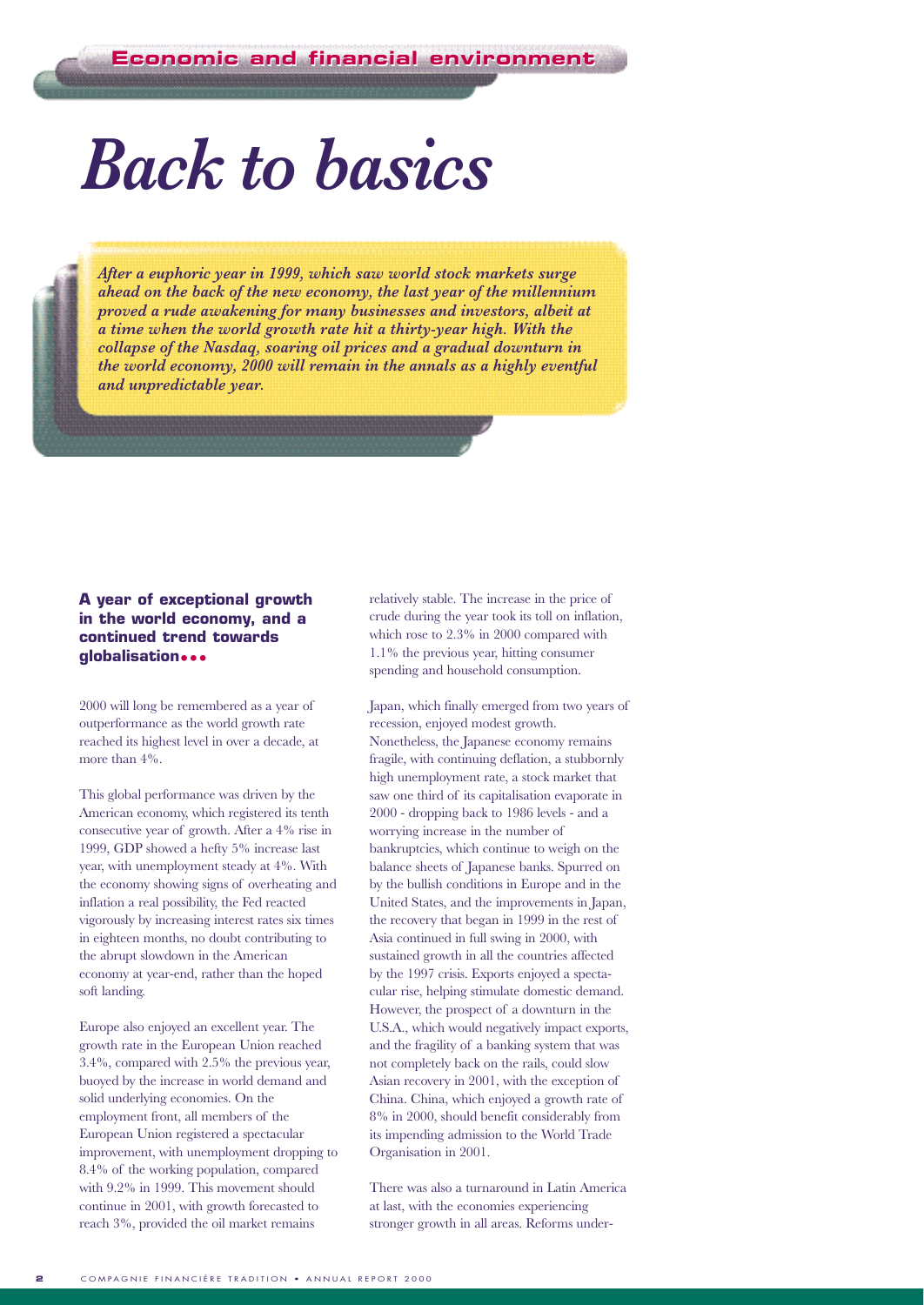taken over the past ten years also began paying off, with a reorganisation of the banking and financial systems, inflation brought back to measurable levels, and strong growth in direct foreign investments and exports.

In this environment of exceptional growth, the trend towards globalisation continued at an accelerated pace, with an increase in international transactions aimed at constructing multinational giants in what has become the global market. However, the collapse of several highprofile merger attempts and stronger antitrust legislation on both sides of the Atlantic helped tip the scales somewhat in favour of marriages of convenience, exploiting industrial synergies that were keenly welcomed by the markets. In the financial sector, the USD 34 billion takeover of JP Morgan by Chase Manhattan signalled the high point in a year marked by accelerated consolidation and exceptional profitability in the banking sector.

2001 looks set to be more bearish, and fears of a recession in the U.S.A. could negatively impact both Latin America and Asia.

#### **••• but a year in which the technology bubble burst and world stock markets suffered a serious correction•••**

#### *World markets: Back to basics.*

After the euphoria of 1999, the major financial markets continued to outperform in the early stages of 2000, driven by the mirage of the new economy. This trend came to an abrupt halt in mid-March when the bubble burst in the technology sector, where valuations had disconnected from underlying profitability. The upsurge in commodities, the cooling of the U.S. economy, increased profit warnings and the shockwaves from the first dotcom bankruptcies in the last months of 2000 exacerbated this phenomenon.

The Nasdaq plummeted 39% in 2000 and almost 50% from its peak during the spring months, to end the year at its June 1999 level. The new markets for European growth stocks followed the Nasdaq for better or for worse, ending the year well down, after progressing 145% in the first quarter in the French Nouveau Marché and close to 90% in the German NeuerMarkt.

Shaken by the vertiginous fall in the technology, media and telecommunications (TMT) sectors, the order of the day in financial markets is "back to basics", with emphasis placed once again on the fundamentals of growth and profitability in traditional companies.

The Swiss Stock Exchange was one of the rare world markets to have registered any improvement during 2000, with the SMI progressing by 7.5%. This was buoyed by renewed activity in blue chips in the defensive pharmaceutical and food sectors, while TMT stocks took a hammering on the Swiss market, as elsewhere.

Stock market activities were also characterised by unprecedented volatility worldwide, with volumes well above average.

#### *Financial markets ride out high volatility in interest rates, currencies and commodities.*

Turbulence in the stock markets in 2000, coupled with sustained weakness of the euro, surging energy prices, the shaky economic situation in Japan and worries about a hard landing in the U.S. economy, contributed to record activities across the board in both regulated financial and over-the-counter (OTC) markets, as investors flocked to futures and derivatives to hedge their exposure.

Volumes in the OTC markets for derivative products picked up considerably in the first half of the year, with interest rate derivatives accounting for the lion's share. Notional exposure in interest rate derivatives reached USD 64,125 billion at 30 June 2000, up 19% on the year (Source: BIS). Volumes in derivative products traded on the regulated markets followed suit: a total of 236 million contracts were traded on the Paris Stock Exchange, a rise of 29%, while volumes in Germany were up by 28%.

Finally, derivative instruments continued to expand in non-financial products. In this sector, further deregulation of the energy market in Europe and in the Pacific Rim region boosted markets for commodity derivatives, which registered a year-on-year rise of 32% at 30 June 2000 (Source: BIS). Gold remained at the top of the list of traded commodities, but electricity, natural gas and oil also enjoyed buoyant markets. Other products, such as weather derivatives and emission allowances, while remaining marginal, made interesting inroads worldwide, no doubt benefiting from the ongoing debates over the greenhouse effect.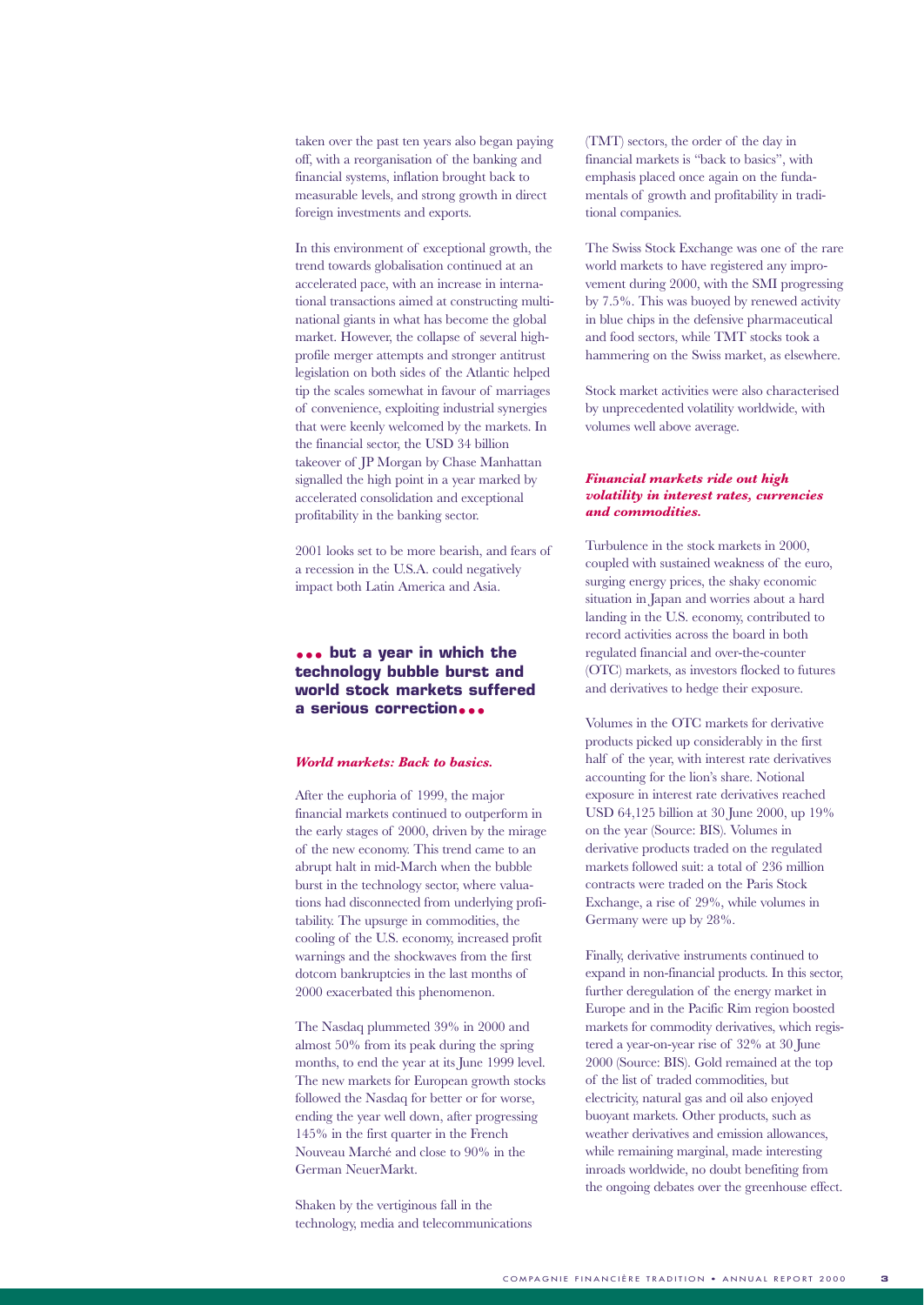#### **••• while globalisation and new technologies continue to shape the financial sector•**

#### *New players moved in to occupy strategic positions on the financial scene...*

The advent of new networking technologies was accompanied by a new generation of players offering trading services in the financial markets. The earlier moves towards consolidation in the banking sector and an incremental introduction to electronic trading in the regulated markets have given way to a more deep-seated trend. There has been a redefinition of the role of brokers over the past two years, and the emergence of new forms of brokering has brought new players onto the scene.

The first players in this technological revolution, the Electronic Communication Networks (ECNs), which offer their customers reduced transaction costs, greater execution transparency and extended trading hours, continued to gain ground in American markets, where they now account for up to 40% of daily volumes on the Nasdaq.

Even more recently, the European market was confronted with the arrival of new actors, including the Jiway exchange, a 60:40 joint venture, launched in November 2000 by OM Gruppen AB and Morgan Stanley Dean Witter & Co. At the same time, Consors announced that it intended to launch an electronic exchange aimed at private investors, and to this end purchased a 10% interest in the Berlin Stock Exchange.

On a broader level, numerous trading systems have been developed over the past two years, covering, with greater or lesser degrees of success, most financial and non-financial products. In the bond market, for example, the number of platforms catering to the American market has increased sevenfold in four years, reaching 73 at the end of 2000. This rise in the number of electronic exchanges for products such as bonds, electricity, currency options, etc., has served to fragment these markets, making the role of broker even more essential to provide market participants with liquidity and therefore with the fair price.

#### *... engendering an immediate reaction from the world's major stock exchanges, caught up since the beginning of the year in the momentum towards globalisation, as they seek to unlock market value.*

Efforts by these new players to enter the newly unified European market met with a spate of consolidations among the European Exchanges during the year. Amsterdam, Brussels and Paris were the first to make a move by announcing their merger on 21 March. The new entity, Euronext, allows cross-listed securities to be traded on a single exchange, while maintaining the individual national markets. A central clearing system should also be operational some time after June 2001 for all products traded on the three markets.

On 3 May, the Frankfurt and London Stock Exchanges in turn announced a planned joint venture, the iX (International Exchange). The project provoked severe criticism on both sides of the Channel, and quickly became unhitched when OM Gruppen AB, the Swedish operator and owner of the Swedish Stock Exchange launched a hostile takeover bid on the London Stock Exchange. The raid, which had failed at 31 December 2000, led the LSE to break off the proposed tie-up with Frankfurt.

Finally, the Zurich Stock Exchange decided to forge its own path, by joining forces with Tradepoint, the London-based electronic market, to create a pan-European equities market.

This consolidation movement extends well beyond the frontiers of Europe. The Chicago Mercantile Exchange is studying a possible partnership with the Tokyo Stock Exchange, while the Nymex is courting the London-based International Petroleum Exchange, and the Nasdaq is pushing for closer ties with the London and Frankfurt Stock Exchanges.

2001 should prove to be a year of substantial change as the major market players pursue their comprehensive development in an effort to adapt to a world where technology transcends all borders. Huge technological investments are required if they are to offer unified trading tools to a global clientele. With this goal in mind, Euronext and the Deutsche Börse following the example of the Stockholm Stock Exchange are seeking to fund a new round of consolidation through an IPO.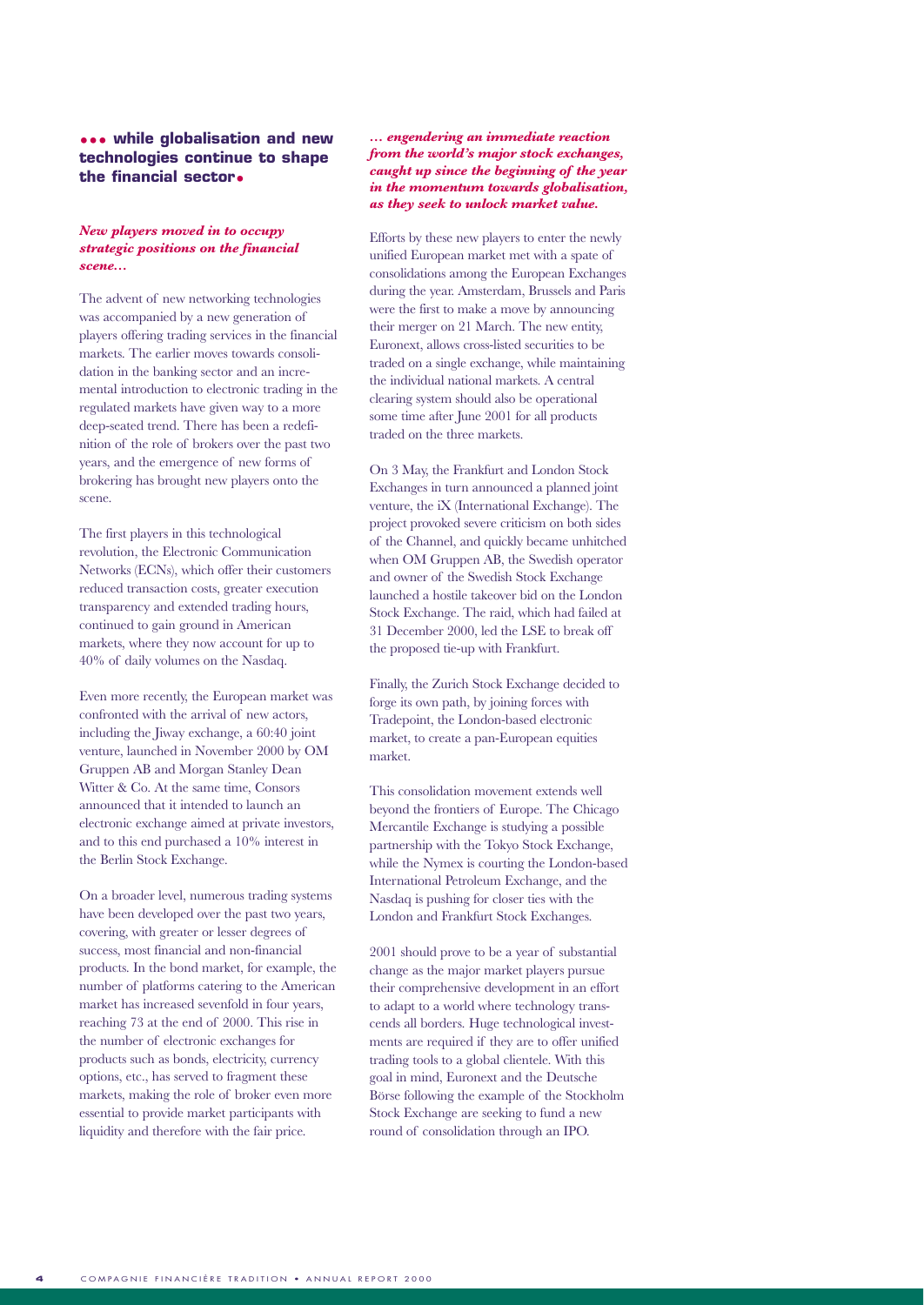#### **February 2000**

**Year at a glance Year at a glance**

**Compagnie Financière Tradition becomes a member of the South African Futures Exchange (SAFEX) through its newly created subsidiary, TFS Futures & Options Pty. Ltd.**

#### **June 2000**



**Compagnie Financière Tradition, through its American subsidiary, takes over the activities of ASIEL & Co. LLC, a founding member of the New York Stock Exchange, thereby becoming a member of the NYSE.**

#### **July 2000**

**Compagnie Financière Tradition and Garban Intercapital join forces to create the world leader in currency options brokerage, TFS-ICAP, operating on seven financial markets.**

#### **August 2000**

**TFS and the former New York energy group of Sakura Dellsher Inc. get together to create a leading broker of energy products and their derivatives in the United States: TFS Energy LLC.**





**October 2000**

**Creation of TFS Blackwood, a company specialised in day trading, which is due to open a trading room for professional traders, in London, in the second quarter of 2001.**

#### **December 2000**

**Compagnie Financière Tradition rents, through one of its affiliates, VIEL Eurovaleurs' brokerage operations in European government debt.** 

**Milestones in the history of Compagnie Financière Tradition can be found at www.traditiongroup.com**



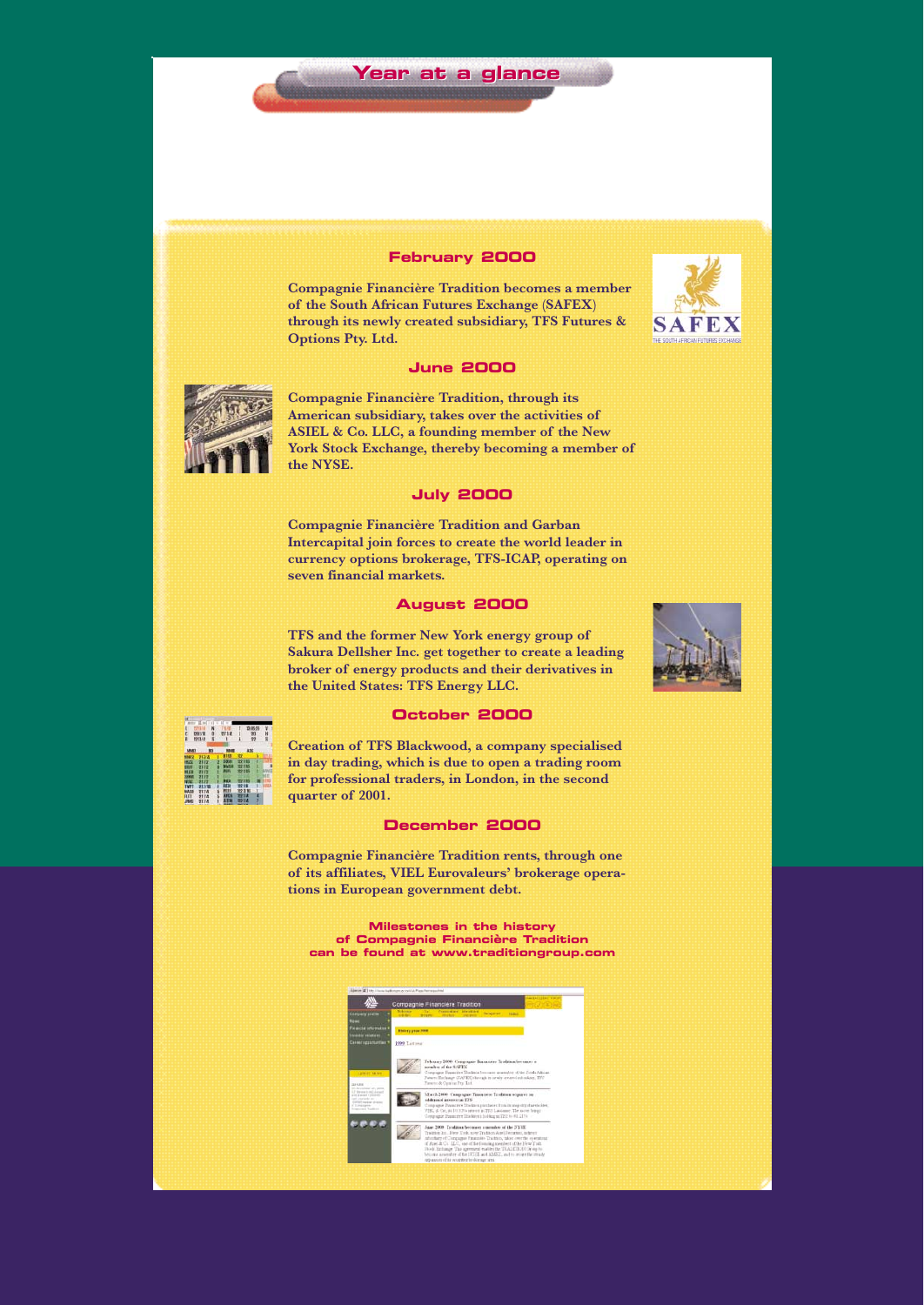**Information for shareholders Information for shareholders**

*At 31 December 2000, the share price stood at CHF 215, with a market capitalisation CHF 279.0 million.*

#### **Share performance**

After surging ahead 200% in 1999, Compagnie Financière Tradition shares continued their rise in 2000, reaching CHF 215 on 31 December 2000, a year-on-year increase of 18.8%. This very strong performance compares well with all world benchmark indices, outperforming the SMI, which progressed 7.5% over the year and was one of the rare major stock markets to have generated an overall gain.

Volumes traded continued to rise and confirmed investor interest in the stock.

The share price peaked at CHF 290 in March, following the release of record results for 1999, then dropped back before firming again in August in response to the release of half-yearly turnover figures and again in September after half-yearly results announced a continuing improvement in Compagnie Financière Tradition's main operating ratios.

#### **Share capital**

#### **• Evolution during the year 2000**

Share capital at 31 December 1999, stood at CHF 1,268,350, consisting of 12,683,500 shares of CHF 10.

It was increased by CHF 291,500 in April 2000 through the creation of 29,150 new bearer shares of CHF 10, following the exercise of share options. This increase, accompanied by a share premium of CHF 682,110, brought Compagnie Financière Tradition's share capital to CHF 12,975,000 at 31 December 2000.

#### **• Proposed share split**

The Board of Directors is seeking shareholder approval to split each bearer share of CHF 10 into two, thereby reducing the nominal value of the Company's shares from CHF 10 to CHF 5. Implementation of the decision to reduce the nominal value of bearer shares to CHF 5 will be subject to the amendment of Article 622 (4) of the Code of Obligations.

#### **Stock market data**

|                                                    | 2000              | 1999            |
|----------------------------------------------------|-------------------|-----------------|
| Share price at 31 December                         | <b>CHF 215.00</b> | CHF 181.00      |
| Number of shares at 31 December                    | 1,297,500         | 1,268,350       |
| Market capitalisation at 31 December (CHF million) | <b>CHF 279.0</b>  | CHF 229.6       |
| Price Earnings Ratio                               | 9.95              | 13.74           |
| Net consolidated profit per share*                 | <b>CHF 21.89</b>  | CHF 13.22       |
| Net dividend per share                             | <b>CHF 6.00</b>   | <b>CHF 5.00</b> |

\* based on the weighted average number of shares outstanding in each year

#### www.traditiongroup.com

**A website devoted to shareholder information:**

- ➢ **Share price**
- ➢ **Press releases**
- ➢ **Press review**
- ➢ **Shareholders' forum**
- ➢ **Financial analysis**
- ➢ **Financial information**

#### **Contacts:**

**T.: +41 21 343 52 66 F.: +41 21 343 55 00 e-mail: ir@tradition.ch**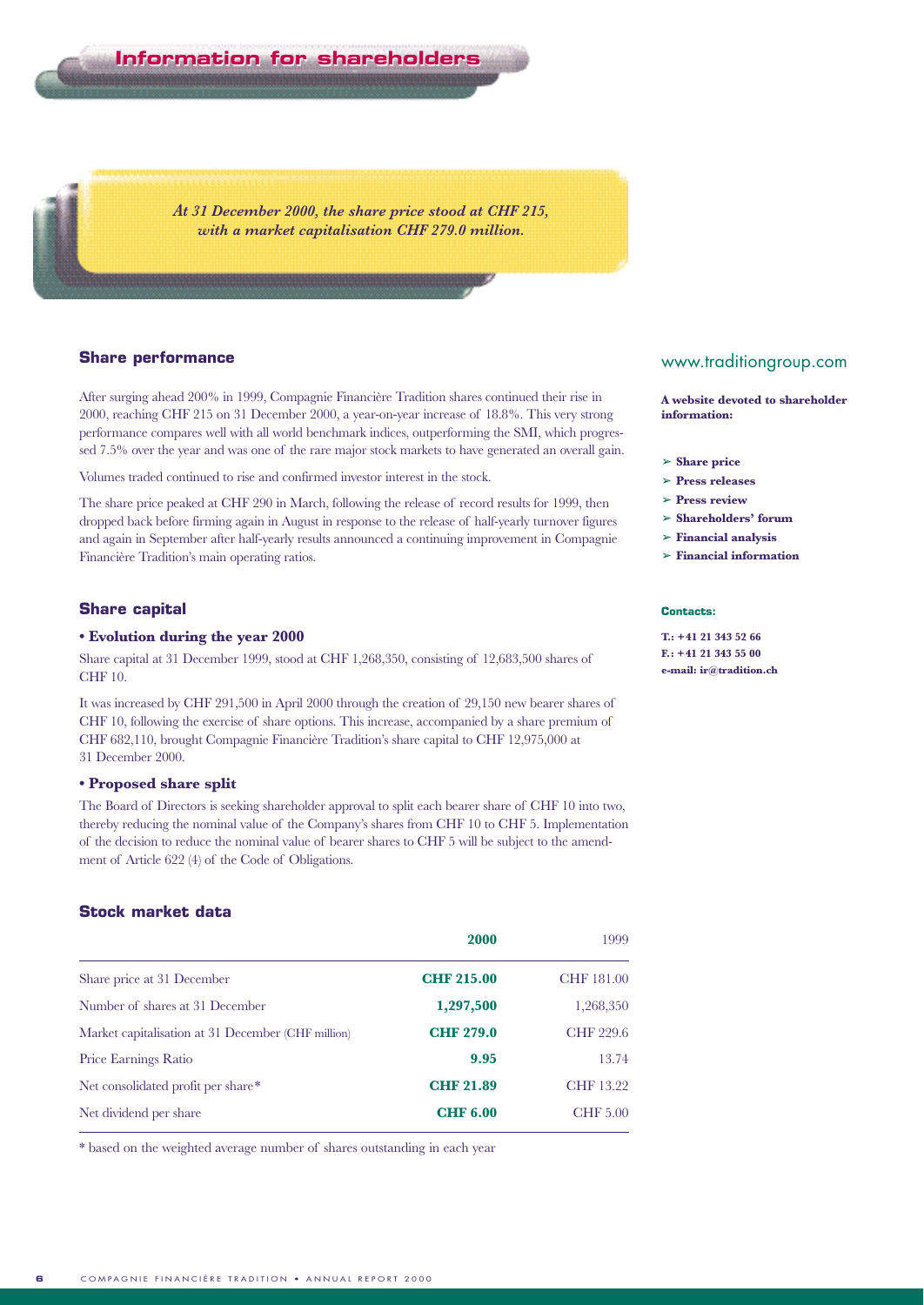# www.traditiongroup.com/uk/Page/cours.html

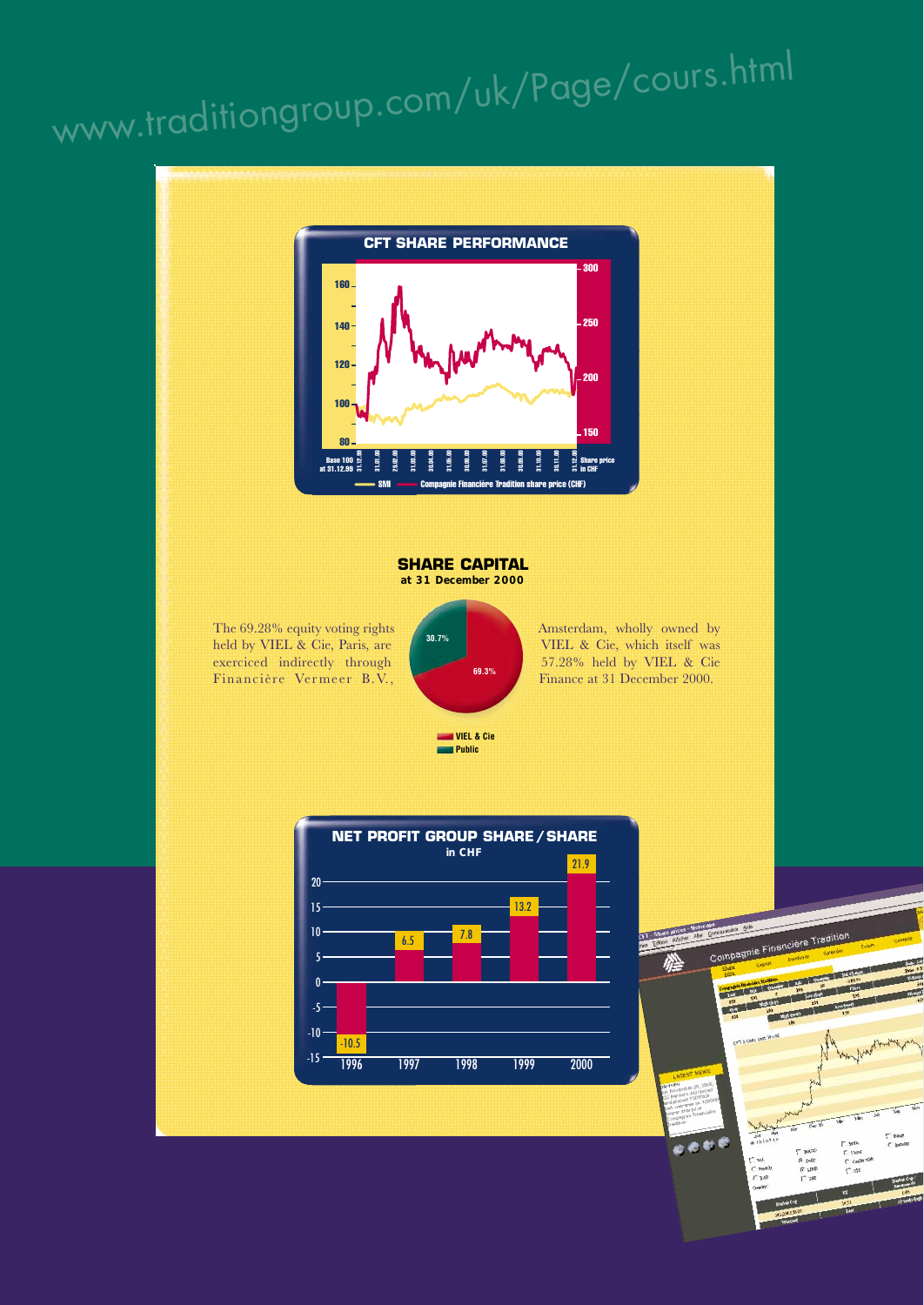*Compagnie Financière Tradition intensified its professional brokerage activities in 2000, with consolidated turnover up 30% on the year at CHF 645.1 million. The operating margin also rose strongly, with net profit-Group share reaching CHF 28.0 million, up by 68% over the previous period. Strategic partnership arrangements and external growth operations were also stepped up, with the Company strengthening its competitive position across a broader portfolio of products, while accelerating the integration of new technologies into all its business activities.* 

#### **TURNOVER BY GEOGRAPHICAL AREA**



**71.6% Holding Tradition Securities Tradition Financial Services Tradition Service Holding** 

# *TSH Group*

*Tradition Service Holding, the traditional core of Compagnie Financière Tradition's brokerage activities, ranks among the top three global players in pure brokerage in money markets, interest rate derivatives, developing country debt and credit derivatives.*

#### **Continental Europe**

Tradition Service Holding acts as a broker in over-the-counter (OTC) markets, functioning as the transaction partner between two counterparties and earning a commission on such trades. It has a much larger footprint in continental Europe that any of its principal competitors, realising over 10% of its activities from its operations in Lausanne, Luxembourg, Milan and Paris. These desks primarily serve a local clientele, registering a

global turnover of CHF 48.1 million in 2000. This figure remained virtually unchanged from the previous period, despite the continuing consolidation in the banking sector. Underlying this performance was the favourable development of activities in Lausanne, Milan and Paris, while the Luxembourg desks registered a slight decline in business.

#### **United Kingdom**

With an experienced team of 242 brokers, Tradition (UK) Ltd. continued to build on its success, generating a turnover of CHF 140.2 million in 2000, a year-on-year increase of 12%. These encouraging results were obtained despite the difficult market climate, marked by low interest rate volatility, which affected most of its competitors. Tradition (UK) Ltd. maintained its leadership in its core sector of interest rate derivatives,

#### **TSH TURNOVER BY GEOGRAPHICAL AREA**

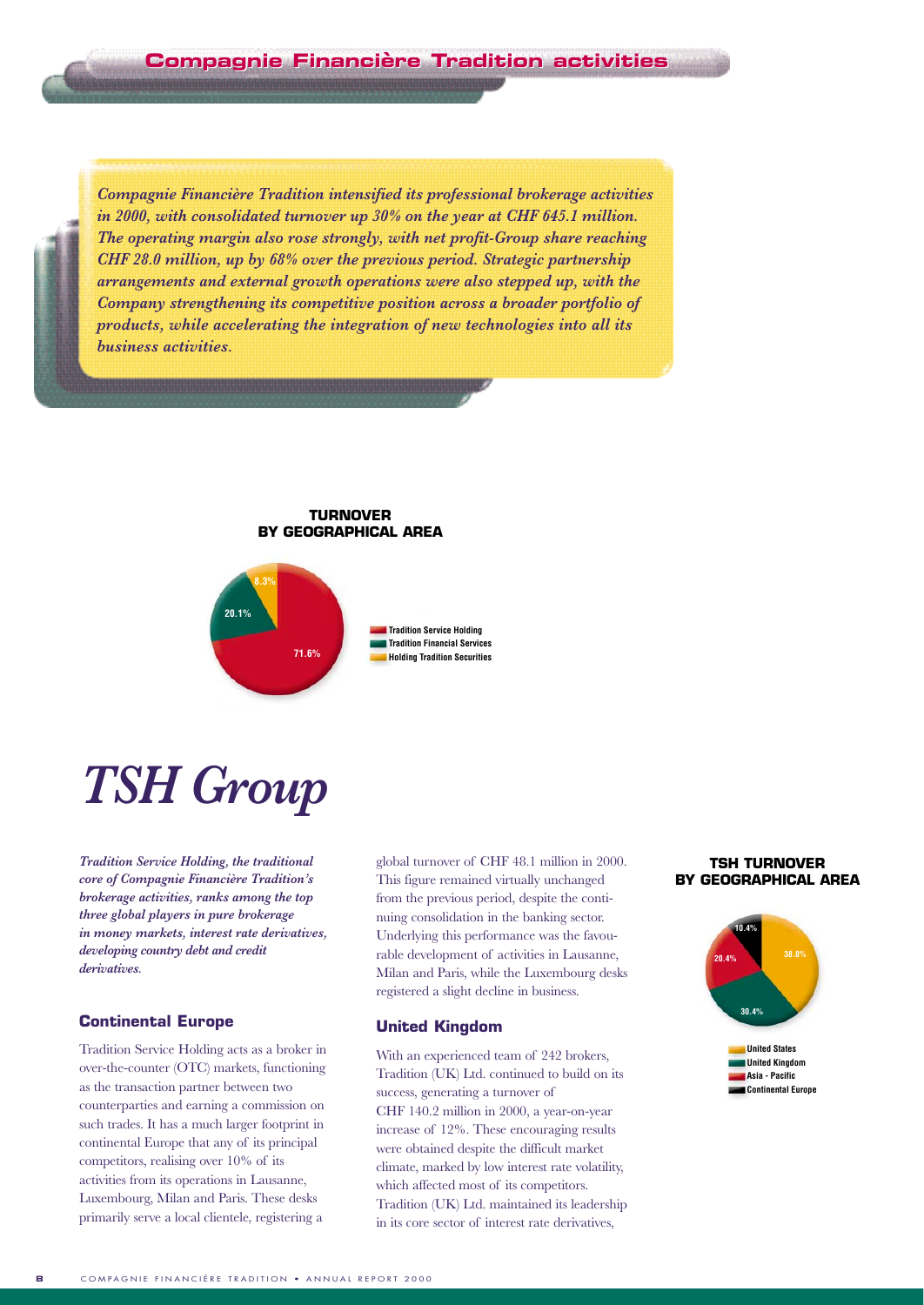

#### **773 BROKERS 14 OFFICES IN 11 COUNTRIES**

**71,6% of consolidated turnover**

#### **PURE BROKERAGE IN:**

- **Money markets**
- **Interest rate derivatives (forwards, swaps, options)**
- **Emerging markets**
- **Credit derivatives**





in both euro and sterling operations. The recruitment of teams in 1999, to develop traditional brokerage activities, also produced excellent results in 2000, with a substantial improvement in both market share and product profitability. Finally, the Company continued its successful development of new business activities, particularly in the emerging markets sector, where "exotic" products, such as the Turkish lira and African rand, generated strongly increased revenues and satisfactory profitability. Tradition (UK) Ltd. is now firmly ensconced as an important player in the City, and should benefit from more favourable market conditions in 2001.

#### **United States**

The Company further built on the success of its business activities in the U.S.A., which now represent close to 40% of its consolidated turnover, against 25% in 1999. Newly located in more spacious premises since the end of 1999, Tradition (North America) Inc. and its subsidiary, Tradition Asiel Securities Inc. took advantage of the consolidation movement among its competitors to attract new teams to its ranks, bringing the number of brokers to 212 at the end of 2000, compared to 160 the previous year. Against this favourable background, Tradition (North America) Inc. scored substantial gains in market share in each of its brokered products, with turnover up by 60% on a like-for-like basis. On 30 June 2000, Tradition (Government) Securities Inc. took over the operations of Asiel & Co. LLC, one or the founding members of the New York Stock Exchange back in 1878, changing its name to Tradition Asiel Securities Inc. This merged entity has now become a member of the NYSE, offering clients a broad portfolio of products covering all fixed interest securities, as well as equities and equities arbitrage. Including these operations, Tradition Service Holding's turnover in the U.S.A. more than doubled in 2000, with profitability increasing strongly. This trend is expected to continue in 2001, powered by the exploitation of synergies between these activities and Tradition Service Holding's other desks around the world.

#### **Asia**

The Company realised over 17% of its consolidated turnover in Japan, through its subsidiary, Meitan Tradition Co. Ltd., in which it has a 55% controlling interest. Meitan Tradition Co. Ltd. continued to build on its success in the region, with turnover up 16% in 2000. It maintained its leadership position in the medium-term yen swaps market, where it enjoys a market share approaching 40%. The new team, recruited at the end of 1999 for spot currencies in dollar/yen and euro/yen operations, quickly asserted itself as the leading broker in this market, offering quality service to its clients. Finally, Meitan Tradition Co. Ltd. consolidated its position in the important forwards markets, particularly in dollar/yen transactions. Meitan Tradition Co. Ltd. is expected to consolidate its leadership in 2001.

The persistent sluggishness of the Japanese economy continued to negatively impact the Asian financial markets, such as those in Hong Kong and Singapore, which were also confronted with a reduction in the number of banks in the region. Against this adverse trading background, Ong Tradition Singapore (Pte) Ltd., 49% owned by Tradition Service Holding, again suffered declining revenues, while maintaining its leadership position in the market for dollar deposits. However, having kept a tight rein on operating costs, Ong Tradition Singapore (Pte) Ltd. returned to profit after two years of minor losses. In Hong Kong, Tradition (Asia) Ltd. registered an increase in activities, despite the morose trading climate, buoyed by new activities launched in 1999 in two areas: credit derivatives and Switchfix. The latter is an online tool developed by Tradition (Asia) Ltd., designed to allow automatic clearing of residual risk positions in swaps. Finally, China's impending admission to the World Trade Organisation in 2001, and the liberalisation of the Chinese financial markets expected to result from it, should favourably impact Tradition Service Holding, which should benefit from a privileged position in this market through its representation desk, opened in Beijing in 1997 by Compagnie Financière Tradition.

#### *With consolidated net profit reaching CHF 29.6 million, compared with*

*CHF 15.1 million in 1999, Tradition Service Holding confirmed the excellent orientation of its business activities. In 2000, the Company consolidated its market shares and profitability in the world's three principal financial markets, London, New York and Tokyo, while maintaining regional teams that allowed it to grow its client base.*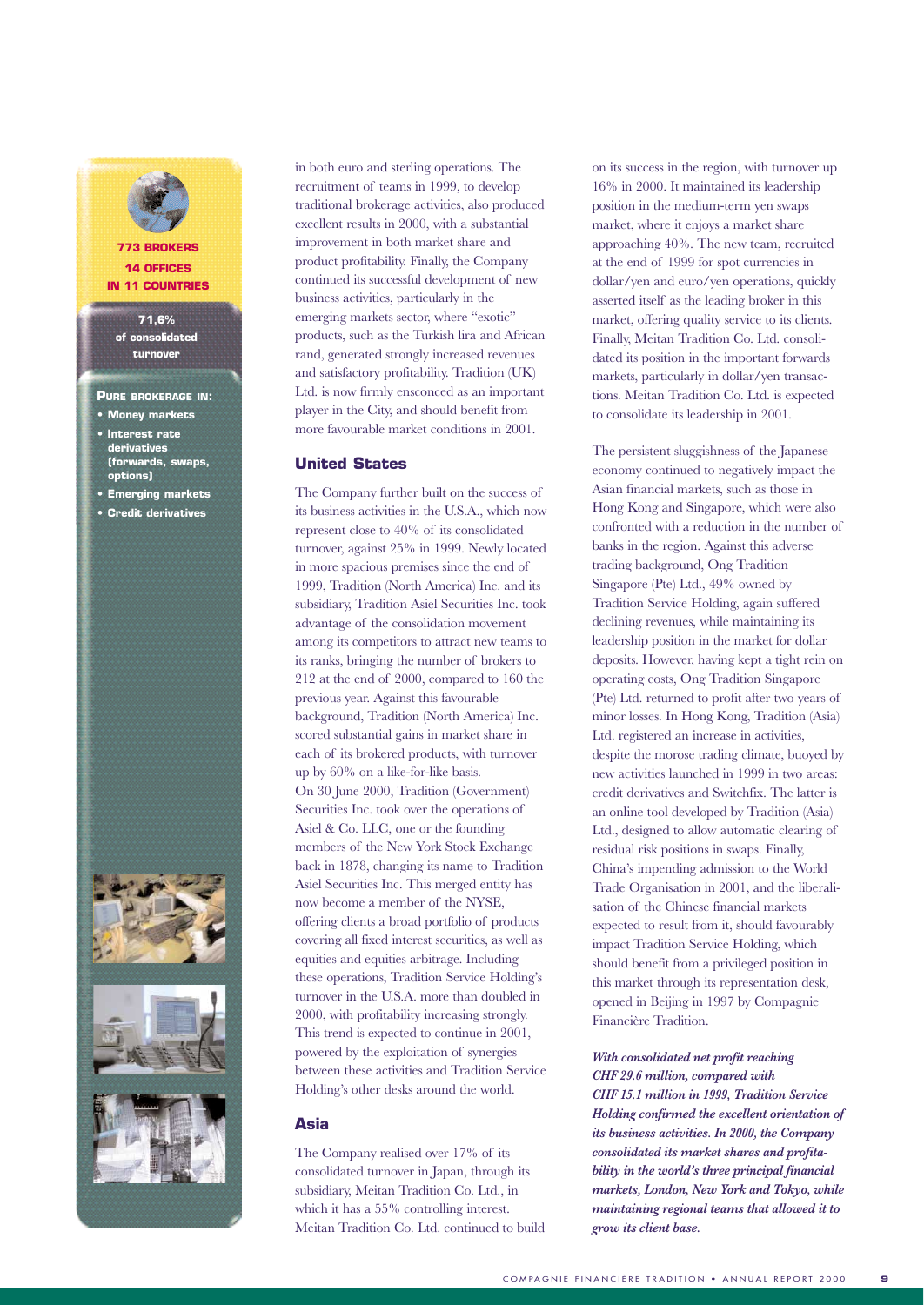

# *TFS Group*

**Compagnie Financi Compagnie Financièère Tradition activities**

TFS, 68.4% owned by Compagnie Financière Tradition, has been pursuing a two-pronged strategy over the past eighteen months. Its prime focus was to enhance its competitive position in traditional core operations, by securing strategic partnerships with a number of its competitors. In July 2000, the Company merged its activities in currency options with those of its closest competitor, Garban Intercapital, creating the world's leading brokerage company in the sector. The new division, TFS-ICAP, with offices in London, Copenhagen, Frankfurt, New York, Sydney, Tokyo and Singapore, boasts very substantial trading volumes and has cornered a large part of the market for currency options.

In August, TFS merged its U.S. energy operations with those of another competitor, Sakura Dellsher Inc., to form a new company, TFS Energy LLC and its subsidiary, TFS Energy Futures LLC, an introducing broker on the NYMEX. This move will give TFS critical mass in a broad range of energy-related products in the fields of electricity, natural gas, coal, emission allowances, weather derivatives and bandwidth capacity, in both over-the-counter (OTC) markets and on the NYMEX.

These two joint ventures give TFS a strategic presence in the key sectors of energy and currency options. The Company also expects to realise economies of scale from the broader portfolio of products and extended client base.

In an effort to further streamline profitability, the Company undertook an important restructuring of its traditional activities during the year. In Japan, equity derivatives operations at its loss-making Tokyo office were wound down.

Since 1999, while underscoring its traditional operations, TFS has pursued a policy of selective expansion into new activities related to its original core businesses: Capstone Global Energy LLC, created in June 1999 and 50% owned by TFS, provides energyrelated consulting services. Its broad client base comprises participants in the world's deregulating and restructuring energy markets. The Recruitment Company, created in September 1999, specialises in job placement in the financial and new technologies sectors. Equitek Capital, created in July 2000, is a venture capital company. TFS Blackwood LLC, created in October 2000, is

#### **TFS TURNOVER BY GEOGRAPHICAL AREA**



**Continental Europe Asia - Pacific**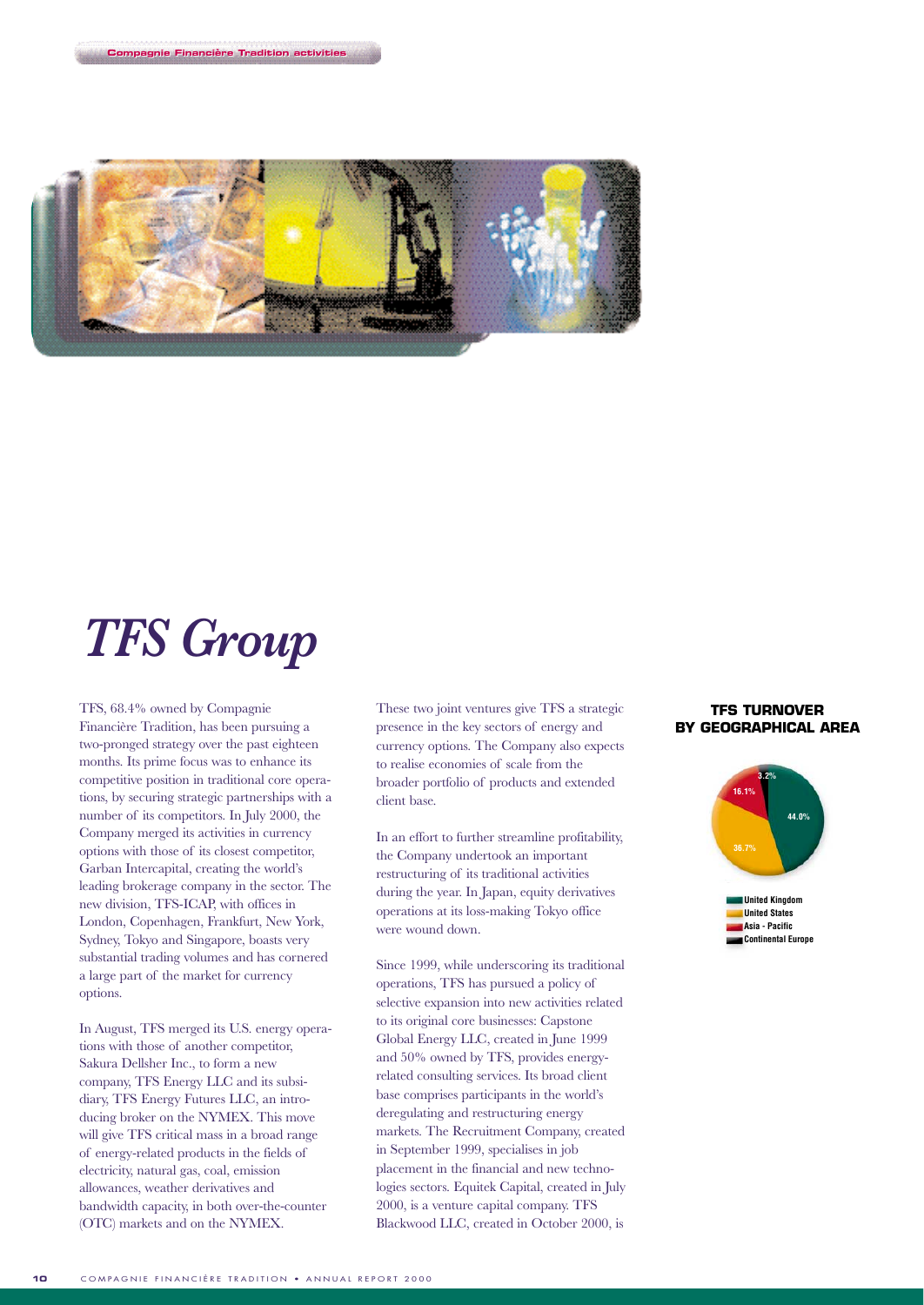

#### **232 BROKERS 12 OFFICES IN 9 COUNTRIES**

**20.1% of consolidated turnover**

**PURE BROKERAGE IN:**

- **Currency options**
- **Equity derivatives**
- **Precious metals**
- **Energy**

**• Pulp and paper**

**RECRUITMENT**

**VENTURE CAPITAL**

**DAY TRADING**







a company specialised in day trading, which is scheduled to open the first trading room, in London, in the second quarter of 2001. The Company will be offering individual professional traders direct access to American Stock Exchanges.

Consolidated turnover remained virtually unchanged from the previous year, at CHF 130.1 million. An analysis of the situation is shown below:



#### **Financial products**

Brokerage activities in financial products now represent 41.7% of aggregate turnover, compared with 49.7% in 1999.

Underlying this relative slide was the more hostile environment for currency options over the past two years. This sector has been negatively impacted by the implementation of the single currency and consolidation in the banking sector, while the disappearance of several formerly significant participants has drained liquidity in this market.

TFS continued to grow its operations in equity derivatives, with the creation of a South African subsidiary, TFS Futures & Options Pty. Ltd., a member of the South African Futures Exchange (SAFEX). The business conducted on this "virtual exchange" is handled by TFS's London office, allowing TFS to grow its activities in the British capital. The Company is now strongly positioned in Europe, the leading world market for equity derivatives. In Asia, the Company decided to close its Japanese operations, following a sharp fall-off in business activities, while retaining a slimmed down team in Hong Kong.

#### **Non-financial products**

Consolidated turnover for brokering activities in non-financial products reached CHF 70.4 million, up 11% on the previous year.

After a strong rise in the fourth quarter of 1999, gold prices dropped back to settle at between USD 262 and 310 an ounce throughout 2000. This weakness led producers and investment fund managers to limit hedging operations, while the major banks trimmed back activity in this market.This environment negatively impacted TFS which, while maintaining its leadership position in the gold market, suffered a sharp slowdown in its brokerage activities in precious metals.

Activities in a wide range of energy derivatives developed very satisfactorily in 2000, and now represent 38% of TFS's consolidated turnover. This strong showing includes a substantial contribution from TFS Energy LLC, which developed its activities in natural gas in the U.S.A. and Canada, and strengthened its presence in the market for weather derivatives and emission allowances. In the electricity sector, TFS again benefited from the deregulating markets - with its London, Frankfurt and newly created Australian offices all turning in good performances - while strengthening its market share in the United States. Stronger oil prices throughout 2000 boosted brokerage earnings in the United Kingdom in this sector, although the Asian market was rather more sluggish. Finally, moves to develop the pulp and paper market were amply rewarded in 2000 when TFS negotiated the largest ever fixed-price transaction in the market, establishing it as the leading broker in this fledgling sector.

*These new activities and the loss-making operations in Japan, which were wound down at the end of the year, weighed heavily on profitability, with consolidated net profit declining steeply to CHF 0.8 million.*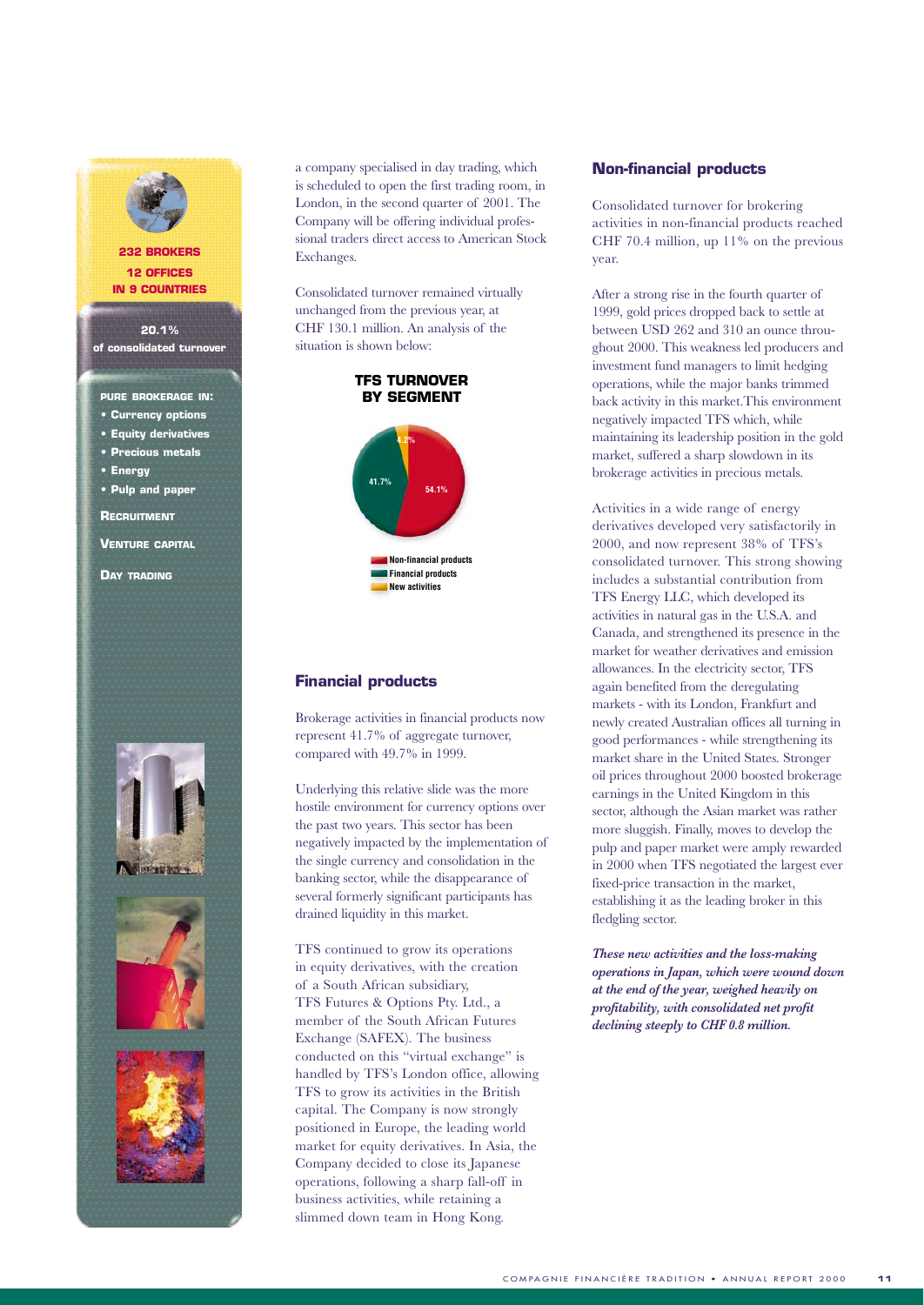# *HTS Group*

**Compagnie Financière Tradition activities** 

*Holding Tradition Securities, a wholly owned subsidiary of Compagnie Financière Tradition, handles all brokerage activities in the financial futures markets, as well as the equity and bond products of Tradition Securities And Futures S.A. and its subsidiary, MIA. The Company's consolidated turnover reached CHF 53.3 in 2000, an increase of 35% over the previous period, with net results at breakeven point.*

Tradition Securities And Futures S.A. (formerly STAFF S.A.), in which Holding Tradition Securities took a 78% controlling interest in September 1998, is a major broker in the European financial futures markets, and a leader in options. Tradition Securities And Futures S.A. is a member, directly or through its London subsidiary, of the MATIF, Eurex and LIFFE.

The European financial futures markets were strongly dominated by the Eurex in 2000, which represented 62% of volumes traded, primarily as a result of its landmark contract on the bund. The MONEP, LIFFE and MATIF followed, trading roughly equivalent volumes. Tradition Securities And Futures S.A. continued to grow its Paris- and London-based operations during the year, registering a global increase in turnover of 18.8%, at CHF 31.3 million.

The Company also enhanced its geographic footprint with the opening of a Lausanne branch in August 2000. This operation offers its predominantly Swiss clientele a complete portfolio of exchange-traded interest rate and currency products in both Europe and in the United States.

During the year, Tradition Securities And Futures S.A. also developed the activities of its subsidiary, Prominnofi, a specialist screenbased broker dealing in French government securities for primary dealers in France and elsewhere. Prominnofi, which was taken over by Tradition Securities And Futures S.A. at the end of 1999, registered a turnover of CHF 5.3 million. The two companies merged at the end of 2000.

Finally, on 27 December 2000, Tradition Securities And Futures S.A. rented the

#### **HTS TURNOVER BY GEOGRAPHICAL AREA**



business of VIEL Eurovaleurs, a subsidiary of VIEL & Cie, majority shareholder of Compagnie Financière Tradition, specialised in pure brokerage in French and European government debt.This management rental will enable Tradition Securities And Futures S.A. to complete its portfolio, offering pure brokerage services in addition to matched principal activities in French government securities, and situate it among the leading French brokers of government securities.

MIA, 55% owned by Tradition Securities And Futures S.A., a brokerage company specialised in the French equities market, continued to grow its business, with turnover up by more than 50%. In parallel with its traditional core brokerage activities, MIA focused on the primary market, devoting important resources to developing this business. Its efforts were highly successful, and the Company participated in 18 IPOs during the year, primarily on the non-regulated market.

*Compagnie Financière Tradition continued to strengthen its securities brokerage arm. In addition to operations conducted by Holding Tradition Securities, the successful development of activities at Tradition Asiel Securities Inc., in American securities, Tradition (UK) Ltd. in warrants and convertible bonds, and TFS in the sector of equity derivatives, enabled Compagnie Financière Tradition to realise close to 26% of its consolidated turnover in the securities markets - 10% of which was on equities and equity derivatives - and will gradually establish it as a world leader in this sector.*







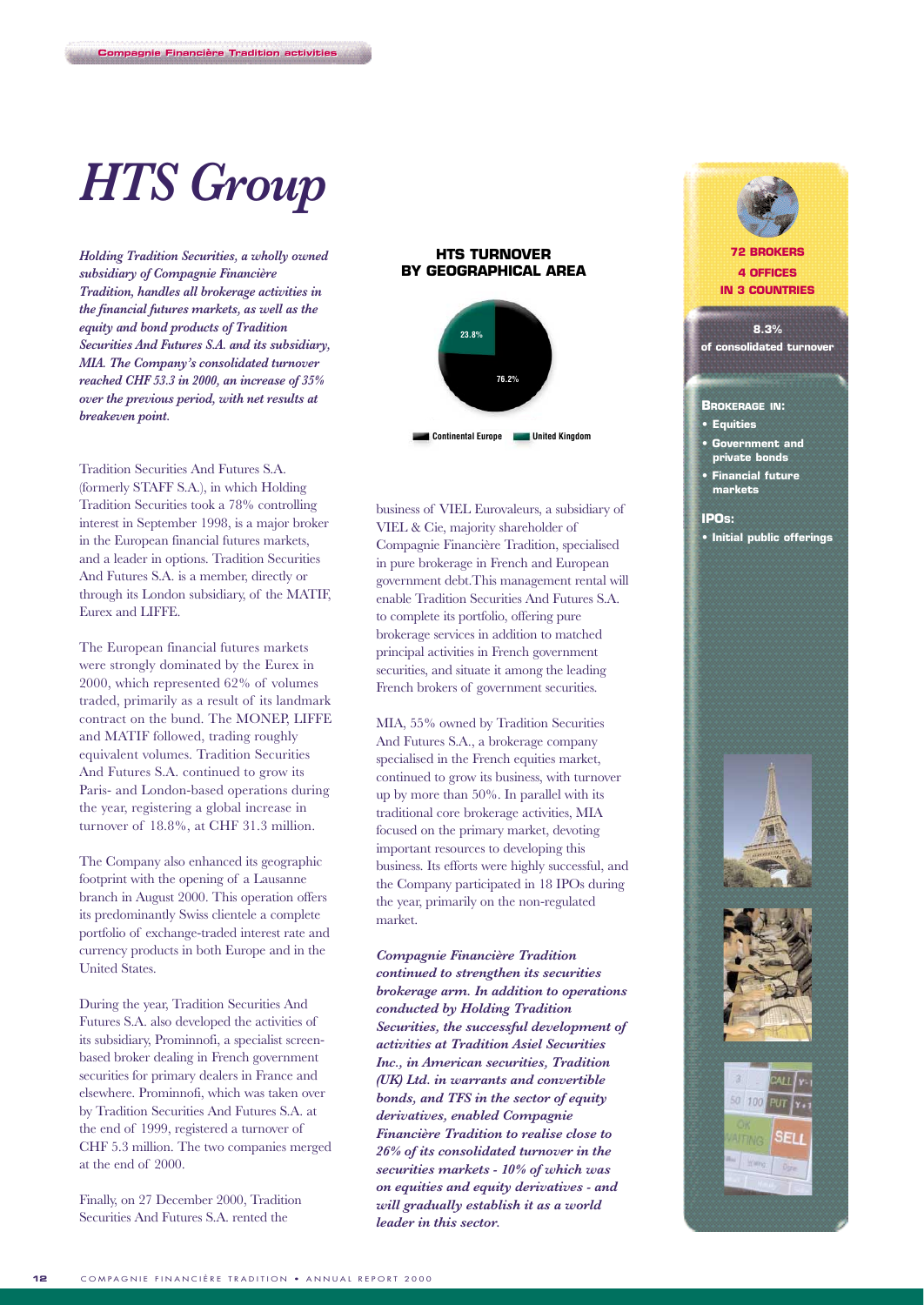

# *Clearing Activities*

Compagnie Financière Tradition created a dedicated clearing company, Holding Tradition Clearing, which controls Tradition (Global Clearing) Inc. in the United States and Tradition London Clearing Ltd. in London, a company created in 1999. These two companies act as principals for the benefit of all affiliates of the Group, with the exception of Tradition Securities And Futures S.A., able to handle such transactions directly.

By using Tradition (Global Clearing) Inc. and Tradition London Clearing Ltd., clients of the different affiliates of Compagnie Financière Tradition may, if they so wish, carry out transactions without revealing their market position. Tradition (Global Clearing) Inc. and Tradition London Clearing Ltd. intervene in this instance as a screen between

the counterparties, by taking two simultaneous positions that are cleared instantly. Tradition (Global Clearing) Inc. has been a member of the GSCC (Government Securities Clearing Corporation) since the American repos market switched to a principal brokerage mode.

All matched principal activities are controlled by a credit committee that sets the limits allocated to each counterparty and ensures they are respected. These operations, which respond to a growing demand among Tradition's clients, represent around 5% of consolidated revenues. The risk taken by Compagnie Financière Tradition on such operations is limited, since the majority of these transactions were carried out with the GSCC.

# *Technology Affiliates*

Several years ago, Compagnie Financière Tradition identified the two major phenomena that would change the face of the financial markets - a convergence of regulated and OTC markets and the growing importance of new-wave technologies in the financial sector. Over the past two years, the financial markets have undergone a profound technological revolution, characterised by the emergence of new players and the implementation of strategic alliances that have gradually redrawn the world financial landscape.

Against this backdrop, in March 1999, Compagnie Financière Tradition took a significant equity stake in Infotec S.A., a Swiss company specialised in providing online financial information and in the development of online financial management application programmes. This stake is underscored by a strategic and commercial partnership, which has enabled Compagnie Financière Tradition to equip its trading rooms with cutting-edge technology. In the medium-term, this should allow it to leverage better value from its available market information capital.

During the year, Compagnie Financière Tradition also acquired a 60% holding in StreamingEdge.com Inc., an American company which develops software that allows the delivery of live streaming data directly to the user via the Internet. This streaming technology has been used by Compagnie Financière Tradition in the development of a transactional platform for its subsidiary, Tradition Securities And Futures S.A., which should be offering its clients a dedicated online trading platform for government securities some time in the second half of 2001. The Internet standards used by this platform will make it quicker and cheaper than all other products available to date.

These early-stage projects weighed on profitability during the year, but are expected to establish Compagnie Financière Tradition as a cutting-edge technology oriented broker, offering clients an important value added service and innovative transactional platforms.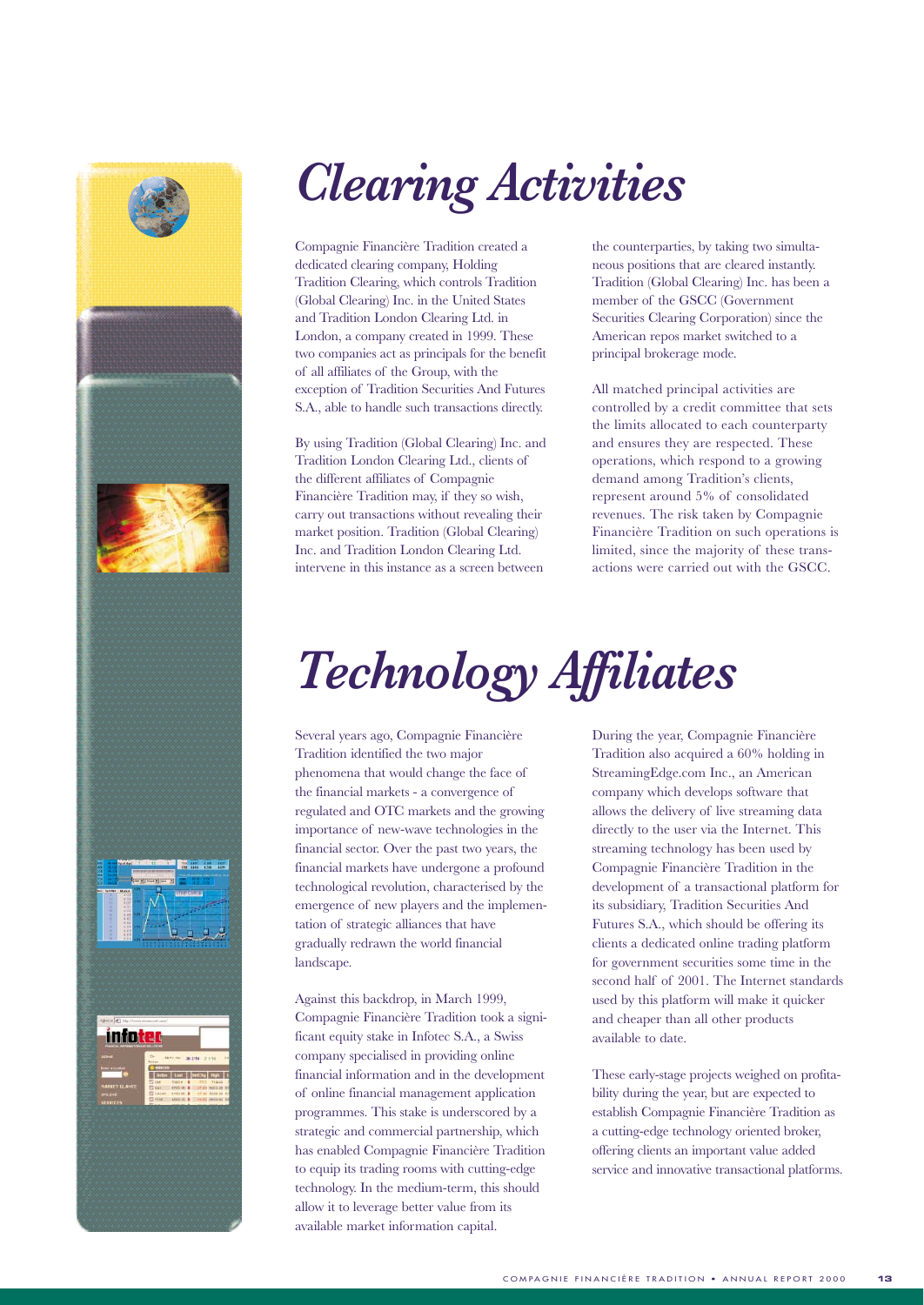# *Group Profits*

#### **TURNOVER BY GEOGRAPHICAL AREA**



Consolidated turnover reached CHF 645.1 in 2000, compared with CHF 496.6 million in the previous period, generating an operating profit of CHF 51.4 million, up 46% on the year, for an operational performance of 8.0% of turnover, against 7.1% in 1999 and 5.5% in 1998.

These very encouraging figures reflect the Company's firm grip on operating expenses, particularly in the area of costs of telecommunications and purchasing financial information, which declined further to 9.0% of consolidated turnover against 9.6% in 1999. Compagnie Financière Tradition benefited from the overall structural drop in prices in this market, further accentuated by continual renegotiation of its principal contracts. The Company should also be able to leverage better value from its available market information capital in 2001, in order to reduce its cost of purchasing financial information and, in the medium-term, to become a net seller of information.

The Company actively recruited new teams during the year, which had a slightly negative impact on personnel costs, which reached 66.7% of consolidated turnover against 66.0% in 1999. The movement towards consolidation, begun two years ago among financial brokers and more generally throughout the banking sector, should gradually lighten the pressure on brokers' salaries and allow the Company to further improve its operating margin.

Net financial income rose to CHF 15.5 million, against CHF 9.1 million in 1999. Compagnie Financière Tradition, through its subsidiary, MIA, held a 1.7% interest in ParisBourse<sup>SBF</sup> S.A., on which it received a dividend of CHF 1.2 million in 2000, in addition to a gain of CHF 3.7 million recognized at the time of the merger of the French, Belgium and Dutch Stock Exchanges within Euronext N.V., in which it now holds an indirect 0.93% equity stake. The Company also recognised net interest income and exchange gains of CHF 9.5 million during the period.

Pre-tax profit reached CHF 66.9 million compared with CHF 44.2 million in 1999. The Company took a consolidated tax charge of CHF 31.5 million, or 47% of pre-tax profit, compared with 45% in 1999. This slight increase came on the back of deficits registered by a number of TFS subsidiaries, and the using up of all of the tax loss carryovers of Meitan Tradition Co. Ltd. at the end of 1999. Compagnie Financière Tradition launched an in-depth study in 2000 to rationalise its organisation and so improve its consolidated tax rate. The first measures are expected to bear fruit some time in the second half of 2001.

The contribution of subsidiary undertakings, consolidated under the equity method, showed a deficit of CHF 1.9 million in 2000 and included the Company's share of net losses from Infotec S.A., of CHF 2.2 million, and net income of CHF 0.3 million from Govdesk LLC.

Consolidated net profit rose by 77% to reach CHF 33.5 million in 2000, including CHF 28.0 million Group share, up 67.8% compared with 1999. This performance represented a return of 21.0% on consolidated equity at 31 December 1999. At 31 December 2000, shareholders' equity stood at CHF 176.4 million - of which 146.6 million for the Group share with a consolidated net cash position of CHF 89.9 million, reflecting the Company's robust financial situation.



**OPERATING MARGIN 8.0%**

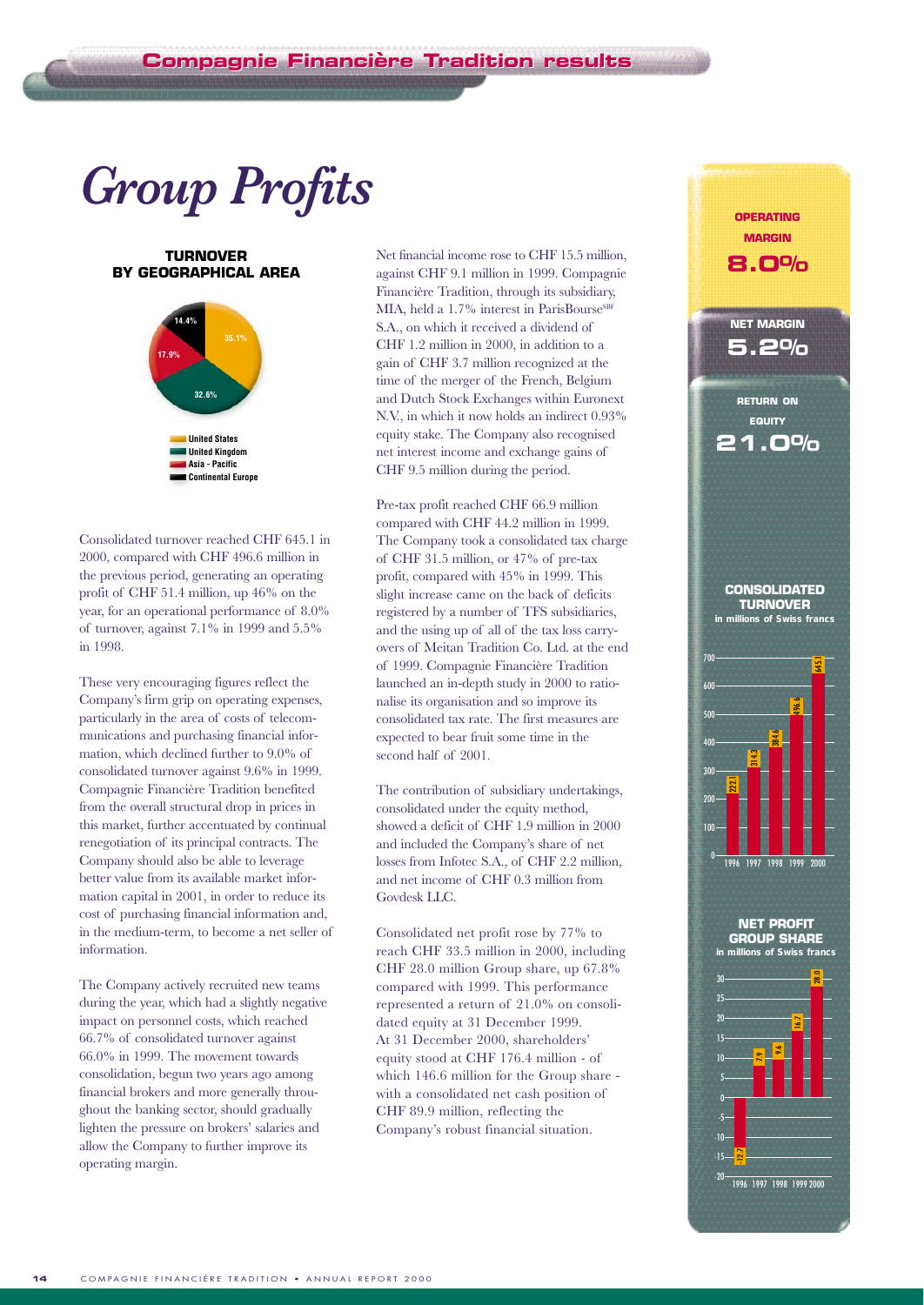# *Company Results*

On 1 July 1998, Compagnie Financière Tradition transferred its commercial brokerage activities in the capital markets to Tradition S.A., Lausanne. Since then, Compagnie Financière Tradition has become a pure holding company, and no longer exercises any form of operational activity.

Company results for 1999 and 2000 cover only these pure holding activities. Dividends from subsidiary undertakings amounted to CHF 1.6 million during the period, while other operating income amounted to CHF 1.3 million. Financial income stood at CHF 3.6 million.

Operating expenses were significantly lower at CHF 3.0 million compared with CHF 5.3 million in 1999.

In 2000, as in 1999, the Company recorded a net write-back of provisions for depreciation of its equity investments, which reached CHF 12.6 million in 2000 against CHF 15.6 in 1999. This situation reflected the marked improvement in profitability of its subsidiary Tradition Service Holding, whose consolidated equity reached CHF 29.6 million, compared with CHF 6.8 million the previous year.

After taking a tax charge of CHF 0.2 million, net profit for the year amounted to CHF 15.2 million against CHF 20.3 million in 1999, bringing shareholders' equity to CHF 128.9 million.





The profound changes affecting the brokerage industry, where Compagnie Financière Tradition is now a major player, are likely to continue and even accelerate during the coming year. The technological developments that have been taking shape over the past few months, with the increasing role of electronic platforms and the gradual emergence of new forms of information distribution, could lead to a reconfiguration of the competitive landscape.

Against this backdrop of a profoundly changing environment, Compagnie Financière Tradition increased its strategic partnerships and mergers during the year. It will continue selectively to analyse opportunities as they arise, in a drive to strengthen its effective presence in a number of markets and products through the acquisition of teams or companies, in line with its

commitment to maintain profitability. The Company is also committed to building on its leadership position in a number of markets in order to leverage better value from its market information.

The technological partnerships initiated over the past two years will enable the Company to consolidate its role as a forerunner in the new finance-oriented technologies over the next few months. This is part of its policy to provide innovative responses to clients' needs by integrating high value-added teams and transactional systems based on cutting-edge technology.

Finally, the Company is committed to promoting its image, as a listed company, with both Swiss and foreign investors.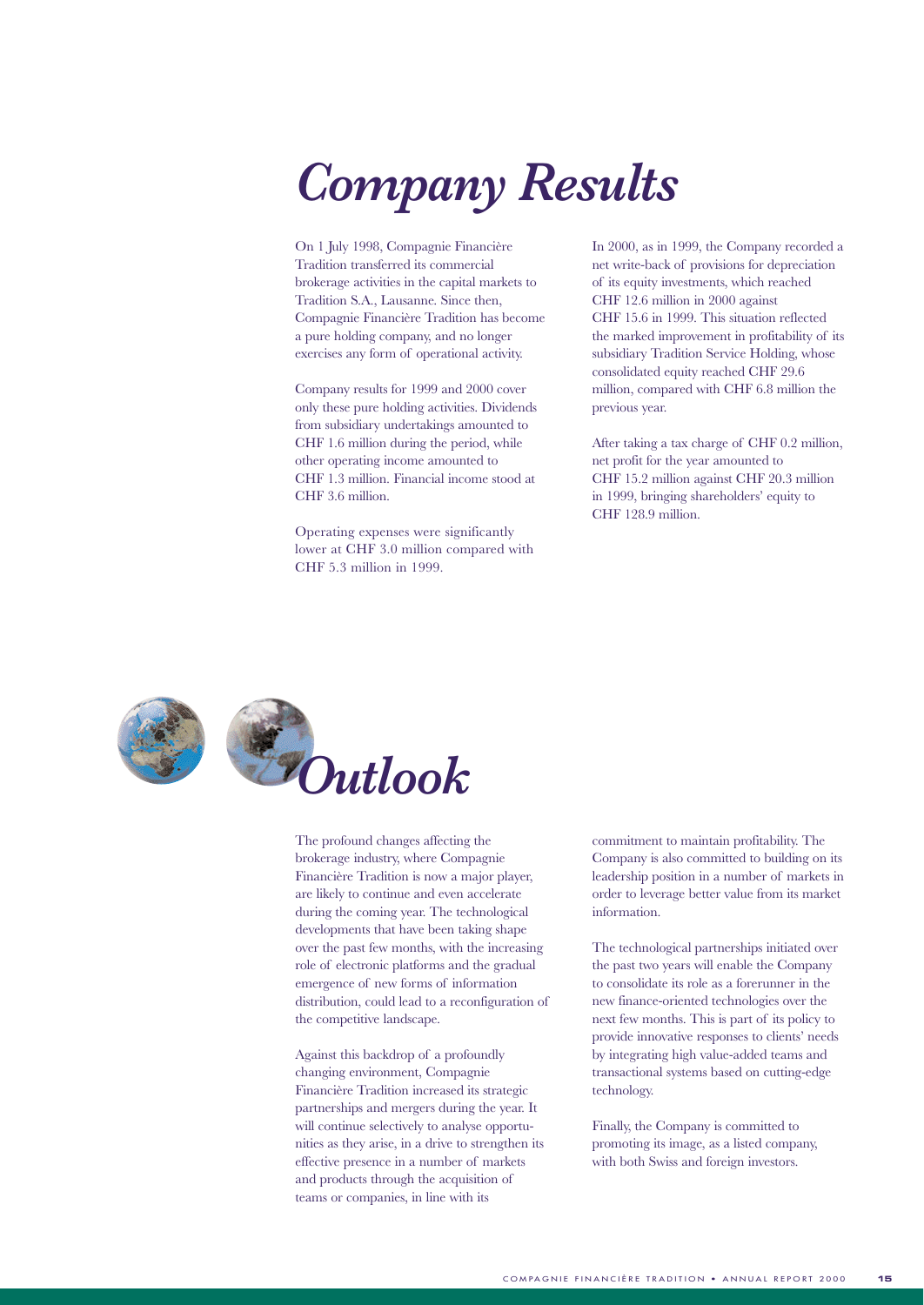

**Note : Names of companies and their percentage shareholdings are detailed in the Notes to the consolidated financial statements on pages 24 and 25.**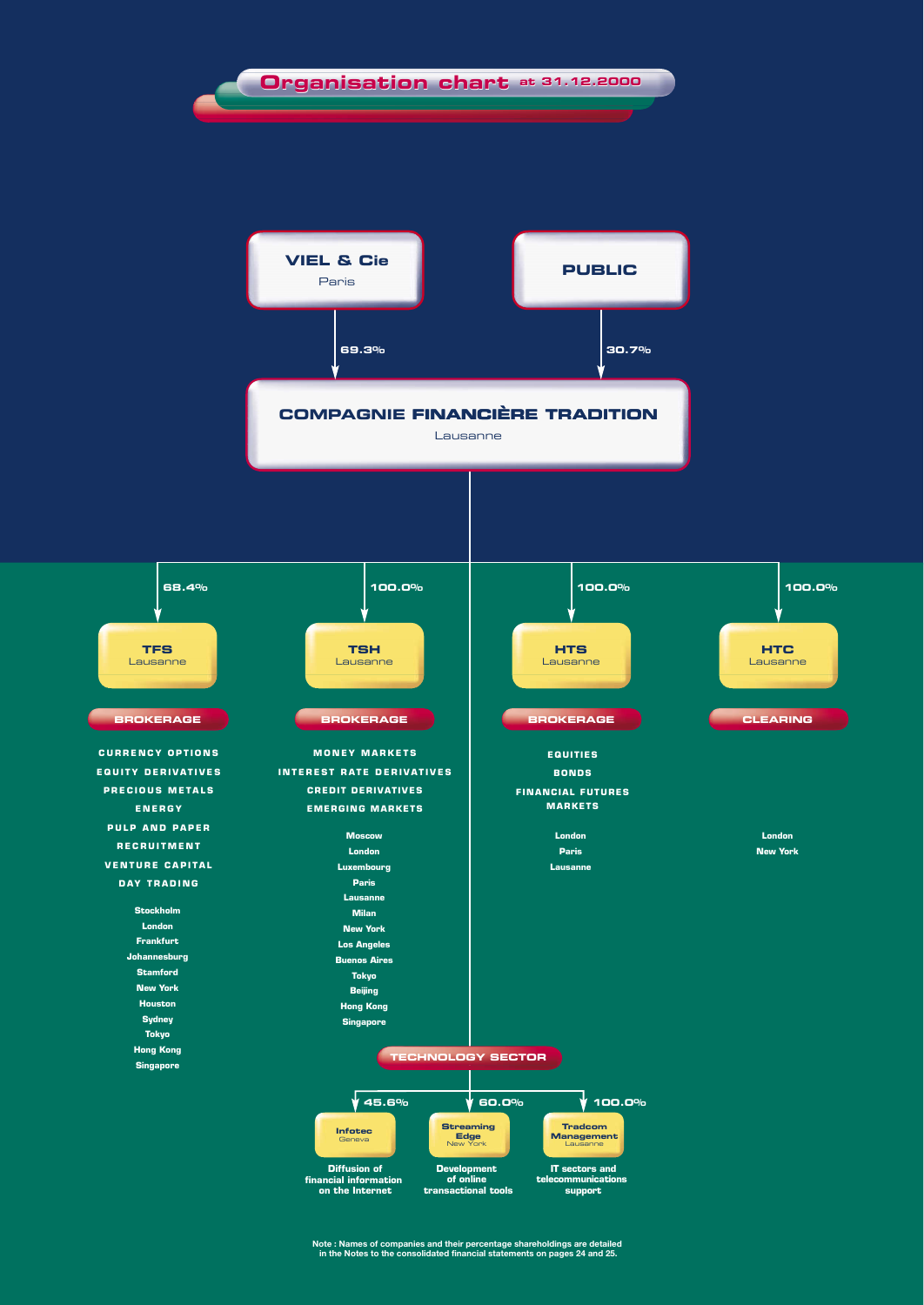#### **CONSOLIDATED FINANCIAL STATEMENTS CONSOLIDATED FINANCIAL STATEMENTS**

| <b>CONSOLIDATED BALANCE SHEET</b>           |  |
|---------------------------------------------|--|
|                                             |  |
|                                             |  |
| <b>CONSOLIDATED PROFIT AND LOSS ACCOUNT</b> |  |
|                                             |  |
|                                             |  |
| <b>CHANGE IN CONSOLIDATED RESERVES</b>      |  |
|                                             |  |
|                                             |  |
|                                             |  |
| <b>CONSOLIDATED CASH FLOW STATEMENT</b>     |  |
|                                             |  |
|                                             |  |
| <b>NOTES TO THE CONSOLIDATED FINANCIAL</b>  |  |
| <b>STATEMENTS</b>                           |  |
|                                             |  |
|                                             |  |
| <b>REPORT OF THE GROUP AUDITORS</b>         |  |
|                                             |  |
|                                             |  |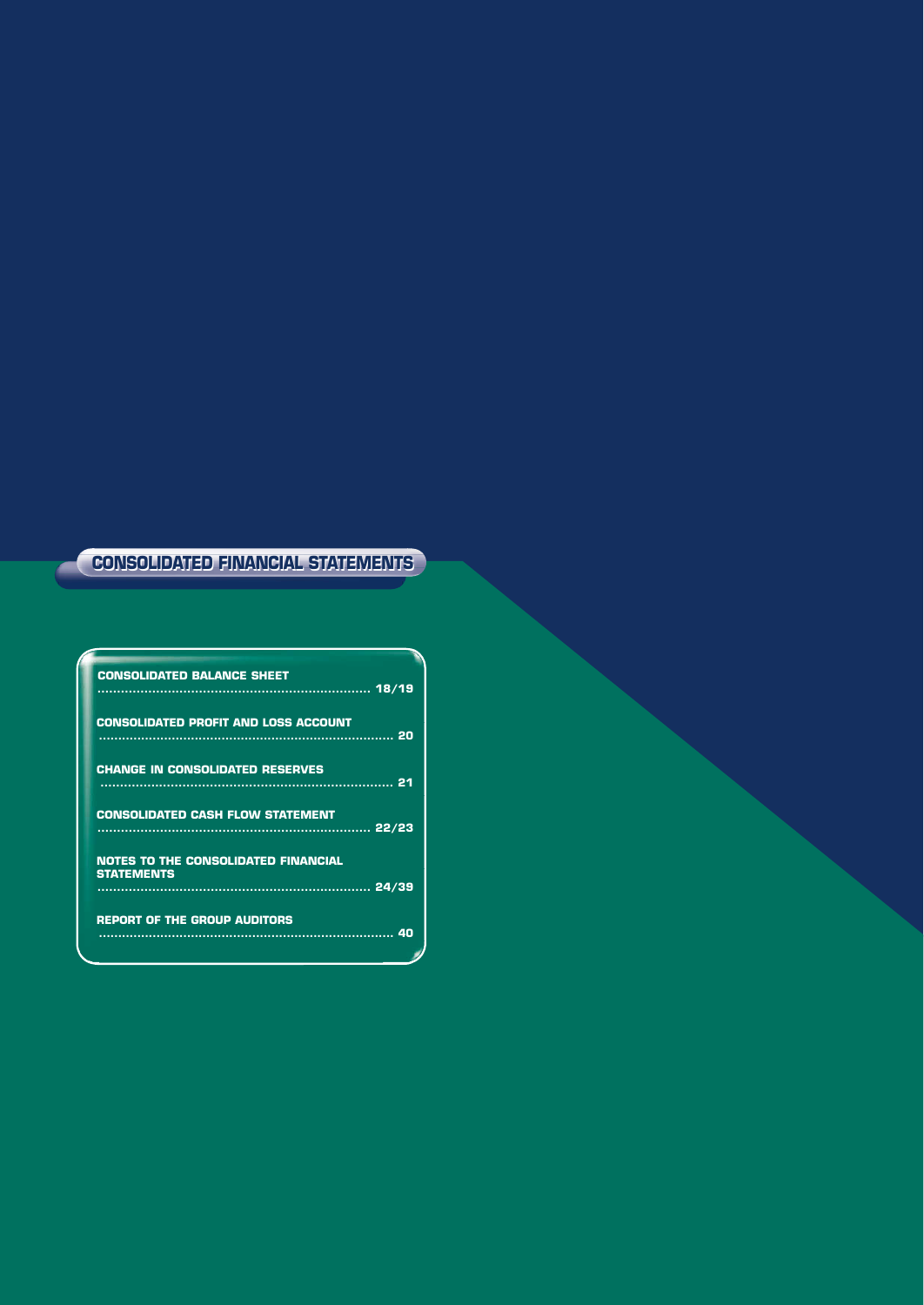#### **CONSOLIDATED BALANCE SHEET AT 31 DECEMBER 2000**

**ASSETS**

| in thousands of Swiss francs                           | <b>Notes</b> | 2000    | 1999    |
|--------------------------------------------------------|--------------|---------|---------|
| <b>CURRENT ASSETS</b>                                  |              |         |         |
| Cash                                                   | III.1        | 45      | 528     |
| Call deposits                                          | III.1        | 72,682  | 59,485  |
| Short-term deposits                                    | III.1        | 47,537  | 63,639  |
| Trade debtors                                          | III.2        | 93,345  | 72,029  |
| Receivables linked to account holder activities        | III.6        | 52,552  | 43,072  |
| Other short-term receivables                           | III.2        | 16,594  | 11,599  |
| Receivables from affiliated companies                  | III.2        | 4,821   | 5,132   |
| Receivables from shareholders and associated companies | III.7        | 7,648   | 1,346   |
| Marketable securities                                  | III.1        | 49,881  | 33,720  |
| Prepaid expenses and accrued income                    | III.2        | 8,922   | 8,438   |
| <b>TOTAL CURRENT ASSETS</b>                            |              | 354,027 | 298,988 |
| <b>FIXED ASSETS</b>                                    |              |         |         |
| Other long-term receivables                            | III.2        | 10,218  | 12,147  |
| Subsidiary shares and non-consolidated investments     | III.3        | 8,181   | 2,868   |
| Treasury shares                                        | III.3        | 937     | 514     |
| Tangible fixed assets                                  |              |         |         |
| • Installations and equipment                          | III.4        | 19,140  | 19,538  |
| • Buildings                                            | III.4        | 7,516   | 7,516   |
| Intangible fixed assets                                | III.4        | 8,430   | 4,712   |
| <b>TOTAL FIXED ASSETS</b>                              |              | 54,422  | 47,295  |
| <b>TOTAL ASSETS</b>                                    |              | 408,449 | 346,283 |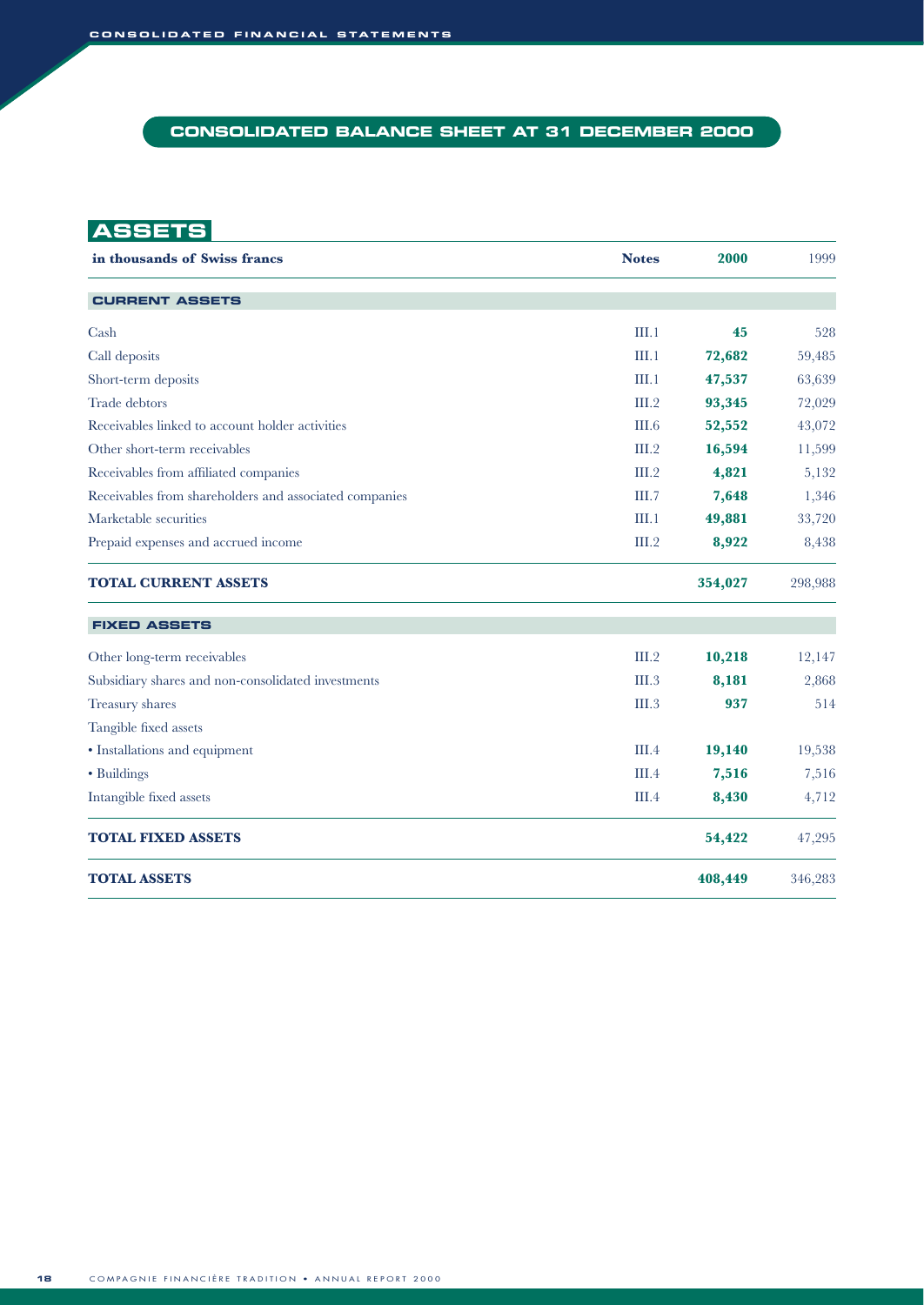# **LIABILITIES**

| in thousands of Swiss francs                   | <b>Notes</b> | 2000    | 1999    |
|------------------------------------------------|--------------|---------|---------|
| <b>CREDITORS</b>                               |              |         |         |
| Short-term bank borrowings                     | III.1        | 30,408  | 6,512   |
| Debts to shareholders and associated companies | III.7        | 8,390   | 10,945  |
| Other short-term debts                         | III.5        | 35,488  | 38,434  |
| Debts linked to account holder activities      | III.6        | 50,882  | 41,133  |
| Taxes payable                                  | III.5        | 23,105  | 21,393  |
| Accrued expenses and deferred income           | III.5        | 76,030  | 55,924  |
| Long-term debts                                | III.5        | 4,416   | 6,718   |
| Contingency and loss provisions                | IV.3         | 3,376   | 3,376   |
| <b>TOTAL CREDITORS</b>                         |              | 232,095 | 184,435 |
| <b>SHAREHOLDERS' EQUITY</b>                    |              |         |         |
| Share capital                                  | III.8        | 12,975  | 12,684  |
| Share premium                                  |              | 2,117   | 1,435   |
| General reserve                                | III.9        | 17,570  | 17,570  |
| Reserve for treasury shares                    |              | 514     |         |
| Special reserve                                |              | 3,100   | 3,100   |
| Other reserves                                 |              | 15,300  | 15,300  |
| Consolidated reserves                          | III.10       |         |         |
| • Group share                                  |              | 94,984  | 83,190  |
| • Minority interests                           |              | 29,794  | 28,569  |
| <b>TOTAL SHAREHOLDERS' EQUITY</b>              |              | 176,354 | 161,848 |
| <b>TOTAL LIABILITIES</b>                       |              | 408,449 | 346,283 |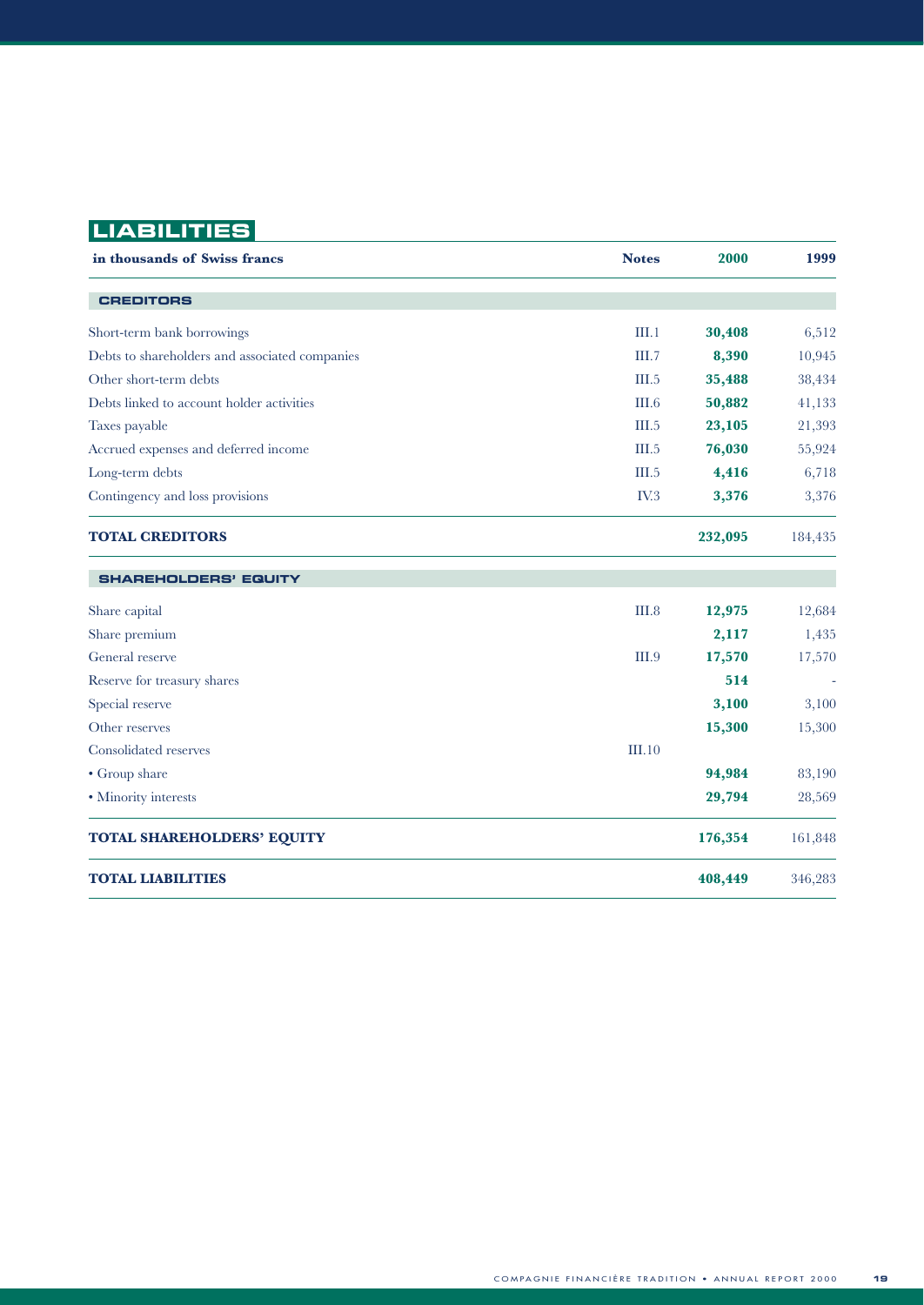### **CONSOLIDATED PROFIT AND LOSS ACCOUNT**

| in thousands of Swiss francs                      | <b>Notes</b> | 2000       | 1999       |
|---------------------------------------------------|--------------|------------|------------|
| Net turnover                                      | IV.1         | 645,128    | 496,598    |
| Other operating income                            |              | 670        | 1,440      |
| <b>OPERATING INCOME</b>                           |              | 645,798    | 498,038    |
| Employee compensation and benefits                |              | $-430,549$ | $-327,607$ |
| Other operating expenses                          |              | $-153,078$ | $-127,876$ |
| Depreciation and amortisation                     |              | $-10,760$  | $-7,459$   |
| <b>OPERATING EXPENSES</b>                         |              | $-594,387$ | $-462,942$ |
| <b>OPERATING PROFIT</b>                           |              | 51,411     | 35,096     |
| Net financial income                              | IV.2         | 15,537     | 9,060      |
| PROFIT BEFORE TAX, ASSOCIATED UNDERTAKINGS,       |              |            |            |
| <b>MINORITY INTERESTS AND EXTRAORDINARY ITEMS</b> |              | 66,948     | 44,156     |
| <b>Taxes</b>                                      |              | $-31,501$  | $-19,711$  |
| NET PROFIT BEFORE ASSOCIATED UNDERTAKINGS,        |              |            |            |
| MINORITY INTERESTS AND EXTRAORDINARY ITEMS        |              | 35,447     | 24,445     |
| Associated undertakings                           |              | $-1,933$   | $-1,181$   |
| Extraordinary items                               | IV.3         |            |            |
| <b>NET PROFIT</b>                                 |              | 33,514     | 23,264     |
| • Group share                                     |              | 28,030     | 16,707     |
| • Minority interests                              |              | 5,484      | 6,557      |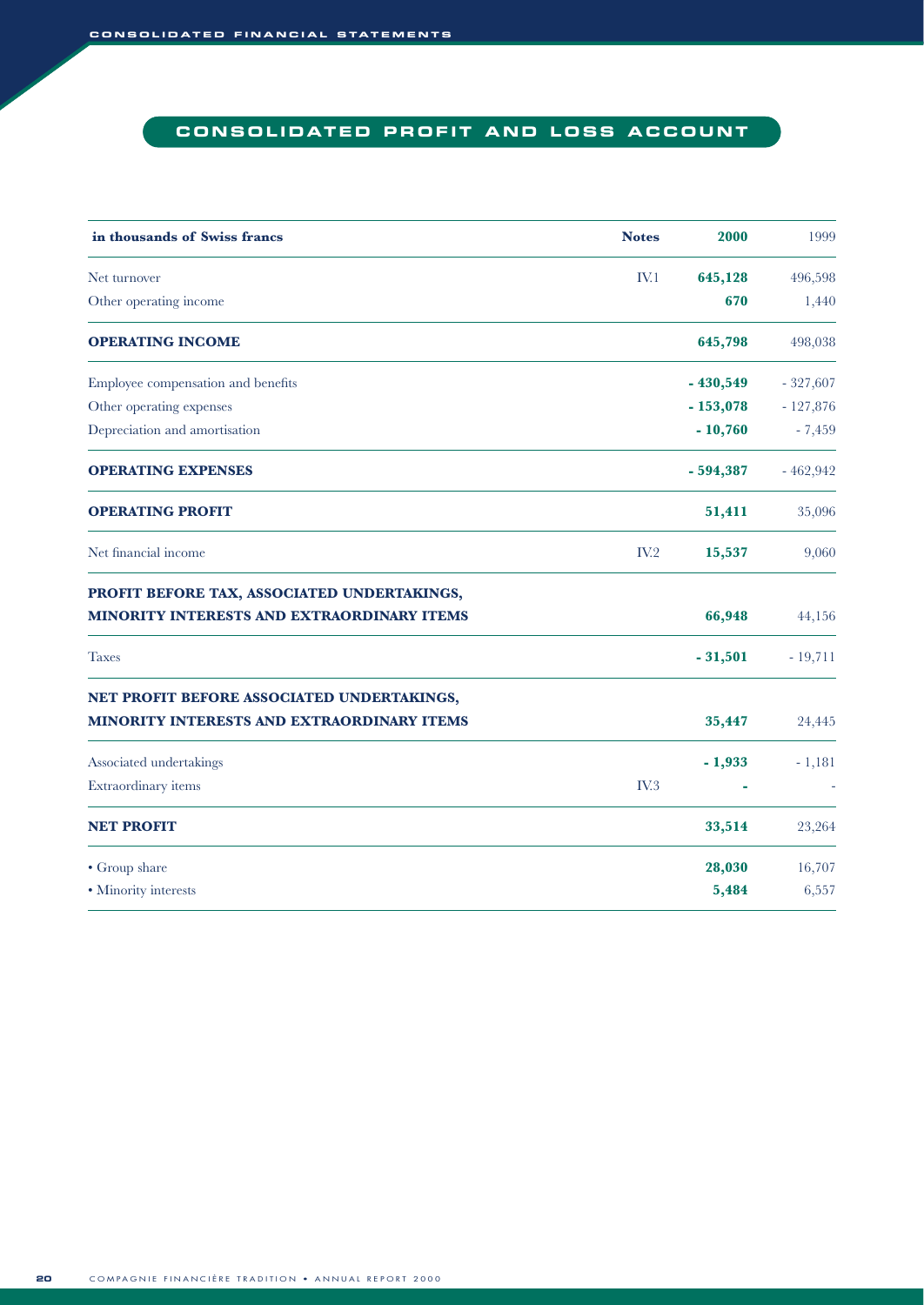### **CHANGE IN CONSOLIDATED RESERVES**

| in thousands of Swiss francs                     | 2000     | 1999     |
|--------------------------------------------------|----------|----------|
| <b>CONSOLIDATED RESERVES</b>                     |          |          |
| Consolidated reserves at 1 January               | 76,370   | 56,133   |
| Net profit for the year - Group share            | 28,030   | 16,707   |
| Foreign currency translation adjustment          | $-9,416$ | 10,350   |
| <b>CONSOLIDATED RESERVES BEFORE DISTRIBUTION</b> | 94,984   | 83,190   |
| <b>CHANGE IN CONSOLIDATED RESERVES</b>           |          |          |
| Consolidated reserves before distribution        | 94,984   | 83,190   |
| Allocation to reserve for treasury shares        | $-423$   | $-514$   |
| Dividend of CHF 6 / CHF 5 per bearer share       | $-7,785$ | $-6,342$ |
| Dividend on treasury shares                      |          | 36       |
| <b>CONSOLIDATED RESERVES AFTER DISTRIBUTION</b>  | 86,776   | 76,370   |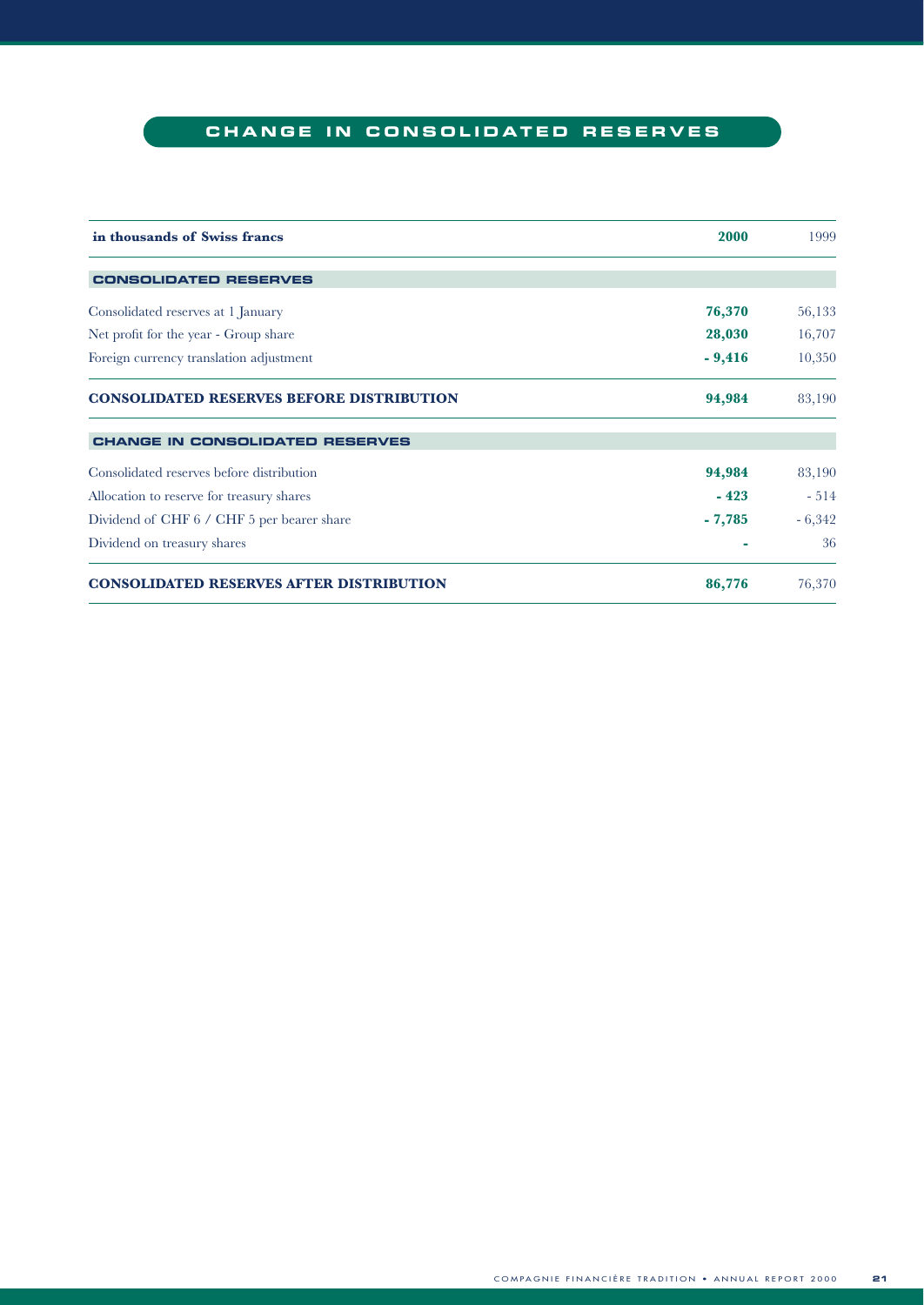### **CONSOLIDATED CASH FLOW STATEMENT**

| in thousands of Swiss francs                                                          | <b>Notes</b> | 2000      | 1999      |
|---------------------------------------------------------------------------------------|--------------|-----------|-----------|
| <b>CASH FLOW FROM OPERATING ACTIVITIES</b>                                            |              |           |           |
| Pre tax income, Group share                                                           |              | 59,531    | 36,418    |
| ADJUSTMENTS:                                                                          |              |           |           |
| Net financial income                                                                  |              | $-9,506$  | $-6,002$  |
| Depreciation and amortisation                                                         |              | 10,760    | 7,459     |
| Exchange rate (gain)/loss                                                             |              | $-6,031$  | $-3,058$  |
| Extraordinary items                                                                   |              |           |           |
| NET CHANGE RELATING TO OPERATING ACTIVITIES                                           |              |           |           |
| <b>BEFORE CHANGE IN OPERATING ASSETS AND LIABILITIES</b>                              |              | 54,754    | 34,817    |
| (Increase)/decrease in receivables, other assets, prepaid expenses and accrued income |              | $-24,866$ | $-365$    |
| Increase in other short-term debts, accrued expenses and deferred income              |              | 17,160    | 33,545    |
| Change in receivables and payables related to affiliated companies                    |              | 312       | $-5,096$  |
| <b>CASH INFLOW FROM OPERATING ACTIVITIES</b>                                          |              | 47,360    | 62,901    |
| Taxes paid                                                                            |              | $-29,789$ | $-10,263$ |
| NET CASH INFLOW FROM OPERATING ACTIVITIES                                             |              | 17,571    | 52,638    |
| <b>CASH FLOW FROM INVESTMENT ACTIVITIES</b>                                           |              |           |           |
| Proceeds from disposal of fixed assets                                                |              | 744       |           |
| Purchase of securities                                                                |              | $-16,161$ | $-9,589$  |
| Purchase of treasury shares                                                           |              | $-462$    | $-514$    |
| Net financial income                                                                  |              | 9,546     | 6,002     |
| Acquisition of fixed assets                                                           |              | $-10,258$ | $-8,865$  |
| Acquisition of intangible assets                                                      |              | $-6,509$  | $-1,381$  |
| NET CASH OUTFLOW FROM INVESTMENT ACTIVITIES                                           |              | $-23,100$ | $-14,347$ |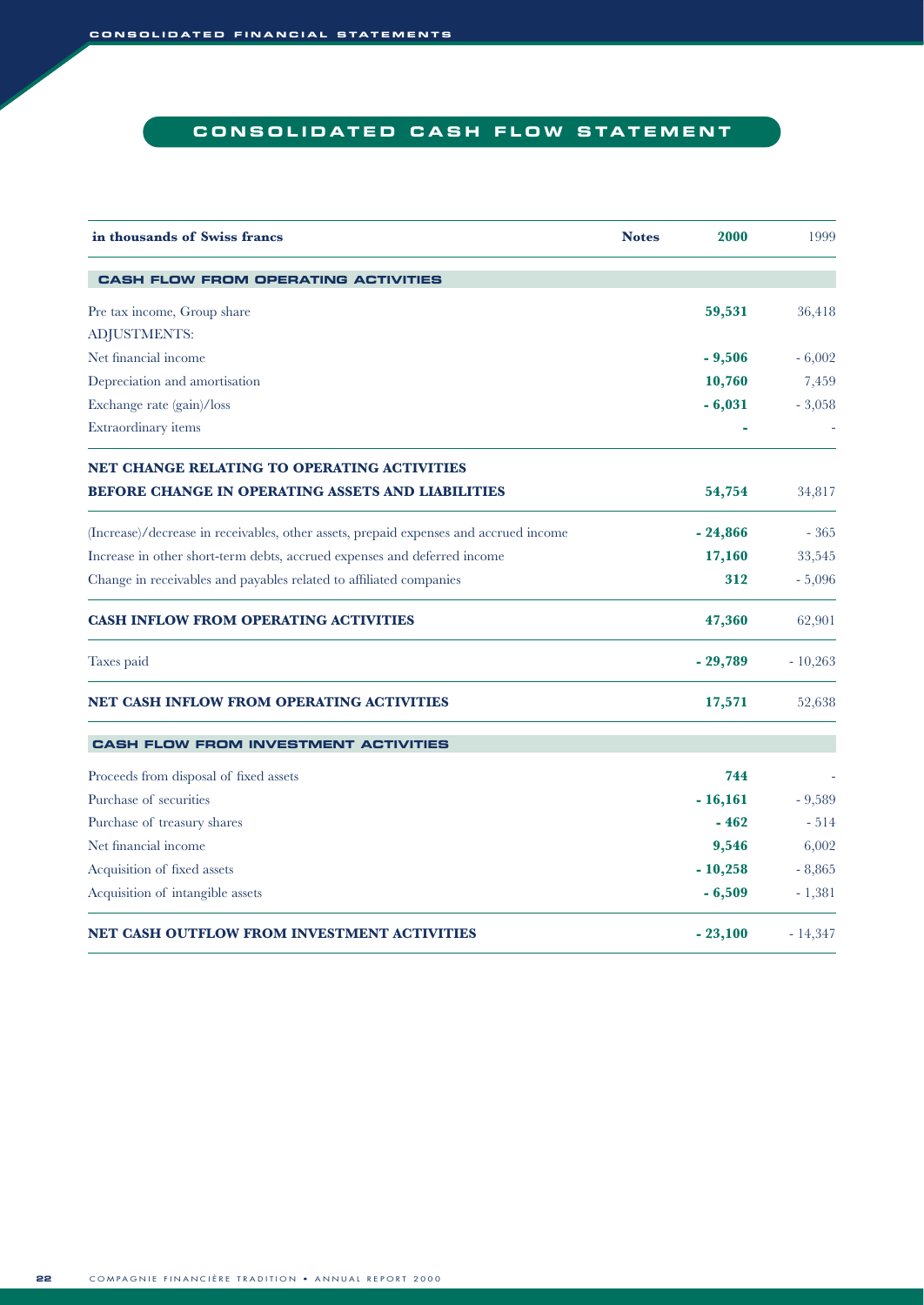| in thousands of Swiss francs                                                           | <b>Notes</b> | 2000      | 1999      |
|----------------------------------------------------------------------------------------|--------------|-----------|-----------|
| <b>CASH FLOW FROM FINANCIAL ACTIVITIES</b>                                             |              |           |           |
| Change in receivables and debts related to the parent company and affiliated companies |              | $-8,857$  | $-7,958$  |
| Decrease in external debt                                                              |              | $-1,712$  | $-1,875$  |
| (Increase)/decrease in non-consolidated holdings                                       |              | $-5,313$  | 2,427     |
| Increase of minority interests                                                         |              | 1,225     | 6,800     |
| Increase in share capital and share premium                                            |              | 973       | 1,003     |
| Dividend                                                                               |              | $-6,306$  | $-4,957$  |
| <b>NET CASH OUTFLOW FROM FINANCING ACTIVITIES</b>                                      |              | $-19,990$ | $-4,560$  |
| <b>CHANGE IN ACCOUNTS LINKED TO ACCOUNT HOLDER ACTIVITIES</b>                          | III.6        | 269       | $-10,656$ |
| <b>EXTRAORDINARY INCOME AFFECTING CASH FLOW</b>                                        |              |           | $-842$    |
| <b>EXCHANGE RATE GAIN (LOSS)</b>                                                       |              | $-2,034$  | 13,134    |
| NET INCREASE IN CASH AND CASH EQUIVALENTS                                              | III.1        | $-27,284$ | 35,367    |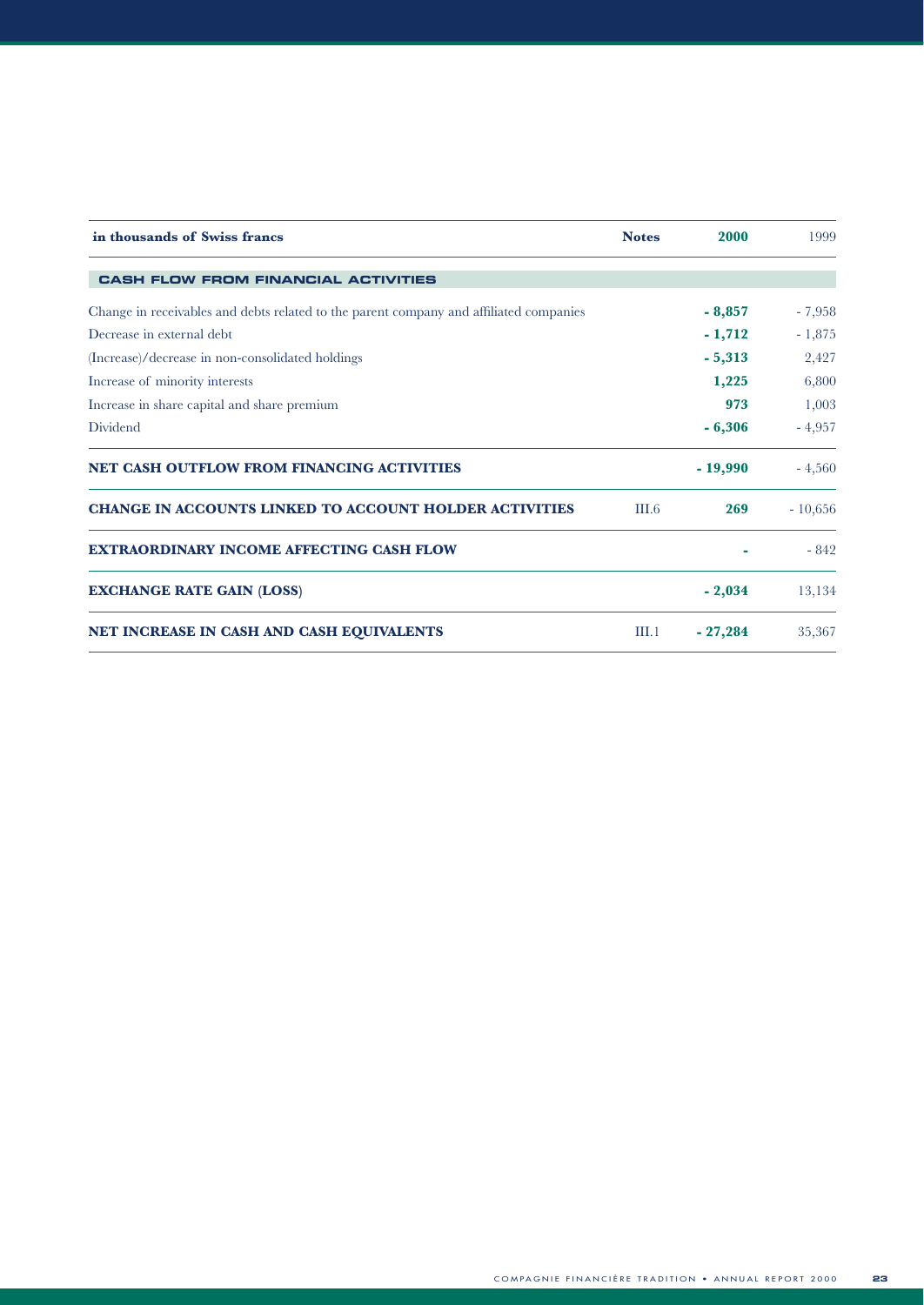#### **NOTES TO THE CONSOLIDATED FINANCIAL STATEMENTS**

### **I PRINCIPLES AND BASIS OF CONSOLIDATION**

#### **Principles of consolidation I.1**

The consolidated financial statements of Compagnie Financière Tradition Lausanne have been prepared in compliance with the provisions of the Accounting and Reporting Recommendations (ARR) in accordance with the rules of listing of the Swiss Stock Exchange, and include those of Compagnie Financière Tradition and its affiliates.

The general accounting conventions were applied, respecting the principle of prudence, in accordance with generally accepted accounting standards for the preparation of consolidated statements.

#### **Consolidation methods**

Interests are fully consolidated when Compagnie Financière Tradition, directly or indirectly, holds majority voting rights in a company or owns a controlling interest in it. Minority interests in the shareholders' equity and net income of these companies are presented separately in the consolidated balance sheet and profit and loss account.

The financial statements of jointly controlled companies are consolidated using the proportionate consolidation method. Compagnie Financière Tradition's share of jointly controlled entities is stated on a line-by-line basis in the consolidated balance sheet and profit and loss account.

Affiliated companies in which Compagnie Financière Tradition has a significant but not controlling influence are consolidated using the equity method. "Significant influence" is presumed when Compagnie Financière Tradition directly or indirectly holds over 20% of the equity voting rights in these companies.

#### **Basis of consolidation at I.2 31 December 2000**

The table below shows the consolidated companies held, directly or indirectly, by Compagnie Financière Tradition and the method of consolidation used for each company:

|                                                 | <b>New</b><br>companies | Country               | Controlling<br>interest | Equity<br>interest |            | Capital<br>$(000 \text{ currency})$ | Method of<br>consolidation |
|-------------------------------------------------|-------------------------|-----------------------|-------------------------|--------------------|------------|-------------------------------------|----------------------------|
| <b>1 - FINANCIAL COMPANIES</b>                  |                         |                       |                         |                    |            |                                     |                            |
| <b>TRADITION SERVICE HOLDING S.A., LAUSANNE</b> |                         | Switzerland           | 100.00%                 | $100.00\%$         | <b>CHF</b> | 21,000                              | <b>FCM</b>                 |
| Tradition S.A., Lausanne                        |                         | Switzerland           | 100.00%                 | $100.00\%$         | <b>CHF</b> | 100                                 | <b>FCM</b>                 |
| • Tradition S.A., Luxembourg (branch)           |                         | Luxembourg            | 100.00%                 | 100.00%            | <b>LUF</b> | 15,000                              | <b>FCM</b>                 |
| Tradition (UK) Ltd., London                     |                         | <b>United Kingdom</b> | 100.00%                 | $100.00\%$         | <b>GBP</b> | 15,050                              | <b>FCM</b>                 |
| • Tradition Bond Brokers Ltd., London           |                         | United Kingdom        | 100.00%                 | 100.00%            | <b>GBP</b> | 8,410                               | <b>FCM</b>                 |
| • Tradition Italia Sim S.p.A., Milan            |                         | Italy                 | 100.00%                 | $100.00\%$         | <b>EUR</b> | 1,150                               | <b>FCM</b>                 |
| • Tradition Argentina S.A., Buenos Aires        |                         | Argentina             | 100.00%                 | 100.00%            | <b>USD</b> | 12                                  | <b>FCM</b>                 |
| • Tradition (Asia) Ltd., Hong Kong              |                         | Hong Kong             | 100.00%                 | 100.00%            | <b>HKD</b> | 25,000                              | <b>FCM</b>                 |
| • Meitan Tradition Co. Ltd., Tokyo              |                         | Japan                 | 55.34%                  | 55.34%             | <b>IPY</b> | 300,000                             | <b>FCM</b>                 |
| • Ong Tradition Singapore (Pte) Ltd., Singapore |                         | Singapore             | 49.00%                  | 49.00%             | <b>SGD</b> | 300                                 | <b>FCM</b>                 |
| • Arbitrage Change S.A., Luxembourg             |                         | Luxembourg            | 99.93%                  | 99.93%             | <b>LUF</b> | 15,000                              | <b>FCM</b>                 |
| • VIEL Debeausse and Co. Inc., New York         |                         | U.S.A.                | 91.00%                  | 91.00%             | <b>USD</b> | 50                                  | <b>FCM</b>                 |
| · Tradition International S.A., Panama          |                         | Panama                | 100.00%                 | $100.00\%$         | <b>USD</b> | 1,790                               | <b>FCM</b>                 |
| Finance 2000 S.A., Paris                        |                         | France                | 100.00%                 | $100.00\%$         | <b>EUR</b> | 4,575                               | <b>FCM</b>                 |
| • VIEL Tradition S.A., Paris                    |                         | France                | 100.00%                 | 100.00%            | <b>EUR</b> | 5,099                               | <b>FCM</b>                 |
| • Banque Pallas Monaco, Monaco                  |                         | Monaco                | $20.00\%$               | 20.00%             | <b>FRF</b> | 35,000                              | EM                         |
| Tradition (North America) Inc., New York        |                         | U.S.A.                | 100.00%                 | 100.00%            | <b>USD</b> | 500                                 | <b>FCM</b>                 |
| • Tradition Asiel Securities Inc., New York     |                         | U.S.A.                | 100.00%                 | 100.00%            | <b>USD</b> | n/s                                 | <b>FCM</b>                 |
| • Tradition Services (Delaware) Corp. Delaware  | V                       | U.S.A.                | 100.00%                 | 100.00%            | <b>USD</b> | n/s                                 | <b>FCM</b>                 |
| • Govdesk LLC, Redondo Beach, California        | ✓                       | U.S.A.                | 35.00%                  | 35.00%             | <b>USD</b> | 500                                 | EM                         |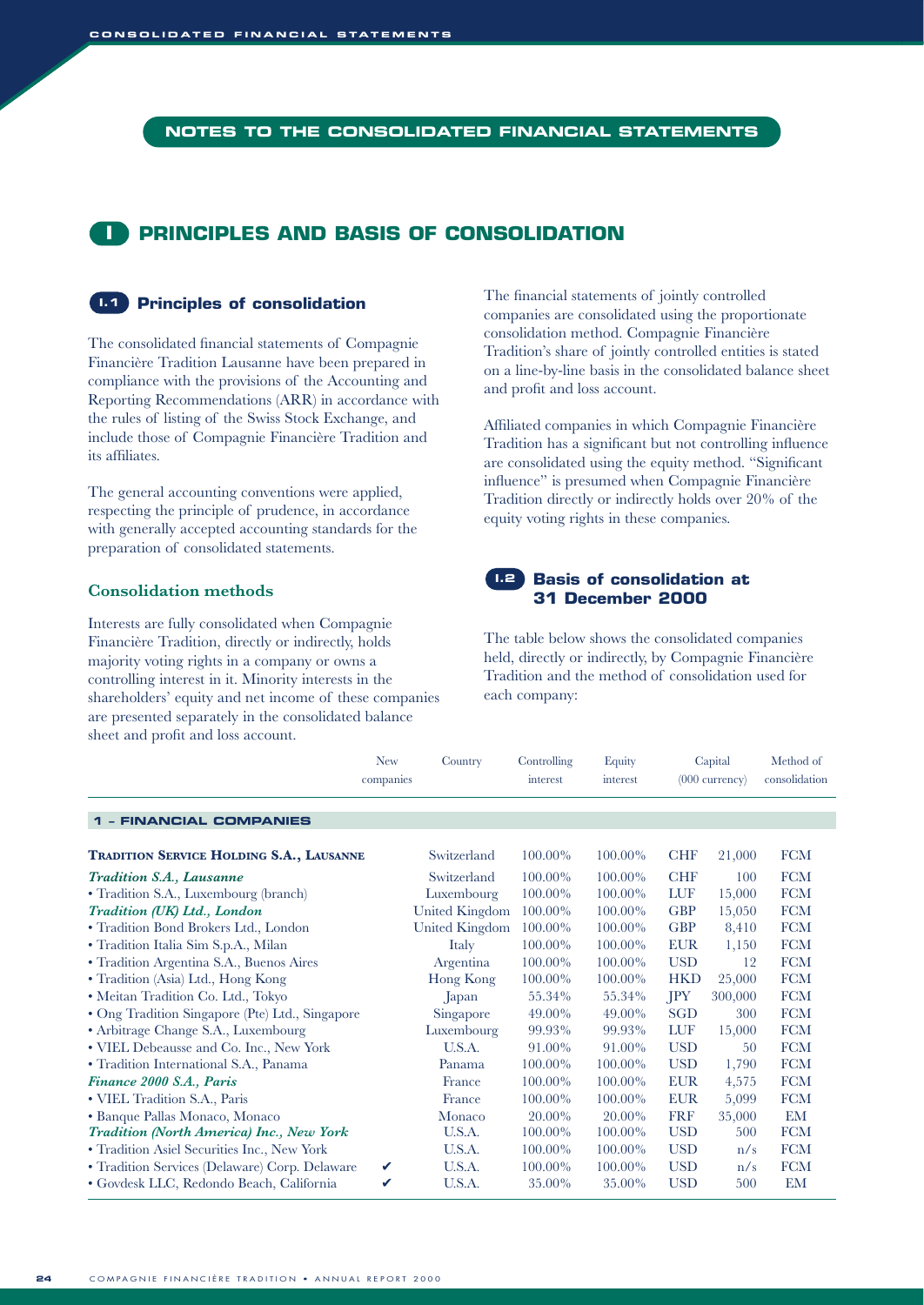|                                                                     | <b>New</b><br>companies | Country                          | Controlling<br>interest | Equity<br>interest |            | Capital<br>$(000 \text{ currency})$ | Method of<br>consolidation |
|---------------------------------------------------------------------|-------------------------|----------------------------------|-------------------------|--------------------|------------|-------------------------------------|----------------------------|
| 1 - FINANCIAL COMPANIES (continued)                                 |                         |                                  |                         |                    |            |                                     |                            |
| HOLDING TRADITION CLEARING, LAUSANNE                                |                         | Switzerland                      | 100.00%                 | 100.00%            | <b>CHF</b> | 100                                 | <b>FCM</b>                 |
| Tradition Holding (U.S.A.) Inc., New York                           |                         | U.S.A.                           | 100.00%                 | 100.00%            | <b>USD</b> | 400                                 | <b>FCM</b>                 |
| • Tradition (Global Clearing) Inc., New York                        |                         | U.S.A.                           | 100.00%                 | 100.00%            | <b>USD</b> | n/s                                 | <b>FCM</b>                 |
| • Tradition London Clearing Ltd., London                            |                         | <b>United Kingdom</b>            | 100.00%                 | 100.00%            | <b>GBP</b> | 1,000                               | <b>FCM</b>                 |
| HOLDING TRADITION SECURITIES S.A., LAUSANNE                         |                         | Switzerland                      | 100.00%                 | 100.00%            | <b>CHF</b> | 250                                 | <b>FCM</b>                 |
| · Tradition Eurobond S.A., Luxembourg                               |                         | Luxembourg                       | 100.00%                 | 100.00%            | LUF        | 20,000                              | <b>FCM</b>                 |
| Tradition Securities And Futures S.A., Paris                        |                         |                                  |                         |                    |            |                                     |                            |
| and branches in London and Lausanne                                 |                         | France                           | 77.10%                  | 77.10%             | <b>EUR</b> | 12,121                              | <b>FCM</b>                 |
| • MIA, Paris                                                        |                         | France                           | 55.00%                  | 42.40%             | <b>EUR</b> | 1,976                               | <b>FCM</b>                 |
| TFS, LAUSANNE                                                       |                         | Switzerland                      | 68.40%                  | 68.40%             | <b>CHF</b> | 3,419                               | <b>FCM</b>                 |
| • Tradition Financial Services (Hong Kong) Ltd.,                    |                         |                                  |                         |                    |            |                                     |                            |
| Hong Kong                                                           |                         | <b>Hong Kong</b>                 | 100.00%                 | 68.40%             | <b>HKD</b> | 200                                 | <b>FCM</b>                 |
| · Tradition Financial Services Japan Ltd., Tokyo                    |                         | <b>British Virgin</b>            |                         |                    |            |                                     |                            |
|                                                                     |                         | Islands                          | 100.00%                 | 68.40%             | <b>USD</b> | 50                                  | <b>FCM</b>                 |
| • TFS Energy (S) Pte Ltd., Singapore                                |                         | Singapore                        | 100.00%                 | 68.40%             | <b>SGD</b> | 100                                 | <b>FCM</b>                 |
| • TFS Currencies Pte Ltd., Singapore                                |                         | Singapore                        | 100.00%                 | 68.40%             | <b>SGD</b> | 1,000                               | <b>FCM</b>                 |
| • TFS Nordisk Energi AS, Sandefjord                                 |                         | Norway                           | 100.00%                 | 68.40%             | <b>NOK</b> | 500                                 | <b>FCM</b>                 |
| • TFS Australia Pty. Ltd., Sydney                                   |                         | Australia                        | 100.00%                 | 68.40%             | <b>AUD</b> | 5                                   | <b>FCM</b>                 |
| · Tradition Financial Services GmbH, Frankfurt                      |                         | Germany                          | 100.00%                 | 79.46%             | <b>DEM</b> | 300                                 | <b>FCM</b>                 |
| Tradition Financial Services Ltd., London<br>and its Swedish branch |                         | United Kingdom                   | 100.00%                 | 68.40%             | <b>GBP</b> | 250                                 | <b>FCM</b>                 |
| • TFS Futures & Options Pty. Ltd., Johannesburg                     | V                       | South Africa                     | 100.00%                 | 68.40%             | <b>ZAR</b> | 250                                 | <b>FCM</b>                 |
| · Equitek Capital Ltd., London                                      | V                       | United Kingdom                   | 100.00%                 | 68.40%             | <b>GBP</b> | 625                                 | <b>FCM</b>                 |
| · TFS-ICAP Ltd., London                                             | V                       | United Kingdom                   | 50.00%                  | 37.62%             | <b>GBP</b> | 2,240                               | <b>PCM</b>                 |
| • TFS Currency Options Ltd., London                                 | V                       | <b>United Kingdom</b>            | 100.00%                 | 37.62%             | <b>GBP</b> | 621                                 | <b>PCM</b>                 |
| • ICAP Currency Options Ltd., London                                | V                       | <b>United Kingdom</b>            | 100.00%                 | 37.62%             | <b>GBP</b> | 504                                 | <b>PCM</b>                 |
| Tradition Financial Services Inc., New York                         |                         | U.S.A.                           | 100.00%                 | 68.40%             | <b>USD</b> | 50                                  | <b>FCM</b>                 |
| • TFS Derivatives Corp., New York                                   |                         | U.S.A.                           | 100.00%                 | 68.40%             | <b>USD</b> | n/s                                 | <b>FCM</b>                 |
| • Capstone Global Energy LLC, Houston                               |                         | U.S.A.                           | 50.00%                  | 34.20%             | $\omega$   | $\overline{\phantom{a}}$            | ${\rm FCM}$                |
| · TFS Energy LLC, Stamford                                          | V                       | U.S.A.                           | 53.00%                  | 36.25%             | <b>USD</b> | n/s                                 | <b>FCM</b>                 |
| • TFS Energy Futures LLC, Stamford                                  |                         | U.S.A.                           | 100.00%                 | 36.25%             | <b>USD</b> | 35                                  | <b>FCM</b>                 |
| • TFS Blackwood LLC, New York                                       |                         |                                  |                         |                    |            |                                     |                            |
| and its London branch, TFSB Ltd.                                    | V                       | U.S.A.                           | 93.75%                  | 64.12%             | <b>USD</b> | 1,000                               | <b>FCM</b>                 |
| · Equitek Capital Inc., Delaware                                    | V                       | U.S.A.                           | $100.00\%$              | 68.40%             | <b>USD</b> | n/s                                 | <b>FCM</b>                 |
| TRC Lausanne, Lausanne                                              |                         | Switzerland                      | 100.00%                 | 68.40%             | <b>CHF</b> | 100                                 | <b>FCM</b>                 |
| • The Recruitment Company Ltd.,                                     |                         | <b>British Virgin</b>            |                         |                    |            |                                     |                            |
| British Virgin Islands                                              |                         | Islands                          | 90.00%                  | 61.56%             | <b>GBP</b> | n/s                                 | ${\rm FCM}$                |
| • The Recruitment Company Pty. Ltd., Sydney                         | V                       | Australia                        | 100.00%                 | 68.40%             | <b>AUD</b> | n/s                                 | ${\rm FCM}$                |
| • The Recruitment Company Inc., New York                            | V                       | U.S.A.                           | 100.00%                 | 68.40%             | <b>USD</b> | n/s                                 | <b>FCM</b>                 |
| • The Recruitment Company Ltd., London                              | V                       | <b>United Kingdom</b>            | 100.00%                 | 68.40%             | <b>GBP</b> | n/s                                 | <b>FCM</b>                 |
| • Cofitra Investments Inc.,<br><b>British Virgin Islands</b>        |                         | <b>British Virgin</b><br>Islands | 100.00%                 | 100.00%            | <b>USD</b> | 6,000                               | ${\rm FCM}$                |
|                                                                     |                         |                                  |                         |                    |            |                                     |                            |
| 2 - NON-FINANCIAL COMPANIES                                         |                         |                                  |                         |                    |            |                                     |                            |
| • Tradcom Management, Lausanne                                      |                         | Switzerland                      | 100.00%                 | 100.00%            | <b>CHF</b> | 100                                 | <b>FCM</b>                 |
| · Infotec S.A., Geneva                                              |                         | Switzerland                      | 45.64%                  | 45.64%             | <b>CHF</b> | 5,000                               | EМ                         |
| · StreamingEdge.com Inc., New Jersey                                | V                       | U.S.A.                           | 60.00%                  | 60.00%             | <b>USD</b> | 1,000                               | <b>FCM</b>                 |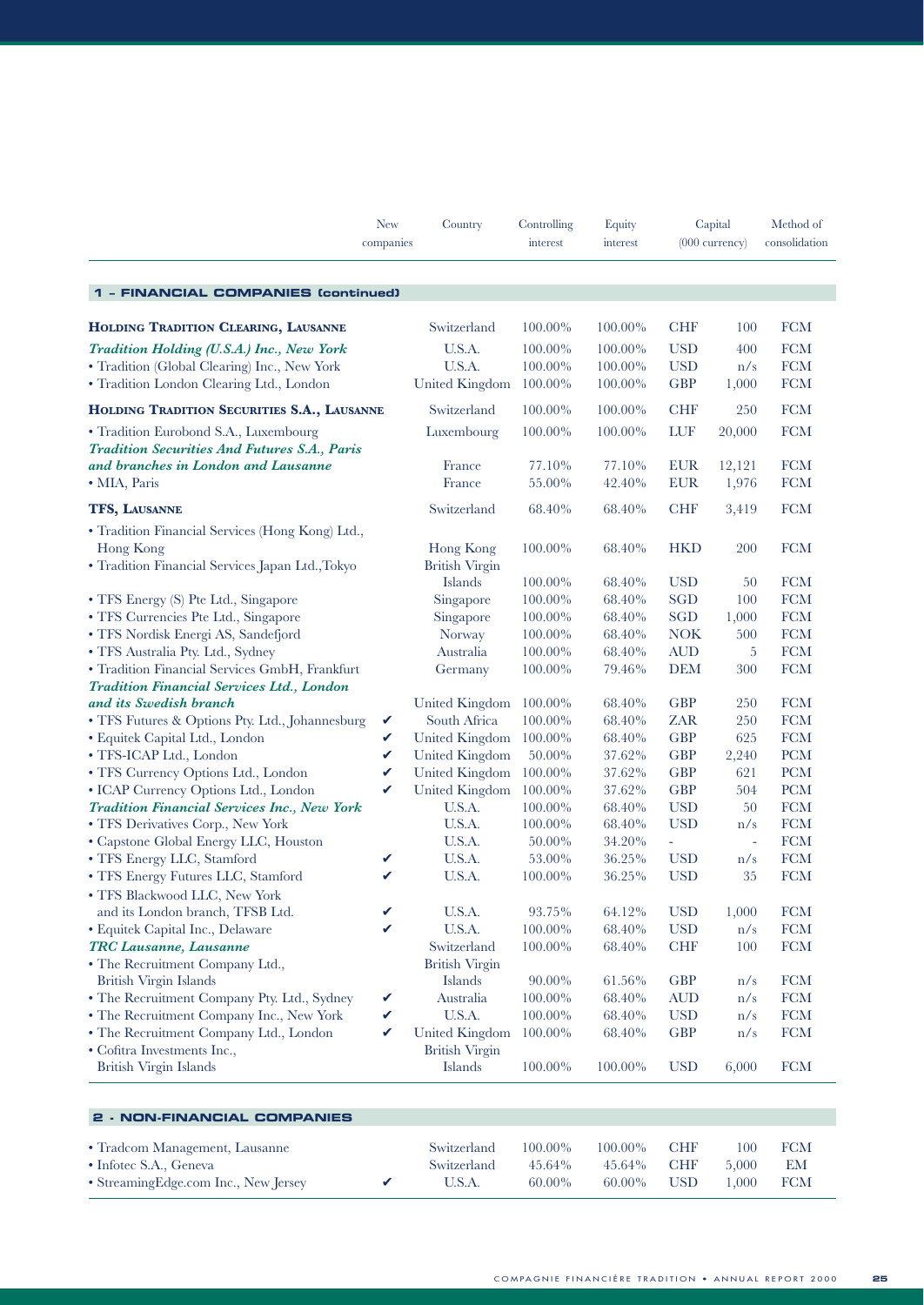All affiliates and major companies in which Compagnie Financière Tradition has a direct or indirect equity interest are active in the brokerage of financial products and their derivatives, with the exception of Tradcom Management, a service provider in the telecommunications and IT sectors, Infotec S.A., a provider of financial information on the Internet, and StreamingEdge.com Inc., a developer of online transactional tools.



Changes in the basis of consolidation in 2000 were as follows:

#### *Tradition Service Holding S.A. (TSH)*

• Govdesk LLC: on 12 April 2000, TSH, through its wholly owned subsidiary Tradition Services (Delaware) Corp., acquired a 35% interest in Govdesk LLC, a brokerage company in Los Angeles, for a total cost of USD 600,000, of which USD 200,000 was paid up front and USD 400,000 was to be paid out of Tradition Services (Delaware) Corp.'s share of Govdesk's profits. Goodwill of USD 395,000 (CHF 647,000) arose on this acquisition and will be amortised over ten years,

• In June 2000, Tradition (Government Securities) Inc. took over the operating activities of Asiel & Co. LLC, one of the founding members of the New York Stock Exchange, and changed its name to Tradition Asiel Securities Inc. The takeover was completed on the basis of an up-front payment of USD 450,000 (CHF 737,000), and a further consideration equal to 35% of earnings on the company's entire securities activities in the first year, 25% in the second year and 15% in the third year.

#### *TFS*

Early in April 2000, Compagnie Financière Tradition increased its interest in TFS with the acquisition from its ultimate majority shareholder, VIEL & Cie, of 34,459 shares in TFS, or 10.42% of its capital on the transaction date. The acquisition price of CHF 4,991,000 was based on the stock market value of TFS, and resulted in goodwill of CHF 1,307,000. Compagnie Financière Tradition also opted to receive payment of TFS's 1999 dividend in shares, bringing its holding in the company to 68.40% at 31 December 2000, compared with 57.79% in the previous year,

• TRC: TFS's recruitment arm, established in 1999 with the creation of TRC Lausanne and The Recruitment Company Ltd., British Virgin Islands, established in Hong Kong, continued to expand in 2000, with the creation of three new companies, The Recruitment Company Pty. Ltd. in Sydney, The Recruitment Company Inc. in New York and The Recruitment Company Ltd. in London. These three new entities are wholly owned by TRC Lausanne,

• The creation of TFS Energy LLC, Stamford, capitalized at USD 100, which wholly owns TFS Energy Futures LLC, a broker on the New York Mercantile Exchange, capitalized at USD 35,000. TFS Energy LLC, in which Tradition Financial Services Inc. has a 53% stake, was created from a merger of TFS Inc.'s activities in the United States in the field of energy, and those of Sakura Dellsher Inc., and offers brokerage services for all energy related products in both OTC and regulated markets,

• The creation of TFS Blackwood LLC, New York, and its branch TFSB Ltd., London. TFS Blackwood LLC, held 93.75% by Tradition Financial Services Inc., New York, offers a trading platform in American markets, for which it has a license worldwide. The first trading room, for a clientele of day traders, is scheduled to open in London in the first quarter of 2001,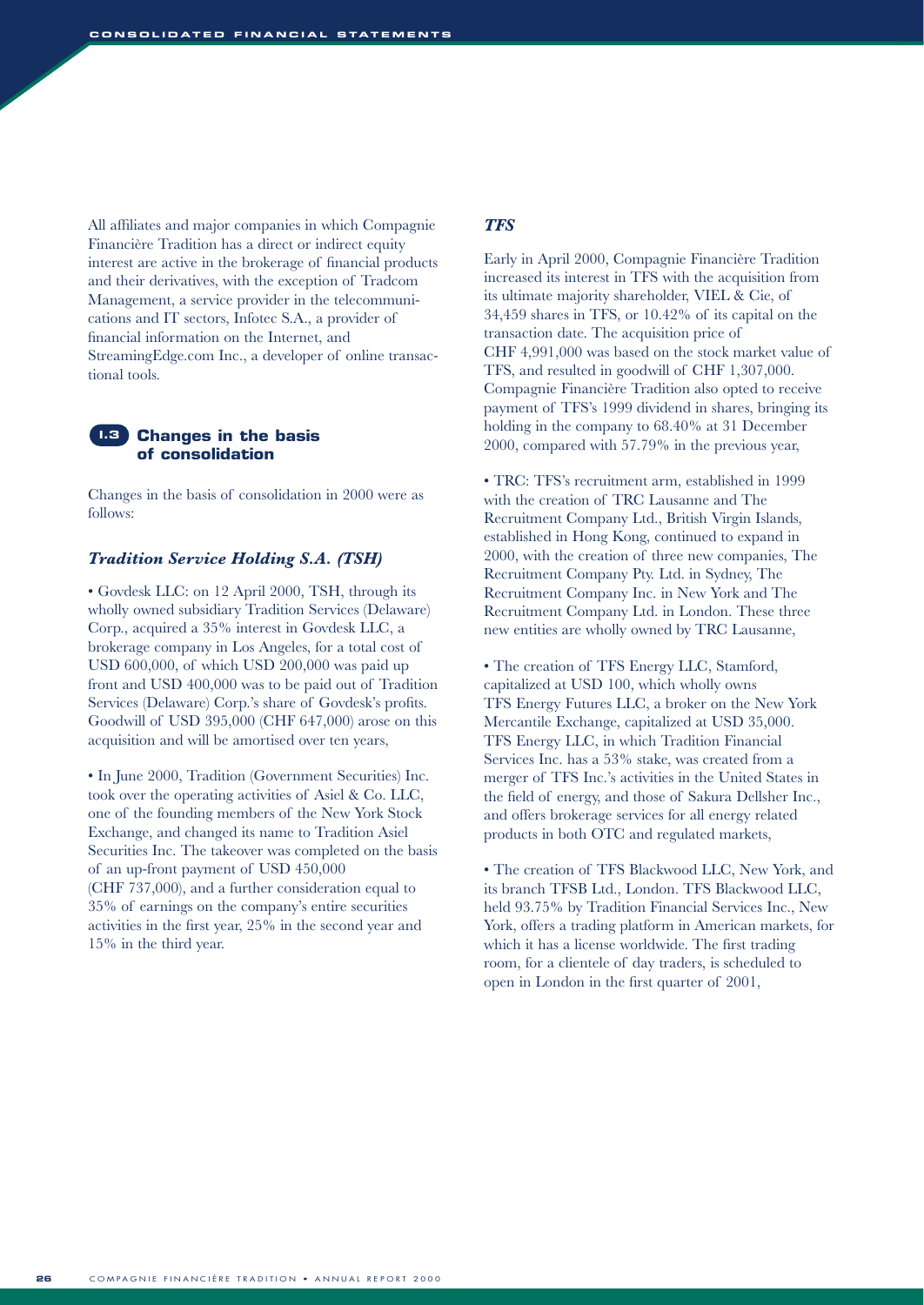• The creation of TFS Futures & Options Pty. Ltd.: this South African company, capitalized at ZAR 250,000, wholly owned by Tradition Financial Services Ltd., is a member of the SAFEX - the South African Futures Exchange,

• The creation of Equitek Capital Inc., Delaware, and Equitek Capital Ltd., London. These companies, controlled 100% by TFS Lausanne, provide consulting and investment services, particularly to Equitek Capital Ltd., Cayman, a company 45% controlled by TFS Lausanne, specialised in the creation and management of investment funds. Equitek Capital Ltd., Cayman, was in the launch stage at 31 December 2000 and was not included in the basis of consolidation.

TFS and Garban Intercapital signed an agreement on 29 June 2000 to merge their OTC brokerage activities in currency options. This new division, trading under the name of TFS-ICAP, is present in London, New York, Tokyo and Singapore - where new joint ventures are scheduled to be created by the two Groups in each of the respective countries - and in Frankfurt, Copenhagen and Sydney, where the two Groups will conclude profit sharing agreements.

In this context, a new company was created in London during the year, TFS-ICAP Ltd., a 55% held subsidiary of Tradition Financial Services Ltd., which controls 50% of the equity voting rights. TFS-ICAP Ltd. wholly owns TFS Currency Options Ltd. and ICAP Currency Options Ltd.; these two companies took over the London-based currency options activities of TFS and ICAP on 1 December 2000. TFS-ICAP Ltd., jointly controlled by TFS and Garban Intercapital, was consolidated under the proportionate consolidation method at 31 December 2000.

In New York, Tokyo and Singapore, where no new entities had been created by 31 December 2000, TFS and Garban Intercapital agreed on an intermediate arrangement, which provides for TFS to be allocated 55% of earnings and profits generated by the combined activities of the two Groups on currency options in New York, and 50% of such earnings and profits in Tokyo and Singapore.

In accordance with the arrangement, revenues and profits from these activities were recognised in the consolidated profit and loss account for 2000 based on Compagnie Financière Tradition's share in the operations.

In Frankfurt, Tradition Financial Services GmbH will pay Garban Intercapital 45% of its operating profits on currency options operations. In turn, TFS Lausanne will receive respectively 55% and 50% of the operating profits from ICAP's currency options activities in Copenhagen and Sydney. These fees represent an aggregate net amount of CHF 126,000 for the period, reported under "Other operating income".

#### *Holding Tradition Securities S.A. (HTS)*

This company groups all the companies specialised in securities and exchange-traded products.

• Tradition Securities And Futures S.A. sold 45% of its interest in MIA for a consideration of FRF 11.0 million (CHF 2,554,000). Tradition Securities And Futures S.A. took a capital loss of FRF 1.3 million (CHF 295,000) on the transaction,

• The merger of Tradition Securities And Futures S.A. and Prominnofi, by way of a takeover of Tradition Securities And Futures S.A. by Prominnofi, brought Prominnofi's capital to  $\in$ 12.1 million (CHF 18.4 million). Prominnofi, which took over the Tradition Securities And Futures S.A. name, is 77.10% held by Holding Tradition Securities S.A.,

• As of 27 December 2000, Tradition Securities And Futures S.A. began renting the business of VIEL Eurovaleurs, Paris, a subsidiary of VIEL & Cie, indirect majority shareholder of Compagnie Financière Tradition. Tradition Securities And Futures S.A. will pay an annual rental fee of 4.0% of generated turnover. VIEL Eurovaleurs was active in OTC markets for French and European government debt.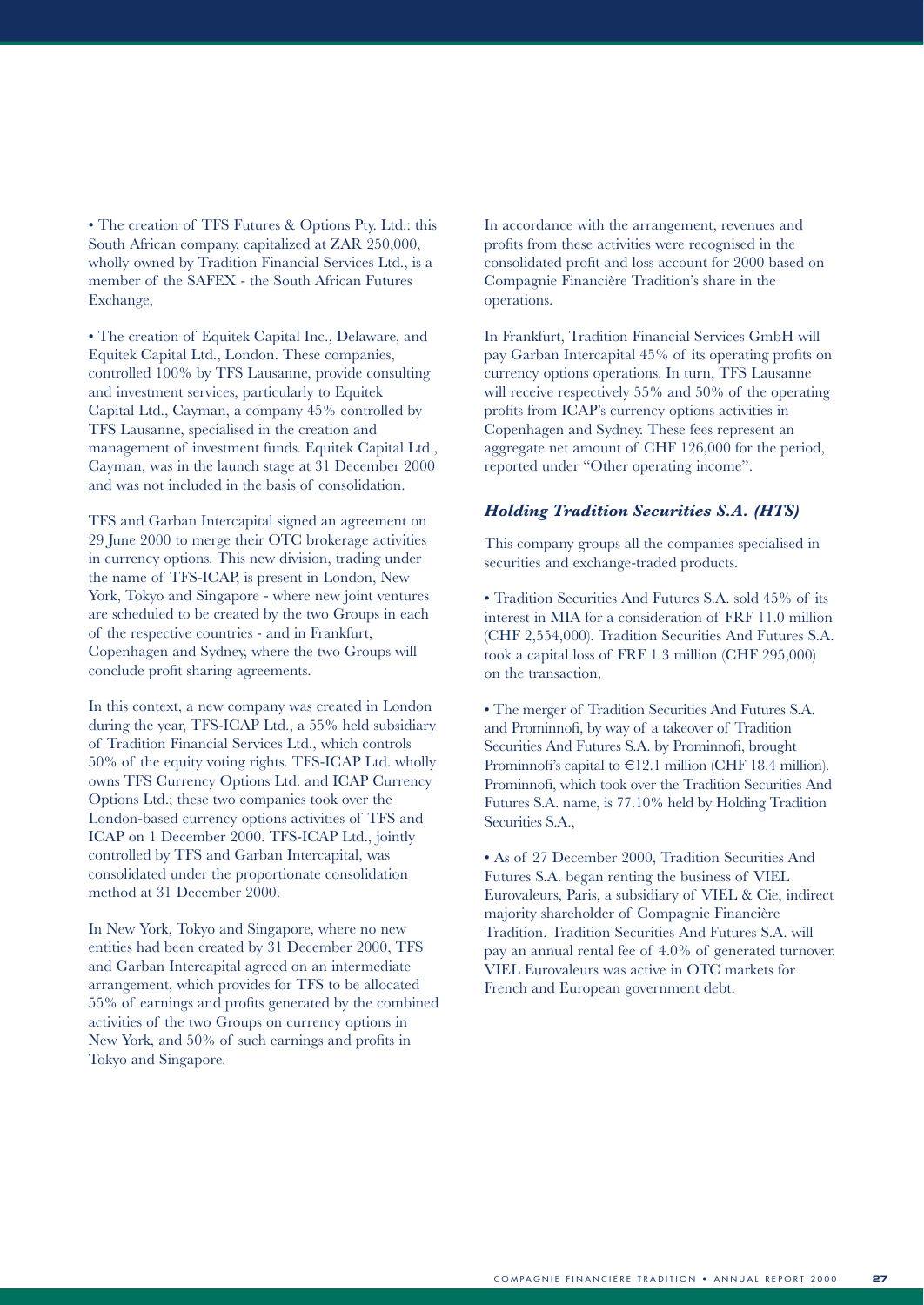#### *Technology*

Tradition (UK) Ltd. acquired a 1.56% equity stake in Infotec S.A. for CHF 1.0 million, when the company increased its capital. This operation brought Infotec S.A.'s capital from CHF 1.0 million at 31 December 1999 to CHF 5.0 million at 31 December 2000. Following the operation, Compagnie Financière Tradition's direct holding was reduced from 47.0% at 31 December 1999 to 44.08% at 31 December 2000, with its aggregate holding standing at 45.64% at the balance sheet date. As a result, Compagnie Financière Tradition recognised a dilution profit of CHF 914,000, recorded under financial income.

Compagnie Financière Tradition further developed its technology sector with the acquisition of a 60% interest in StreamingEdge.com Inc., an American company specialised in the development of online transactional tools. This stake was acquired for a consideration of USD 1.0 million, resulting in goodwill of CHF 692,000.

#### **Non-consolidated majority shareholdings**

Four companies were excluded from the basis of consolidation at 31 December 2000:

• Tradition CIS LLC, Moscow, which ceased operations at the end of 1998. Tradition Service Holding S.A.'s stake in this company and the financing provided, were fully provisioned at 31 December 2000,

• Tradcom International, a company capitalized at CHF 250,000, 34% held by Tradcom Management. This company, created at the end of 1998, was in liquidation at 31 December 2000. Tradcom Management's stake in Tradcom International has been fully provisioned, as has all financing granted to this Company, and an additional provision for risks was made to cover all costs involved in any future liquidation,

• Tradition Securities (Kenya) Ltd., created early in 1999, capitalized at KShs 7,500,000, is 70% owned by Tradition (UK) Ltd. This company was not of material importance at 31 December 2000,

• HKI Systems Ltd., London, a company specialising in software development for electronic platforms. This company, in which Tradition Financial Services Ltd. holds a 50.03% stake, was not of material significance at 31 December 2000.

### **ACCOUNTING PRINCIPLES II AND VALUATION METHODS**

#### **II.1** Goodwill

The difference between the acquisition cost of newly consolidated company shares and the share capital acquired in such a company at the date of acquisition is divided between:

• premium (or negative premium) concerning certain identifiable items,

• goodwill (or negative goodwill) for the non-attributable balance.

Premium (or negative premium) is booked using the same rules as the foregoing items.

Goodwill is amortised over a maximum of ten years. However, a reserve for depreciation may be established if the performance of the acquired company is not in line with expectations.

Negative goodwill is recoverable on an individual basis over a period not exceeding five years, depending on the profitability of the new companies.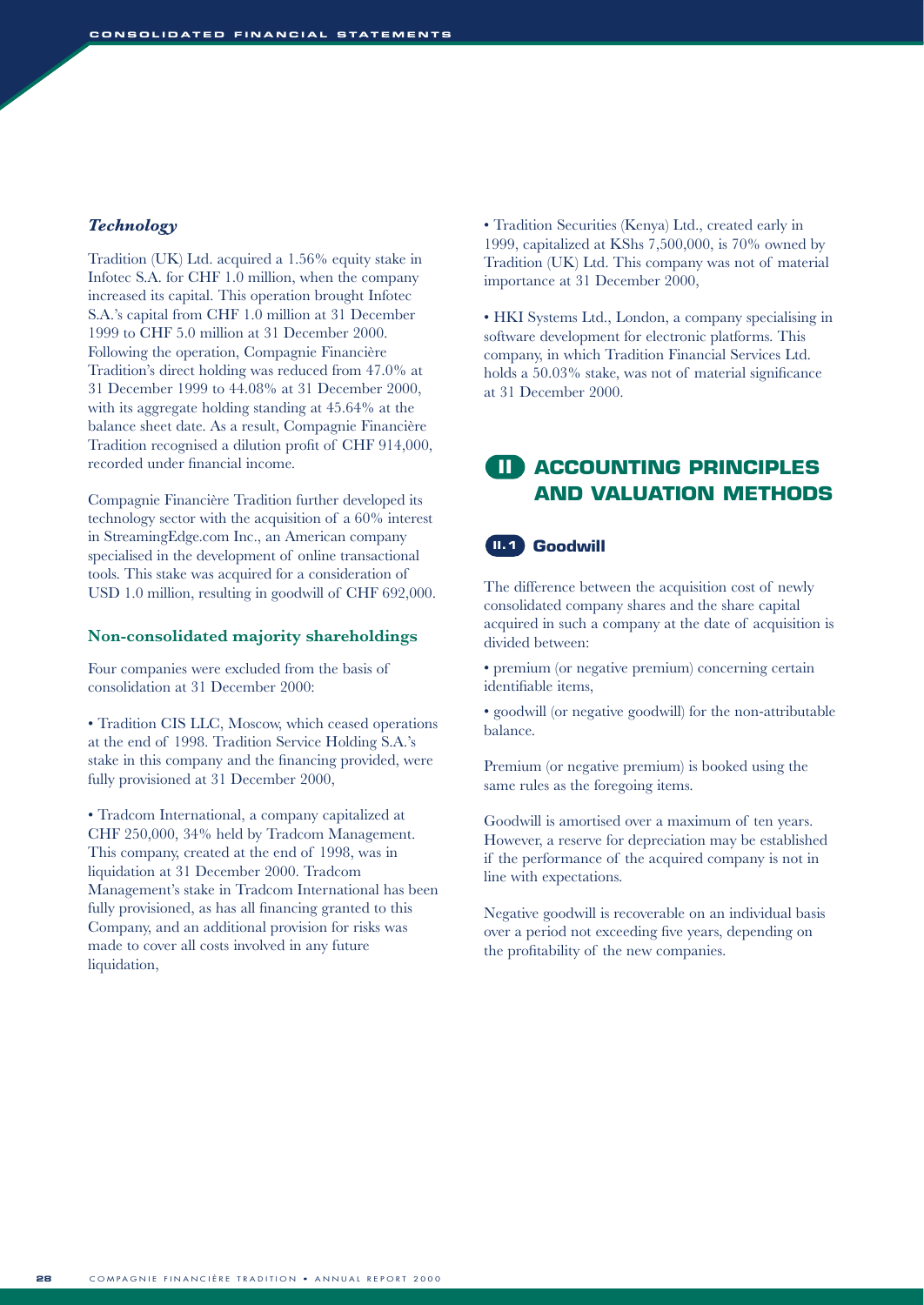#### **Foreign currencies, II.2 II.3 foreign exchange and interest rate transactions**

#### **Foreign currency translation**

At the time of consolidation, financial statements of foreign affiliates prepared in foreign currencies are translated into Swiss francs as follows:

• assets and liabilities are translated at the exchange rate effective on the date of consolidation,

• income and expenses are translated at the average exchange rate for the year.

Foreign exchange differences resulting from variations in exchange rates from one year to the next, as applied to the net worth of the companies, and the difference between the average rate over the year and the closing rate applied to the results of such subsidiaries, are taken directly to shareholders' equity and dealt with under "Foreign currency translation adjustment".

#### **Foreign exchange transactions**

Foreign exchange gains and losses are recorded under "Net financial income".

Foreign exchange risk arising from brokerages listed or billed in foreign currencies is evaluated and, if necessary, hedged by each affiliate of Compagnie Financière Tradition, in accordance with prudent practices. These entities only conduct forward foreign exchange transactions with highly reputable financial institutions.

These hedging transactions are booked in the same manner as basic operations and are re-valued at market rates in effect on the date of closing the accounts.

#### **Interest rate transactions**

Compagnie Financière Tradition and its subsidiaries are not significantly affected by fluctuations in interest rates since all monetary assets and liabilities are short-term.



#### **Elimination of intercompany transactions**

When preparing the consolidated statements, the results of intragroup transactions are eliminated if they are of material importance.

Intercompany receivables and debts, and profits and expenses of fully consolidated companies are entirely eliminated, as are the results of sales of assets between companies included within the consolidation and the reserve for depreciation established on consolidated investments, or loans and advances granted to consolidated affiliates.

#### **Valuation methods II.4**

As indicated in the notes to the Company's financial statements, the main methods used are as follows:

#### **Recognition of income**

Brokerage revenues are recognised at the time of the operation and recorded after deduction of correspondents' fees.

#### **Current assets and short-term debts**

Current assets and short-term debts include receivables and debts payable or renewable within a year. Receivables are entered in the balance sheet after deduction of economically necessary provisions.

#### **Marketable securities**

Marketable securities are recorded in the balance sheet at their acquisition cost, after deduction of necessary provisions, valued on the basis of their stock market price, for listed securities, or probable realisation value, for unlisted securities.

#### **Accrued and deferred items**

Assets and liabilities are calculated on the basis of separate financial years, with pro-rata allocation of expenses and income in respective years.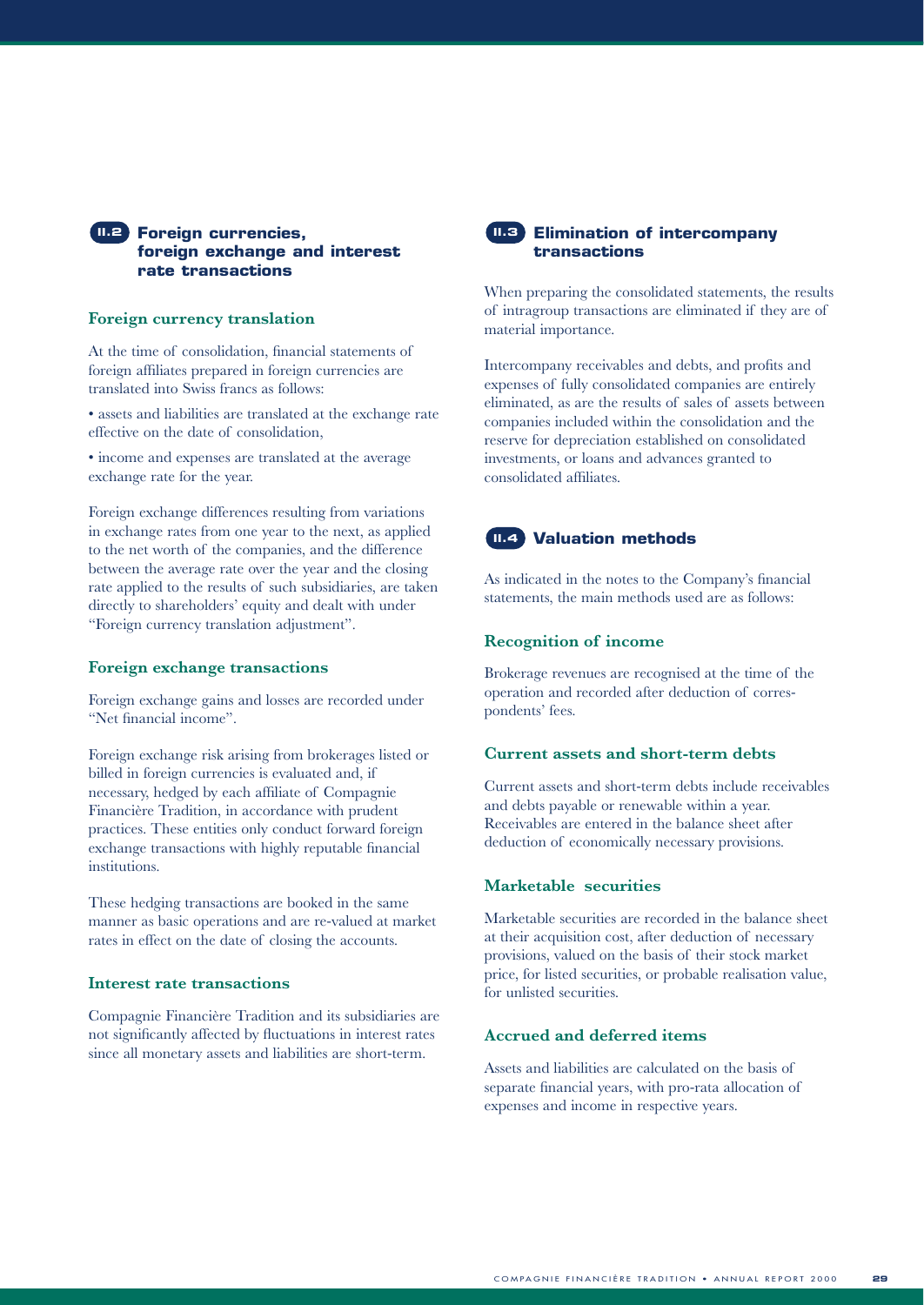#### **Tangible fixed assets**

Tangible fixed assets are stated at cost and depreciated on a straight-line method over their estimated useful life as follows:

| Fixtures and installations                            | between 5 and 10 years |
|-------------------------------------------------------|------------------------|
| Computer and telecom. equipment between 3 and 5 years |                        |
| Other tangible fixed assets                           | between 3 and 5 years  |

#### **Intangible fixed assets**

Intangible fixed assets are stated at cost and depreciated on a straight-line basis over their useful economic life, over a maximum of twenty years.

#### **Provisions for future and deferred taxes**

Provisions for taxes are calculated on the basis of profits for the financial year in accordance with applicable local tax regulations.

Provision is made for deferred taxes using the variable carry-over method. Provisions include deferred taxes calculated on all timing differences outstanding at the close of the financial year, on the basis of rates ruling at the balance sheet date in each country, or rates known in advance for future financial years if those timing differences are of material importance.

Deferred tax assets are recognised if their recovery is not dependent on future results, in which case they are entered under deferred tax liabilities, or if they are likely to be recovered as a result of a taxable profit.

#### **Minority interests in debit**

Where, following losses, the share attribuable to minority interests of a company consolidated by global integration becomes negative, the excess as well as subsequent losses attributable to minority interests are to be deduced from majority interests, other than where it is mandatory for partners or minority shareholders to meet the losses. If subsequently the consolidated company realises profits, the majority interests are then to be credited with all of the profits until the portion they had assumed of losses attributable to minority interests has been eliminated in full.

#### **Other balance sheet items**

Other balance sheet items are booked at face value, after deducting economically necessary provisions and amortisation.

#### **Derivative financial instruments**

Derivative financial instruments outstanding at the balance sheet date are set out in the notes to the consolidated financial statements. Hedging operations are valued on the same basis as covered operations. Other off-balance sheet transactions in derivative instruments are valued at the market price at the balance sheet date. Unrealised gains and losses arising from derivative instruments traded on regulated interest rate, currency and equity markets are recognised. A provision is made to cover unrealised losses determined by homogenous portfolio of operations for OTC traded instruments.

# **NOTES TO THE III CONSOLIDATED BALANCE SHEET**



#### **Net liquid assets**

| in thousands of Swiss francs | 2000      | 1999               |
|------------------------------|-----------|--------------------|
| Cash and call deposits       | 72,727    | 60,013             |
| Short-term deposits          | 47,537    | 63,639             |
| Short-term bank borrowings   | $-30,408$ | $-6,512$           |
| Net cash at 31 December      | 89,856    | 117,140            |
| Net cash at 1 January        |           | $117,140 - 81,773$ |
| NET CASH INFLOW/OUTFLOW      |           |                    |
| <b>DURING THE YEAR</b>       | $-27,284$ | 35,367             |

This change in cash position during the year is detailed in the consolidated cash flow statement.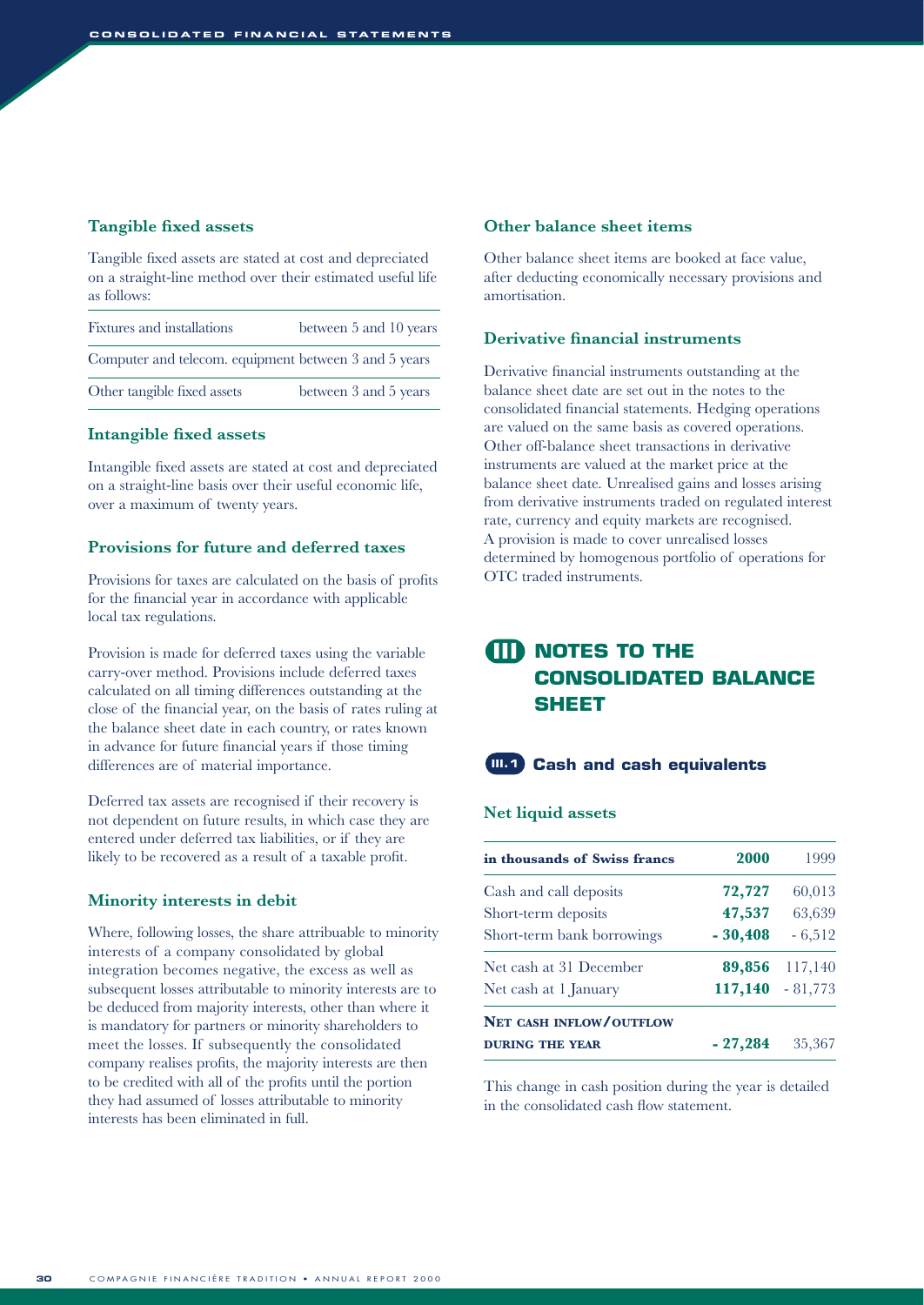#### **Marketable securities**

The marketable securities portfolio comprised the following:

| in thousands of Swiss francs | 2000   | 1999   |
|------------------------------|--------|--------|
| Short-term cash products     | 19,828 | 21,490 |
| <b>Bonds</b>                 | 4,741  | 3,046  |
| Convertible bonds            | 3,053  | 3,217  |
| <b>Shares</b>                | 15,374 | 1,330  |
| Investment funds             | 7,348  | 4,891  |
|                              | 50,344 | 33,974 |
| Provisions for depreciation  | - 463  | $-254$ |
| <b>TOTAL</b>                 | 49,881 | 33,720 |

#### **Receivables and other assets**

#### **Trade debtors**

These are short-term receivables representing a net amount of CHF 93,345,000 at 31 December 2000, compared to CHF 72,029,000 the previous year. They are booked at face value after deduction of economically necessary provisions.

#### **Other short-term receivables**

| in thousands of Swiss francs | 2000   | 1999   |
|------------------------------|--------|--------|
| Employee current accounts    | 4,342  | 2,541  |
| Public authorities           | 2,508  | 4,491  |
| Security deposits            | 943    | 885    |
| Other short-term receivables | 8,801  | 3,682  |
| TOTAL.                       | 16,594 | 11,599 |

These receivables are booked at their face value.

#### **Prepaid expenses and accrued income**

| in thousands of Swiss francs | 2000  | 1999  |
|------------------------------|-------|-------|
| Prepaid expenses             | 6,539 | 5,758 |
| Deferred tax asset           | 927   |       |
| Other accrued income         | 1,456 | 2,680 |
| <b>TOTAL</b>                 | 8,922 | 8,438 |

#### **Receivables from affiliated companies**

This item regroups all financing granted by Compagnie Financière Tradition to its affiliate Infotec S.A. at 31 December 2000, totalling CHF 4,821,000 compared with CHF 5,132,000 at 31 December 1999. This financing includes a short-term loan of CHF 3,358,000 coupled with a capitalisation clause, of which CHF 2,505,000 are subordinated, and an advance of CHF 1,463,000 on future services from Infotec S.A. (CHF 2,794,000 at 31 December 1999).

#### **Other long-term receivables**

This item contains receivables held by Compagnie Financière Tradition and its subsidiaries from its former ultimate majority shareholders, Comipar, Paris and Banque Pallas Stern, Paris. These receivables, totalling CHF 10,218,000 at 31 December 2000, (CHF 12,147,000 at 31 December 1999) are guaranteed by VIEL & Cie Finance, ultimate indirect shareholder of Compagnie Financière Tradition. Compagnie Financière Tradition and its affiliates received liquidation dividends totalling CHF 1,929,000 in 2000, equivalent to 7.2% of all stated receivables. This brings the total liquidation dividends received since the beginning to CHF 15,106,000, or 58.0% of stated receivables.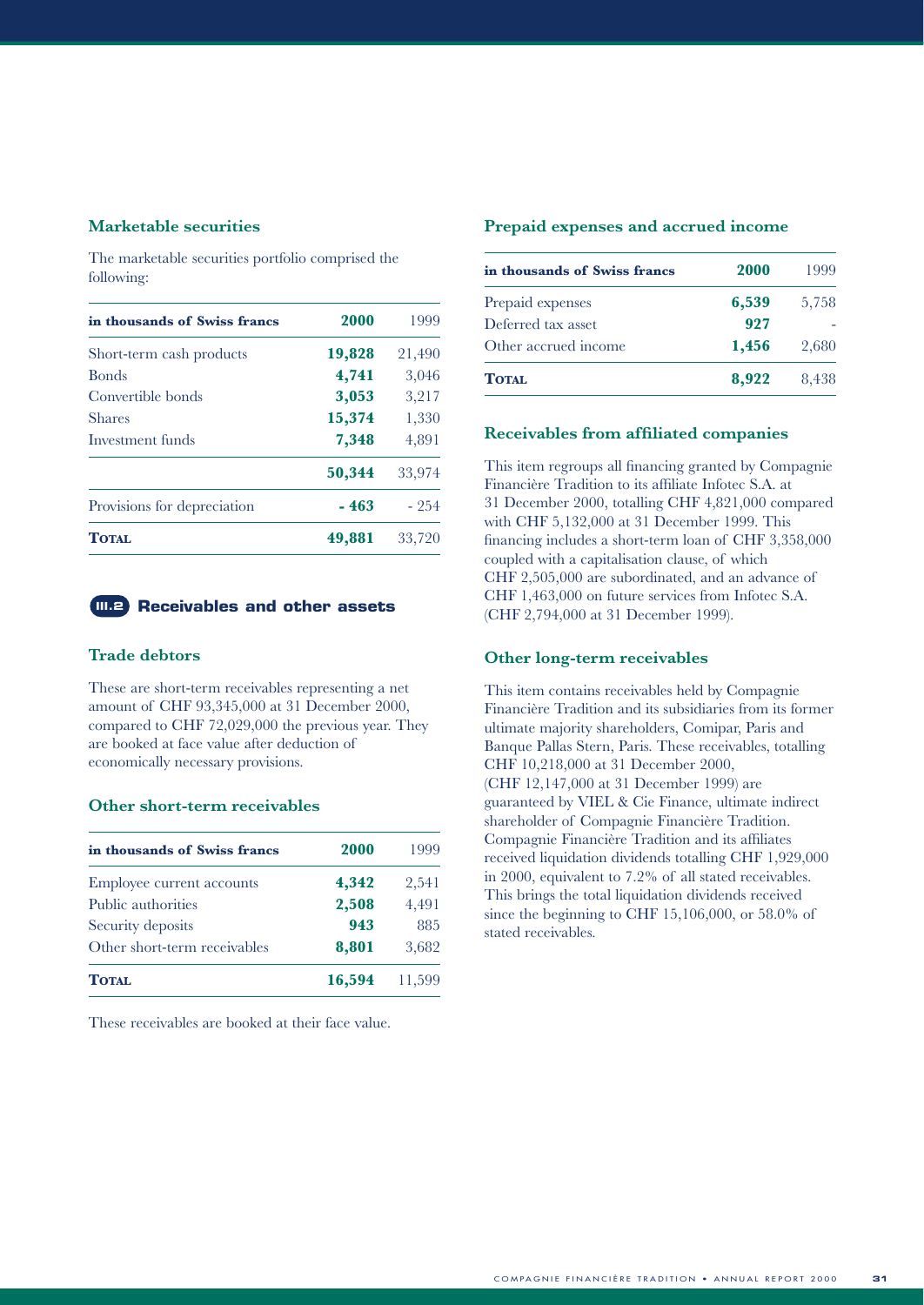#### **Financial investments III.3**

#### **Subsidiary shares and non-consolidated investments**

This item includes Compagnie Financière Tradition's equity holdings in associated companies, consolidated using the equity method, and in companies where it holds the majority shareholding but which are not included in the basis of consolidation (cf. Note I.3). It also includes minority interests acquired with a view to a long-term holding.

#### This item may be summarised as follows:

| in thousands of Swiss francs      | 2000             | 1999   |
|-----------------------------------|------------------|--------|
| <b>ASSOCIATED UNDERTAKINGS</b>    |                  |        |
| Pallas Monaco                     | 1,281            | 1,325  |
| Inforec S.A.                      | $-4,366 - 2,547$ |        |
| Govdesk LLC                       | 308              |        |
| <b>OTHER UNDERTAKINGS</b>         |                  |        |
| Tradition CIS LLC                 | 230              | 230    |
| Tradcom International             | 85               | 85     |
| Tradition Securities (Kenya) Ltd. | 111              | 118    |
| HKI Systems Ltd.                  | 57               |        |
| ParisBourse <sup>SBF</sup> S.A.   |                  | 1,858  |
| Euronext N.V.                     | 7,475            |        |
| <b>VIEL &amp; Cie</b>             | 3,236            | 2,103  |
| Other investments                 | 79               | 11     |
| <b>TOTAL</b>                      | 8,496            | 3,183  |
| Provisions for depreciation       | - 315            | $-315$ |
| <b>TOTAL</b>                      | 8,181            | 2,868  |

#### **Treasury shares**

The Company held 8,127 of its own shares at 31 December 2000. These shares were acquired in 1999 and 2000 at a purchase value of CHF 937,000. Changes in the situation of treasury shares during the period may be summarised as follows:

|                                      | <b>Book value</b>              | <b>Acquisition cost or</b><br>realization price | No. of shares |
|--------------------------------------|--------------------------------|-------------------------------------------------|---------------|
|                                      | (in thousands of Swiss francs) | (in thousands of Swiss francs)                  |               |
| SITUATION AT 1 JANUARY 2000          | 514                            | 514                                             | 7,280         |
| Acquisitions in 2000                 | 546                            | 546                                             | 2,597         |
| Sales in 2000                        | $-123$                         | $-84$                                           | $-1,750$      |
| Capital losses for the year          | <b>CO</b>                      | $-39$                                           |               |
| <b>SITUATION AT 31 DECEMBER 2000</b> | 937                            | 937                                             | 8,127         |

Based on the market price at 31 December 2000, the potential capital gain on these shares amounted to CHF 810,000 (CHF 804,000 at 31 December 1999).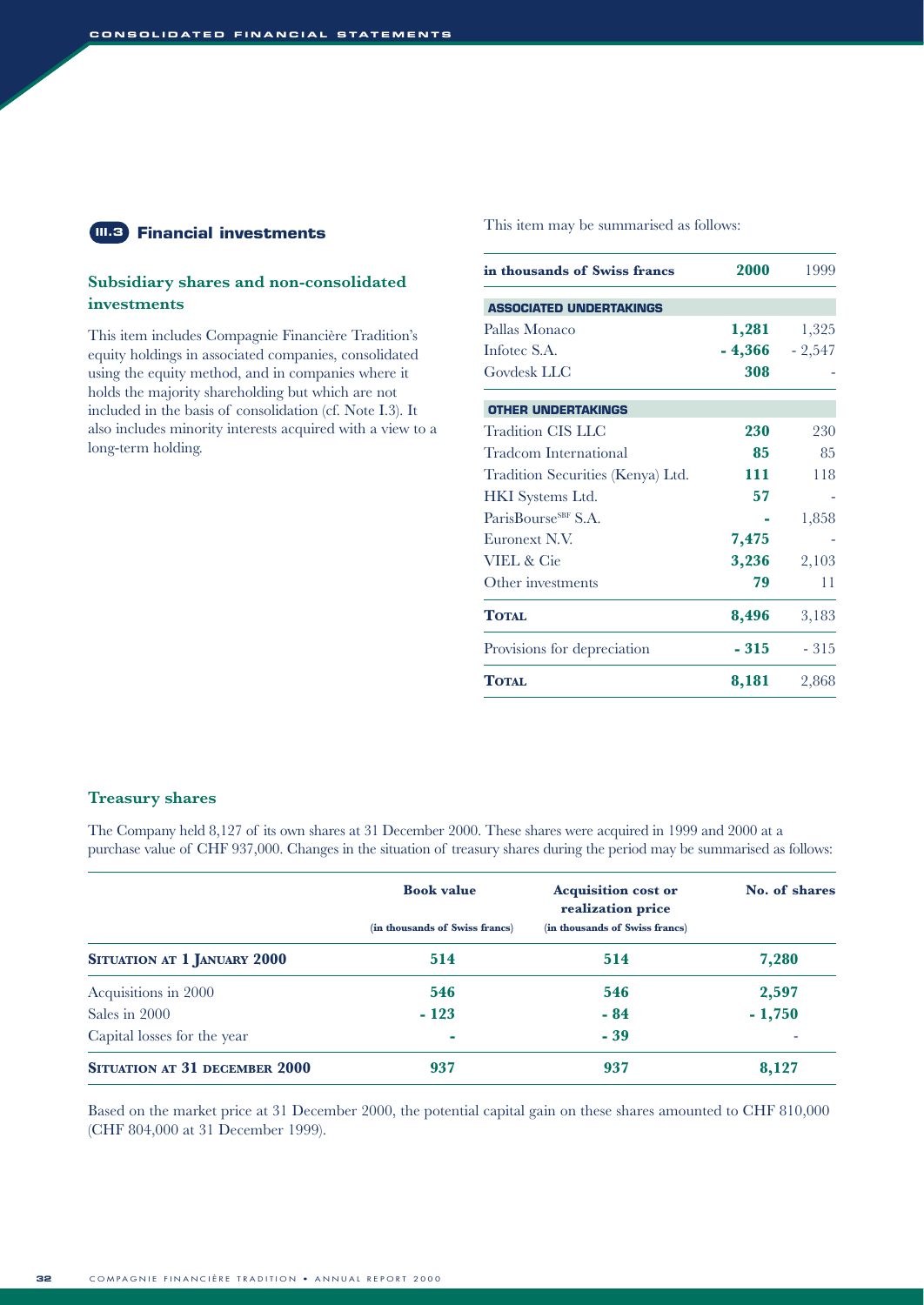#### **Tangible and intangible fixed assets III.4**

#### **Tangible fixed assets**

Consolidated tangible fixed assets of Compagnie Financière Tradition are as follows:

|                                 | 2000   |        |            | 1999   |        |            |
|---------------------------------|--------|--------|------------|--------|--------|------------|
| in thousands of Swiss francs    | Gross  | Amort. | <b>Net</b> | Gross  | Amort. | <b>Net</b> |
| Land and buildings              | 8,501  | 985    | 7,516      | 8,501  | 985    | 7,516      |
| Fixtures and installations      | 34,103 | 26,167 | 7,936      | 33,968 | 25,914 | 8,054      |
| Computer and telecom. equipment | 49,676 | 39,095 | 10,581     | 48,606 | 37,850 | 10,756     |
| Other tangible fixed assets     | 1,378  | 755    | 623        | 1,451  | 723    | 728        |
| <b>TOTAL</b>                    | 93,658 | 67,002 | 26,656     | 92.526 | 65,472 | 27,054     |

Changes in tangible fixed assets in 2000 and 1999 were as follows:

| in thousands of Swiss francs         | 2000     | 1999     |
|--------------------------------------|----------|----------|
| Gross value at 1 January             | 92,526   | 78,292   |
| Change in the basis of consolidation |          | 1,178    |
| Translation adjustment               | $-3,393$ | 6,666    |
| Acquisitions during the year         | 10,258   | 7,687    |
| Disposals and write-off              | $-5,733$ | $-1,297$ |
| <b>GROSS VALUE AT 31 DECEMBER</b>    | 93,658   | 92,526   |
| Cumulative depreciation              |          |          |
| at 1 January                         | 65,472   | 55,088   |
| Change in the basis of consolidation |          |          |
| Translation adjustment               | $-2,184$ | 4,739    |
| Amortisation and depreciation        |          |          |
| for the year                         | 8,729    | 6,895    |
| Disposals and write-off              | $-5,015$ | $-1,250$ |
| <b>CUMULATIVE DEPRECIATION</b>       |          |          |
| AT 31 DECEMBER                       | 67,002   | 65,472   |
| <b>NET VALUE AT 31 DECEMBER</b>      | 26,656   | 27,054   |

Fire insurance value at 31 December 2000, stood at CHF 100,284,000 for installations and equipment and CHF 17,775,000 for buildings (CHF 69,723,000 and CHF 17,775,000 respectively at 31 December 1999).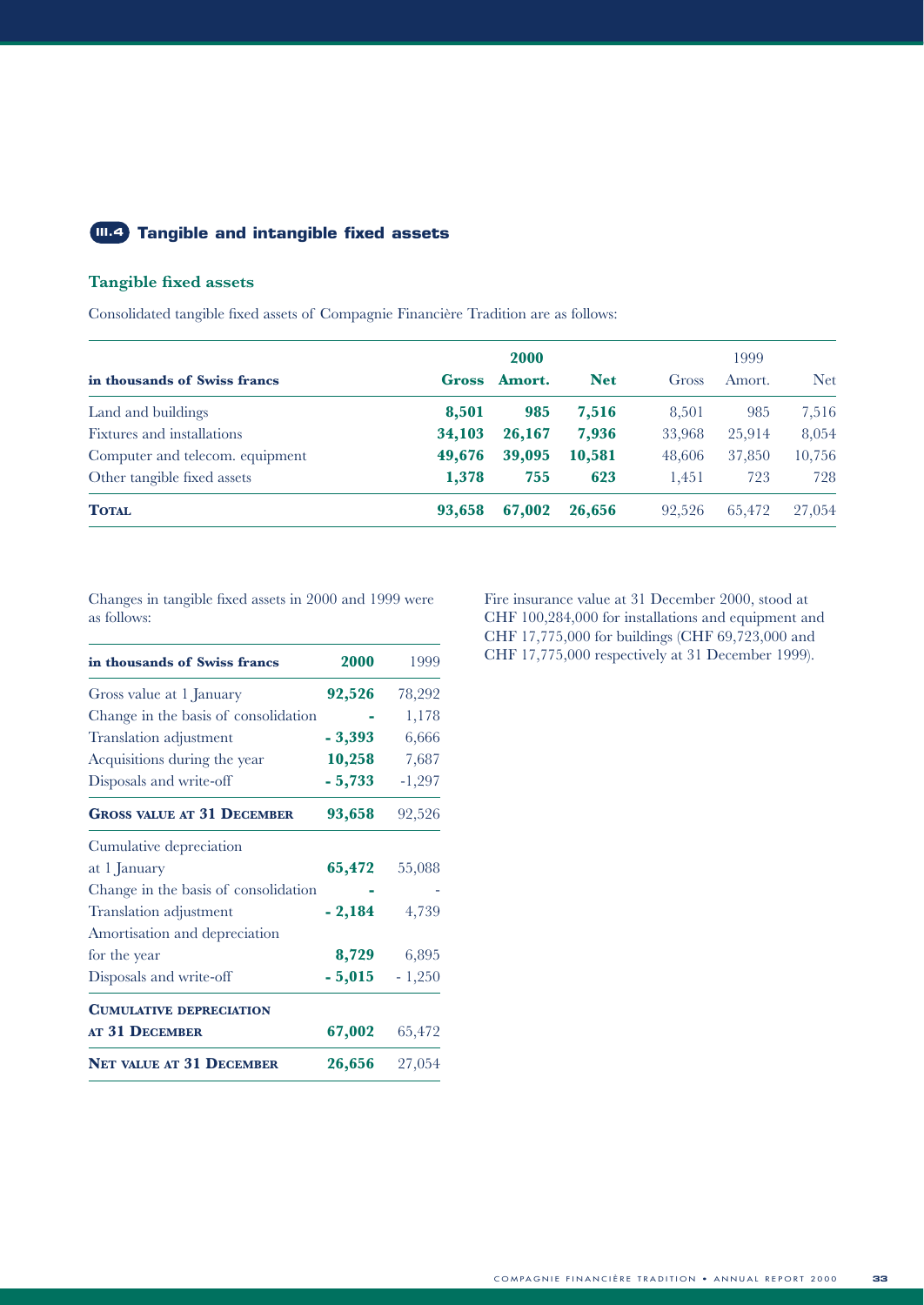#### **Intangible fixed assets**

Intangible fixed assets comprised the following:

|                               | <b>2000</b> |        |            | 1999  |        |            |
|-------------------------------|-------------|--------|------------|-------|--------|------------|
| in thousands of Swiss francs  | Gross       | Amort. | <b>Net</b> | Gross | Amort. | <b>Net</b> |
| Telephone rights              | 2,195       | 1,620  | 575        | 1,919 | 892    | 1,027      |
| Intangible business assets    | 737         | 52     | 685        | 138   | 138    | ۰          |
| Goodwill                      | 7,115       | 941    | 6,174      | 3,147 | 249    | 2,898      |
| Other intangible fixed assets | 2,998       | 2,002  | 996        | 2,037 | 1,250  | 787        |
| <b>TOTAL</b>                  | 13,045      | 4,615  | 8,430      | 7,241 | 2,529  | 4,712      |

#### *Intangible business assets*

At the end of June 2000, Tradition Asiel Securities Inc. acquired intangible business assets from Asiel & Co. LLC, in the amount of USD 450,000

(CHF 737,000, cf. Note I.3). These are being amortised over ten years from the date of acquisition, end of June 2000.

#### *Goodwill*

Goodwill arising on acquisitions was as follows:

|                              | 2000         |                |            |            | 1999                     |  |
|------------------------------|--------------|----------------|------------|------------|--------------------------|--|
|                              | <b>Gross</b> | <b>Accrued</b> | <b>Net</b> | Amort. for | <b>Net</b>               |  |
| in thousands of Swiss francs |              | Amort.         | the period |            |                          |  |
| <b>TFS</b>                   | 3,146        | 455            | 2,691      | 271        | 1,657                    |  |
| Infotec S.A.                 | 2,630        | 396            | 2,234      | 331        | 1,241                    |  |
| StreamingEdge.com Inc.       | 692          | 47             | 645        | 47         | ٠                        |  |
| Govdesk LLC                  | 647          | 43             | 604        | 43         | $\overline{\phantom{a}}$ |  |
| <b>TOTAL</b>                 | 7,115        | 941            | 6,174      | 692        | 2,898                    |  |

#### **III.5 Accrued expenses and defered income**

#### **Other short-term debts**

This item may be summarised as follows:

| in thousands of Swiss francs | 2000   | 1999   |
|------------------------------|--------|--------|
| Employee current accounts    | 548    | 954    |
| Public authorities           | 9,842  | 16,202 |
| Trade debtors                | 2,221  | 2,082  |
| Other short-term debts       | 22,877 | 19,196 |
| <b>TOTAL</b>                 | 35,488 | 38,434 |

#### **Accrued expenses**

This item is broken down as follows:

| in thousands of Swiss francs              | 2000   | 1999   |
|-------------------------------------------|--------|--------|
| Employee compensation and benefits 52,391 |        | 41,017 |
| Other miscellaneous accrued               |        |        |
| expenses                                  | 23,639 | 14,907 |
| <b>TOTAL</b>                              | 76,030 | 55,924 |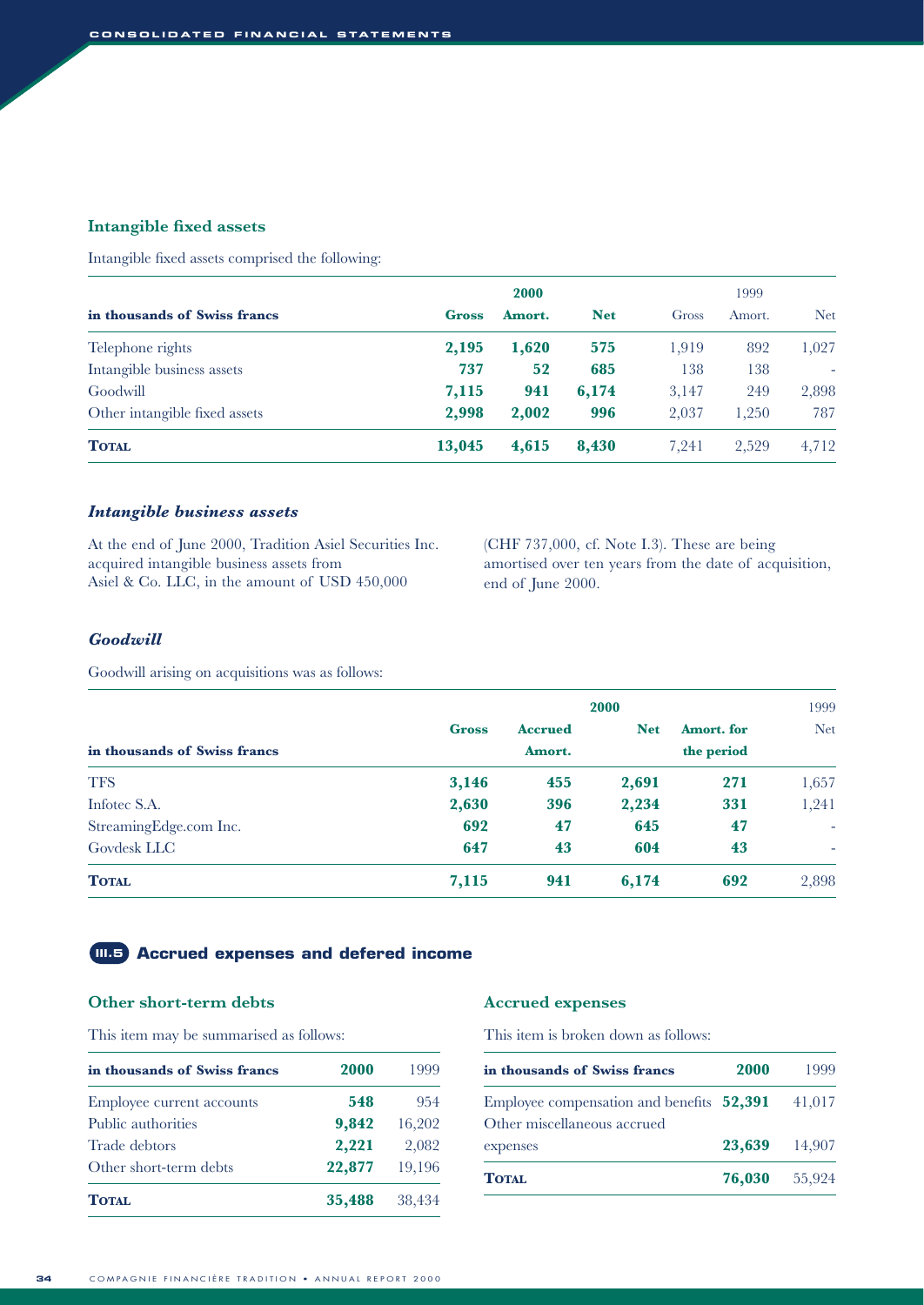#### **Taxes payable**

Consolidated taxes payable at 31 December 2000 totalled CHF 23,105,000, and primarily comprised current taxes on income earned by Compagnie Financière Tradition and its subsidiary holdings in 2000, and a deferred tax liability of CHF 667,000 arising from the gain realised by MIA on its stake in ParisBourse<sup>SBF</sup> S.A. (cf. Note IV.2), which benefits from three year's deferred taxation. Compagnie Financière Tradition recognised a deferred tax asset of CHF 927,000 (cf. Note III.2) arising from taxes and bonuses posted by Meitan Tradition Co. Ltd. in 2000, deductible at the time of their actual payment, which is mostly scheduled for the first quarter of 2001.

#### **Long-term debts**

Long-term debts of CHF 4,416,000 at 31 December 2000, consisted of JPY 310 million of debts owed by Meitan Tradition Co. Ltd. (JPY 430 million or CHF 6,718,000 at 31 December 1999) granted or guaranteed in 1997 by its former majority shareholder.

These debts have no scheduled maturity date and are being repaid in line with Meitan Tradition Co. Ltd.'s cash flows. They may eventually be converted into share capital after eight years, or renewed for an unspecified period.

#### **III.6**

#### **Account holder activities**

Tradition Securities And Futures S.A. exercises an account holder activity, meaning it receives deposits from its clients. These deposits are then placed with clearing institutions to ensure a satisfactory conclusion to the clients' operations. Its subsidiary MIA mainly specialises in matched principal operations, resulting in it having to show on its balance sheet, in the shortterm, securities purchased in the market on behalf of its clients.

Assets and liabilities associated with this activity, booked in the balance sheet under "Receivables linked to account holder activities" and "Debts linked to account holder activities" were as follows at 31 December 2000 and 1999:

| in thousands of Swiss francs                           | 2000               | 1999     |
|--------------------------------------------------------|--------------------|----------|
| <b>RECEIVABLES LINKED TO ACCOUNT HOLDER ACTIVITIES</b> |                    |          |
| Deposits paid                                          | 256                | 2,607    |
| Current accounts with<br>clearing institutions         | 13,692             | 16,610   |
| Dealing accounts                                       | 38,604             | 23,855   |
|                                                        | 52,552             | 43,072   |
| <b>DEBTS LINKED TO ACCOUNT HOLDER ACTIVITIES</b>       |                    |          |
| Deposits received                                      | $-1,118$           | $-3,987$ |
| Current accounts with clearing<br>institutions         | $-20,268 - 13,074$ |          |
| Dealing accounts                                       | $-29,496 - 24,072$ |          |
|                                                        | $-50,882 - 41,133$ |          |
| TOTAL                                                  | 1,670              | 1,939    |

The net balance of this activity represents the difference between the amounts received from clients and the amounts paid to clearing institutions. This balance is held in bank deposits or borrowed short.

#### **Receivables from and debts to shareholders and associated companies**

The items "Receivables from shareholders and associated companies" and "Debts to shareholders and associated companies" include all receivables and debts owed by Compagnie Financière Tradition Group to its ultimate majority shareholder, VIEL & Cie Finance, Paris, and its subsidiaries.

Compagnie Financière Tradition's total outstanding consolidated net debt to shareholders and associated companies at 31 December 2000 stood at CHF 742,000 (net debt of CHF 9,599,000 in 1999).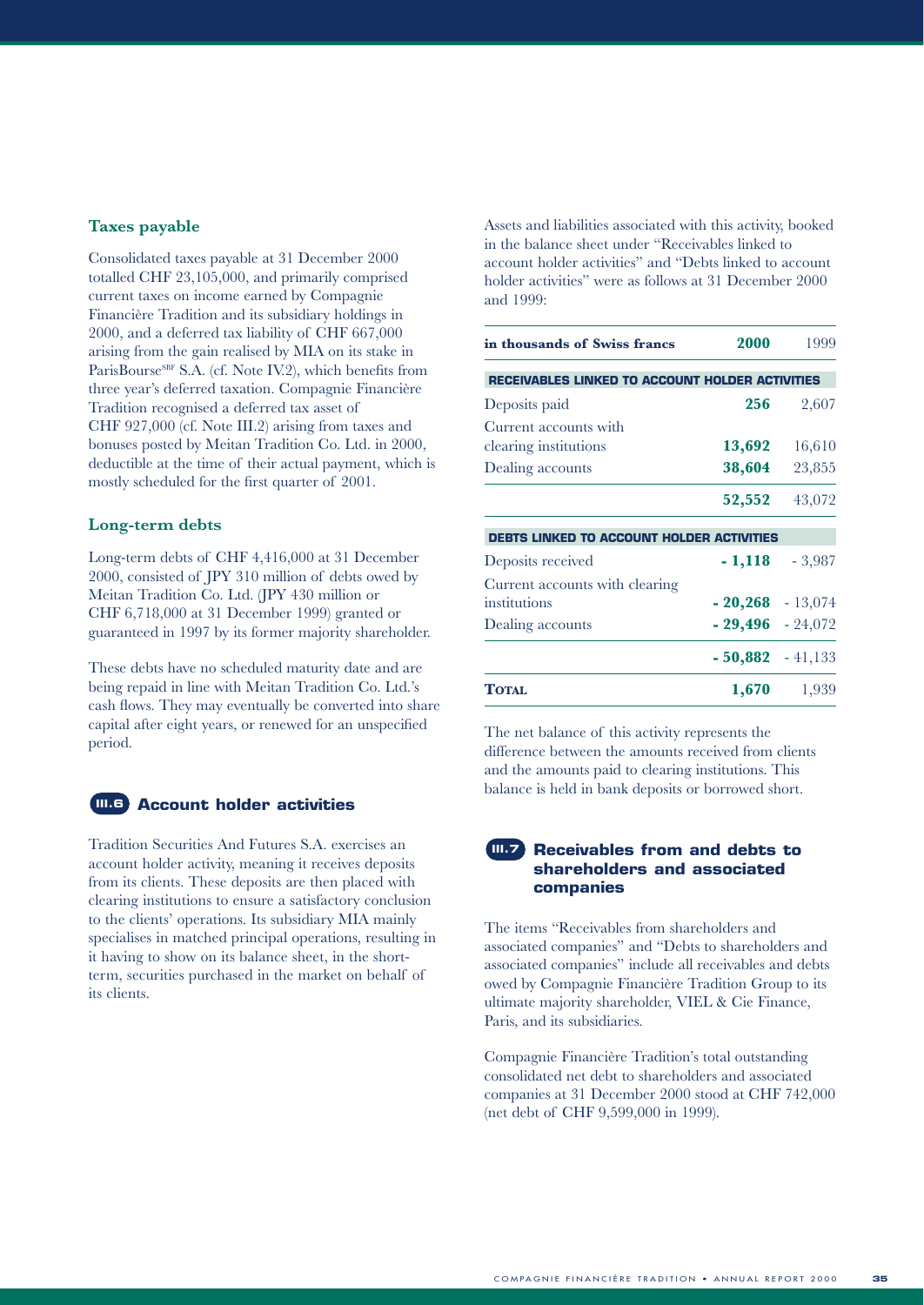#### **III.8** Share capital

#### **Composition of share capital**

Share capital at 31 December 1999, stood at CHF 1,268,350, consisting of 12,683,500 shares of CHF 10.

Share capital was increased by CHF 291,500 in April 2000 through the creation of 29,150 new bearer shares of CHF 10, following the exercise of share options. This increase, accompanied by a share premium of CHF 682,110, brought Compagnie Financière Tradition's share capital to CHF 12,975,000 at 31 December 2000.

#### **Major shareholders**

At 31 December 2000, the only shareholder holding over 5% of equity voting rights in Compagnie Financière Tradition was VIEL & Cie Finance, Paris, with 69.28%, compared to 72.47% the previous year.

The 69.28% equity voting rights held by VIEL & Cie Finance, Paris, are exercised indirectly through Financière Vermeer B.V., Amsterdam, wholly owned by VIEL & Cie, which itself was 57.28% held by VIEL & Cie Finance at 31 December 2000.

#### **Increase in share capital**

Share capital may be increased by up to CHF 6,000,000, through the issue of up to 600,000 new bearer shares of CHF 10. The issue price of such new shares and the date from which they are to pay dividends shall be determined by the Board of Directors. This authorisation, renewed by the Annual General Meeting of 10 May 1999, is valid until 11 May 2001.

The Board of Directors is empowered to cancel or limit existing shareholders' preferential subscription rights to allow acquisitions or equity interest acquisitions to take place. Share subscription rights for which a preferential subscription right is granted but not exercised are available to the Board for use in the Company's interests.

#### **Conditional capital**

Share capital may be increased by up to CHF 1,325,000 through the issue of up to 132,500 bearer shares of CHF 10. Such an increase is effected through the exercise of preferential subscription rights by Company employees. The preferential subscription rights of existing shareholders are cancelled. Conditions for employee participation are to be determined by the Board of Directors.

#### **III.9** General reserve

The general reserve is not available for distribution.

#### **III.10 Consolidated reserves**

This item includes cumulative foreign currency translation adjustments, which decreased by CHF 9,416,000 in 2000 (increase of CHF 10,350,000 in 1999).

# **NOTES TO THE IV CONSOLIDATED PROFIT AND LOSS ACCOUNT**



Consolidated net turnover increased from CHF 496.6 million in 1999 to CHF 645.1 million in 2000, a rise of 29.9%. On a like for like consolidation basis, excluding Company acquisitions and creations during the year, sales increased by 28.8% in 2000 or 19.2% at constant exchange rates.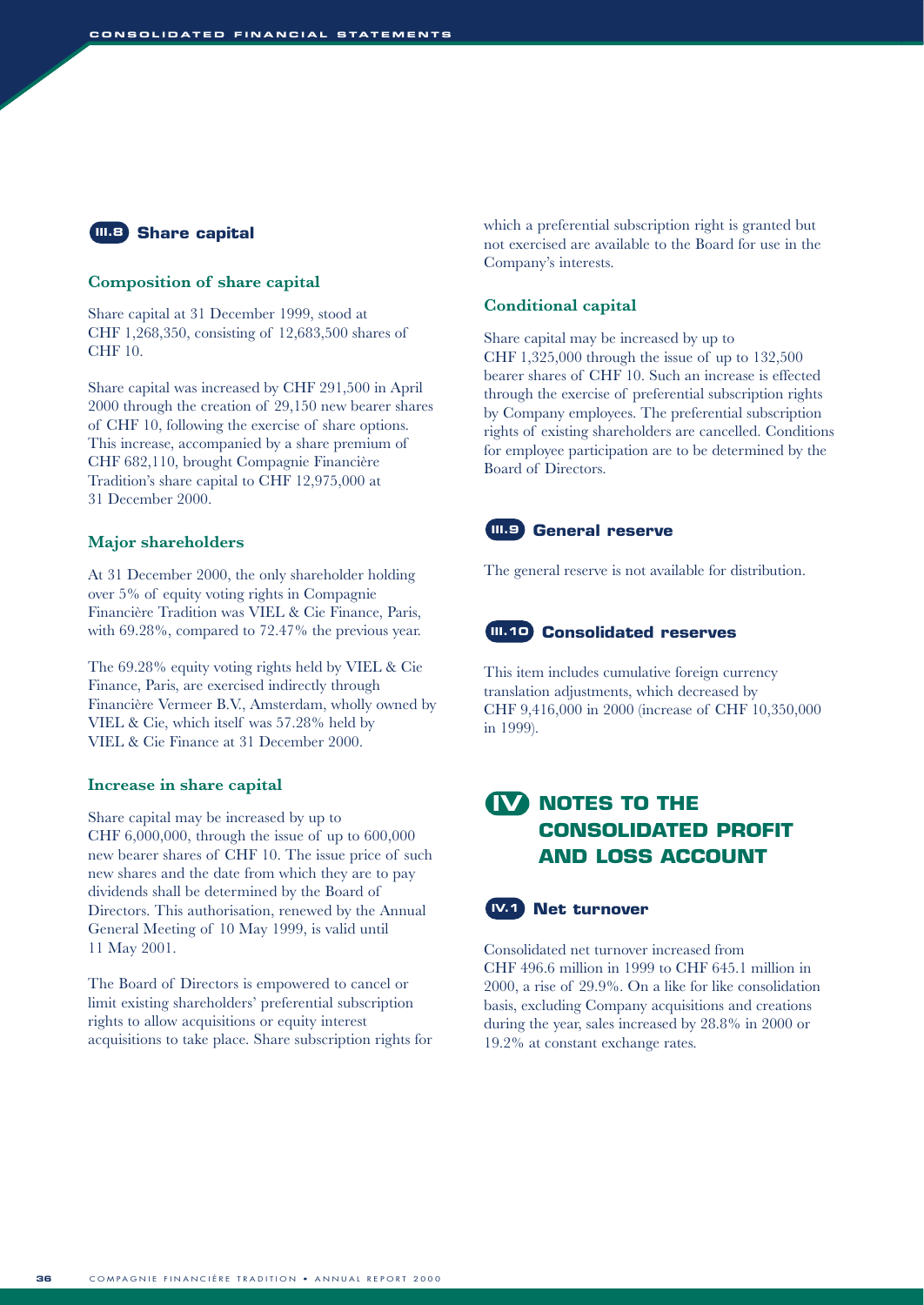These revenues result from commissions on pure brokerage operations conducted by Compagnie Financière Tradition's affiliates for a broad client portfolio of banks, financial institutions and large corporations. It also marginally includes revenues - less than 1% in 2000 - from arbitrage activities on exchange-traded products realised by Tradition Securities And Futures S.A. and its affiliates.

The segmental and geographical analysis of revenues is as follows:

| in thousands<br>of Swiss francs |         | TSH     |             | <b>TFS</b> |            | <b>HTS</b> |         | <b>Total</b> |
|---------------------------------|---------|---------|-------------|------------|------------|------------|---------|--------------|
|                                 | 2000    | 1999    | <b>2000</b> | 1999       | 2000       | 1999       | 2000    | 1999         |
| Europe                          | 188,290 | 172,582 | 61,384      | 65,431     | 53,281     | 39,500     | 302,955 | 277,513      |
| <b>United States</b>            | 179,147 | 81,932  | 47,733      | 41,103     | ۰          | ۰          | 226,880 | 123,035      |
| Asia - Pacific                  | 94.306  | 73.842  | 20,987      | 22,208     | <b>COL</b> | ٠          | 115,293 | 96,050       |
| <b>TOTAL</b>                    | 461,743 | 328,356 | 130,104     | 128,742    | 53,281     | 39,500     | 645,128 | 496,598      |

#### **Net financial income IV.2**

This item may be summarised as follows:

| in thousands of Swiss francs              | 2000   | 1999  |
|-------------------------------------------|--------|-------|
| Income from investments                   | 1,500  | 2,539 |
| Capital gains on investments              | 3,576  | 766   |
| Dilution profit                           | 914    |       |
| Interest and exchange<br>gains and losses | 9,547  | 5,755 |
| <b>TOTAL</b>                              | 15,537 |       |

In 2000, income from investments included dividends received from two undertakings held by Tradition Securities And Futures S.A. and its subsidiary MIA, totalling CHF 1,500,000 (CHF 2,539,000 in 1999).

Capital gains on investments include gains of CHF 3,576,000 arising from the exchange of MIA's stake in ParisBourse<sup>SBF</sup> S.A. against 936,587

Euronext N.V. shares, representing 0.94% of its capital. Euronext N.V. shares were recognized on MIA's balance sheet on the basis of consolidated net worth at 30 June 2000.

#### **Extraordinary items IV.3**

| in thousands of Swiss francs             | 2000 | 1999  |
|------------------------------------------|------|-------|
| <b>EXTRAORDINARY INCOME</b>              |      |       |
| Partial use of the contingency provision |      | 842   |
|                                          |      | 842   |
| <b>EXTRAORDINARY EXPENSES</b>            |      |       |
| Other extraordinary items after tax      |      | - 842 |
|                                          |      | - 842 |
| <b>NET EXTRAORDINARY ITEMS</b>           |      |       |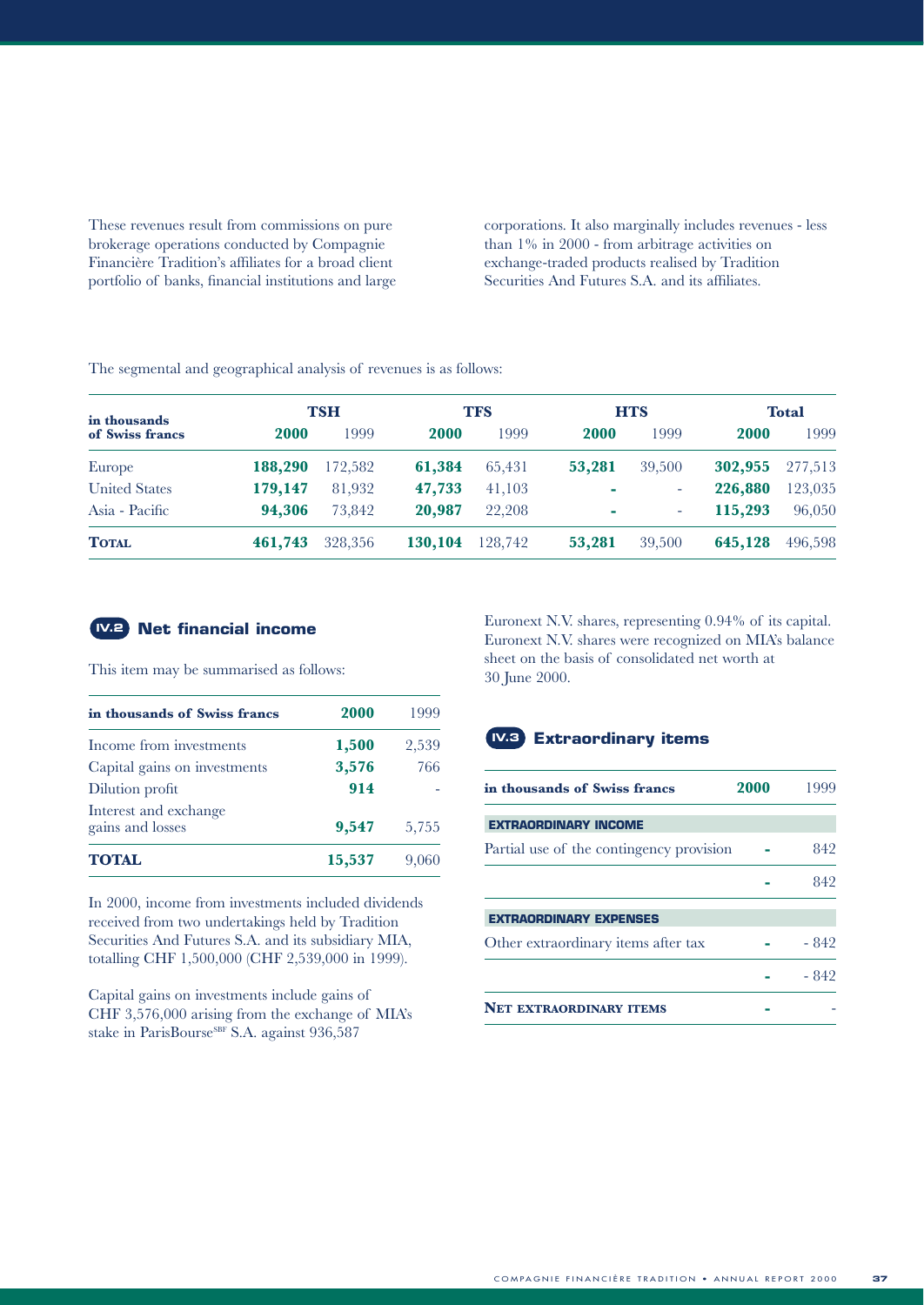A contingency provision of CHF 9,865,000 was set aside in 1996 and 1997 to cover the risks involving Compagnie Financière Tradition and its affiliates. This provision was partially written back in 1998 and 1999 at the same time as taking an exceptional charge for costs and penalties sustained in those years, amounting to CHF 5,647,000 in 1998 and CHF 842,000 in 1999 respectively.

In light of the information available at 31 December 2000, Compagnie Financière Tradition's Directors consider the residual contingency provision of CHF 3,376,000 (CHF 3,376,000 at 31 December 1999) to be sufficient to cover risks carried by the Compagnie Financière Tradition and its affiliates at that date.



#### **Commitments and contingent V.1 liabilities**

#### **Guarantees and commitments given**

| in thousands of Swiss francs                   | <b>2000</b> | 1999 |
|------------------------------------------------|-------------|------|
| Guarantees and commitments<br>to third parties | 27          | -27  |
| Guarantees to clients                          |             |      |

#### **Guarantees and commitments received**

When VIEL & Cie Finance purchased the shares of Compagnie Financière Tradition held by Banque Pallas Stern, it undertook to pay Compagnie Financière Tradition and its subsidiaries the difference between aggregate receivables from Comipar and Banque Pallas Stern and the liquidation dividends to be received by Compagnie Financière Tradition and its subsidiaries in respect of such receivables.

This undertaking relates to receivables of FRF 107,867,000 declared by Compagnie Financière Tradition and its subsidiaries at the time Comipar and Banque Pallas Stern went into receivership. VIEL & Cie Finance will honour this undertaking when these two entities pay the final liquidation dividend in connection with these receivables.

In 1999, Compagnie Financière Tradition and its subsidiaries received part repayment from Banque Pallas Stern and Comipar, equivalent to 50.8% of their outstanding claims, bringing residual receivables held by Compagnie Financière Tradition at 31 December 1999 to CHF 12,147,000.

In 2000, a further repayment was received of CHF 1,929,000, or 7.2% of the original receivables, bringing the total unsecured dividends received since the liquidation of Banque Pallas Stern and Comipar to 58.0% of stated receivables. Residual receivables held by Compagnie Financière Tradition and its affiliates amounted to CHF 10,218,000 at 31 December 2000.

In light of the undertaking received from VIEL & Cie Finance, the Company's Directors considered that no provision was required to cover these receivables at the close of the accounts.

#### **Operations on derivative products V.2**

| in thousands of Swiss francs                 | 2000    | 1999    |
|----------------------------------------------|---------|---------|
| Future commitments<br>to deliver securities  | 222,477 | 17,142  |
| Future commitments<br>to purchase securities | 221,688 | 4,257   |
| Index futures purchased                      | 78,716  | 250,808 |
| Index futures sold                           | 78,560  | 250,785 |
| Securities received as guarantee             | 24,121  | 16,874  |
| Securities given as guarantee                | 24,121  | 15,484  |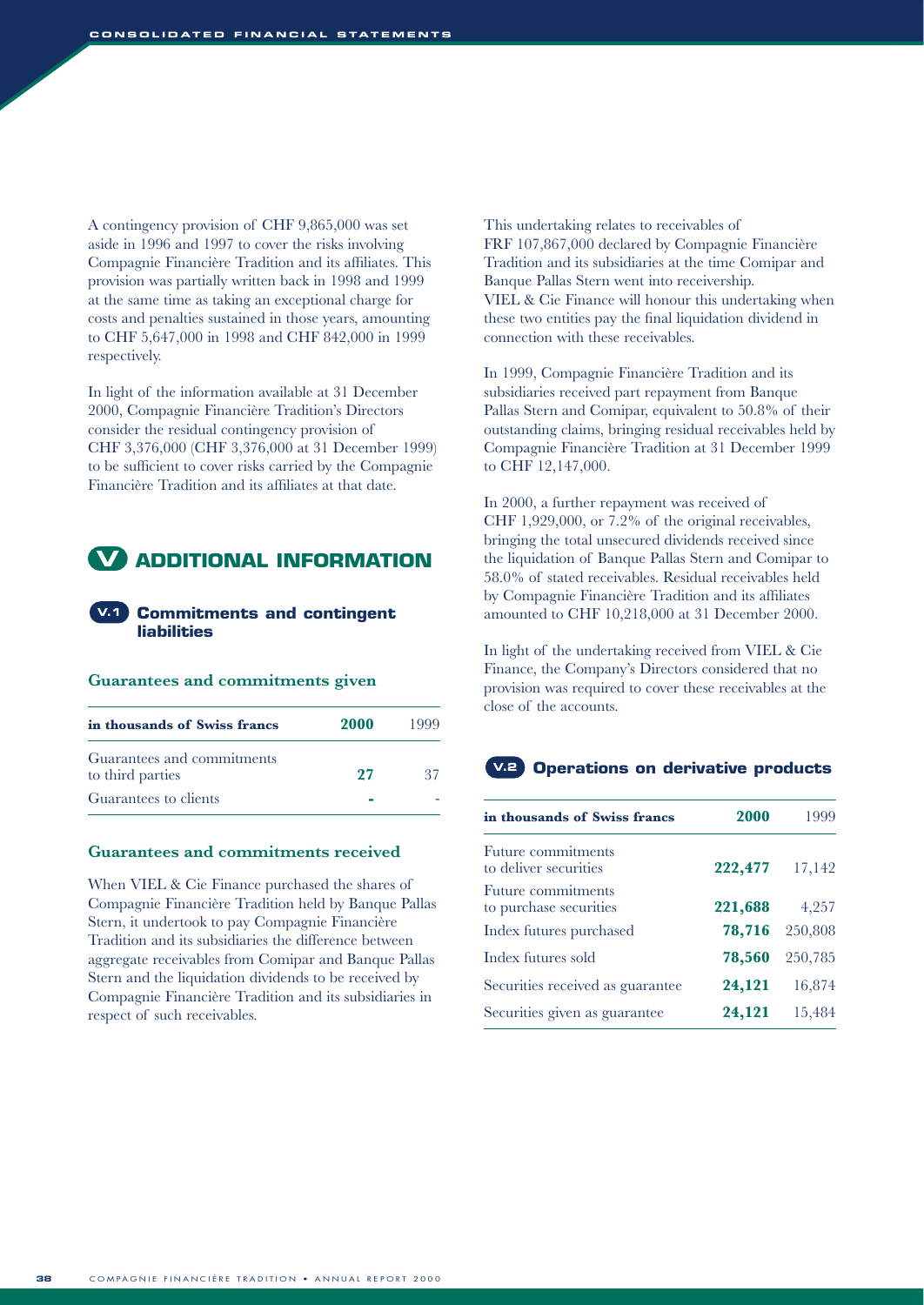Purchases and sales of index futures relate to proprietary arbitrage transactions conducted on the regulated markets by Tradition Securities And Futures S.A. Securities for delivery and to be purchased reflect purchase and sale transactions initiated prior to 31 December 2000 and liquidated after that date, in connection with matched principal activities realised by Tradition London Clearing Ltd. and Tradition (Global Clearing) Inc.

#### **Assets pledged or sold V.3 as guarantees**

| in thousands of Swiss francs        | <b>2000</b> | 1999   |
|-------------------------------------|-------------|--------|
| Cash deposits frozen as a guarantee |             |        |
| for brokerage activity              | 18,953      | 17,641 |

Apart from these cash deposits frozen in clearing institutions such as Euroclear or GSCC (Government Securities Clearing Corporation) - included in the consolidated balance sheet under "Short-term deposits" or "Marketable securities" - a number of Compagnie Financière Tradition's affiliates are subject to minimum equity restrictions imposed by the regulatory authorities, which limit the availability or free circulation of their liquid assets within the Group.

Compagnie Financière Tradition pledged a mortgage note of CHF 12,000,000 encumbering its two buildings in Lausanne, whose net book value was CHF 7,516,000 at 31 December 2000.



#### **Retirement benefits**

Given the average age of the personnel and their seniority within Compagnie Financière Tradition and its affiliates, no provision has been set aside for pension benefit schemes.

#### **Dividends**

Dividends paid by Compagnie Financière Tradition are subject to withholding tax of 35.0% in Switzerland. Shareholders resident in Switzerland may claim back the full tax. Foreign residents may obtain a tax credit under any applicable double taxation treaties in force between Switzerland and their country of tax residence.

#### **Earnings per share**

Consolidated earnings per ordinary share stood at CHF 21.89 in 2000 and CHF 13.22 in 1999, based on the weighted average number of shares outstanding in each of these two years.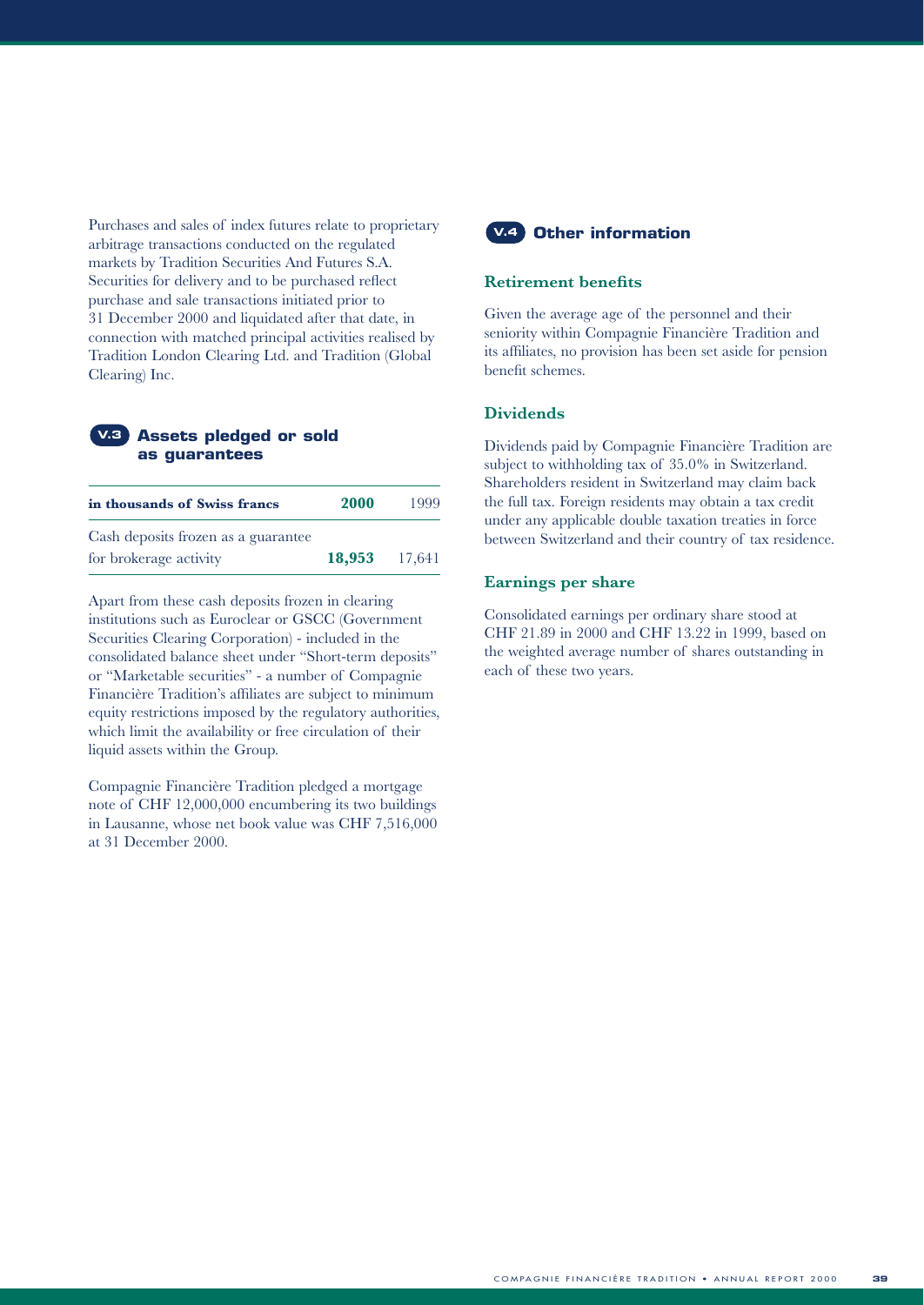#### **REPORT OF THE GROUP AUDITORS**

#### **To the Annual General Meeting of Shareholders of Compagnie Financière Tradition, Lausanne**

As auditors of the Group, we have audited the consolidated financial statements (balance sheet, profit and loss account, cash flow statement and notes) of Compagnie Financière Tradition, Lausanne, for the year ended 31 December 2000.

These consolidated financial statements are the responsibility of the Board of Directors. Our responsibility is to express an opinion on these consolidated financial statements based on our audit. We confirm that we meet the legal requirements concerning professional qualification and independence.

Our audit was conducted in accordance with auditing standards promulgated by the profession in Switzerland, which require that our audit be planned and performed to obtain reasonable assurance about whether the consolidated financial statements are free from material misstatement. We have examined on a test basis evidence supporting the amounts and disclosures in the consolidated financial statements. We have also assessed the accounting principles used, significant estimates made and the overall consolidated financial statement presentation. We believe that our audit provides a reasonable basis for our opinion.

In our opinion, the consolidated financial statements give a true and fair view of the financial position, cash flows and results of operations in accordance with the Accounting and Reporting Recommendations (ARR) and comply with Swiss law.

We recommend that the financial statements submitted to you be approved.

Lausanne, 13 March 2001

**Ernst & Young S.A.**

Certified accountant Certified accountant

P. Gisiger J.-M. Favre (Auditor in charge)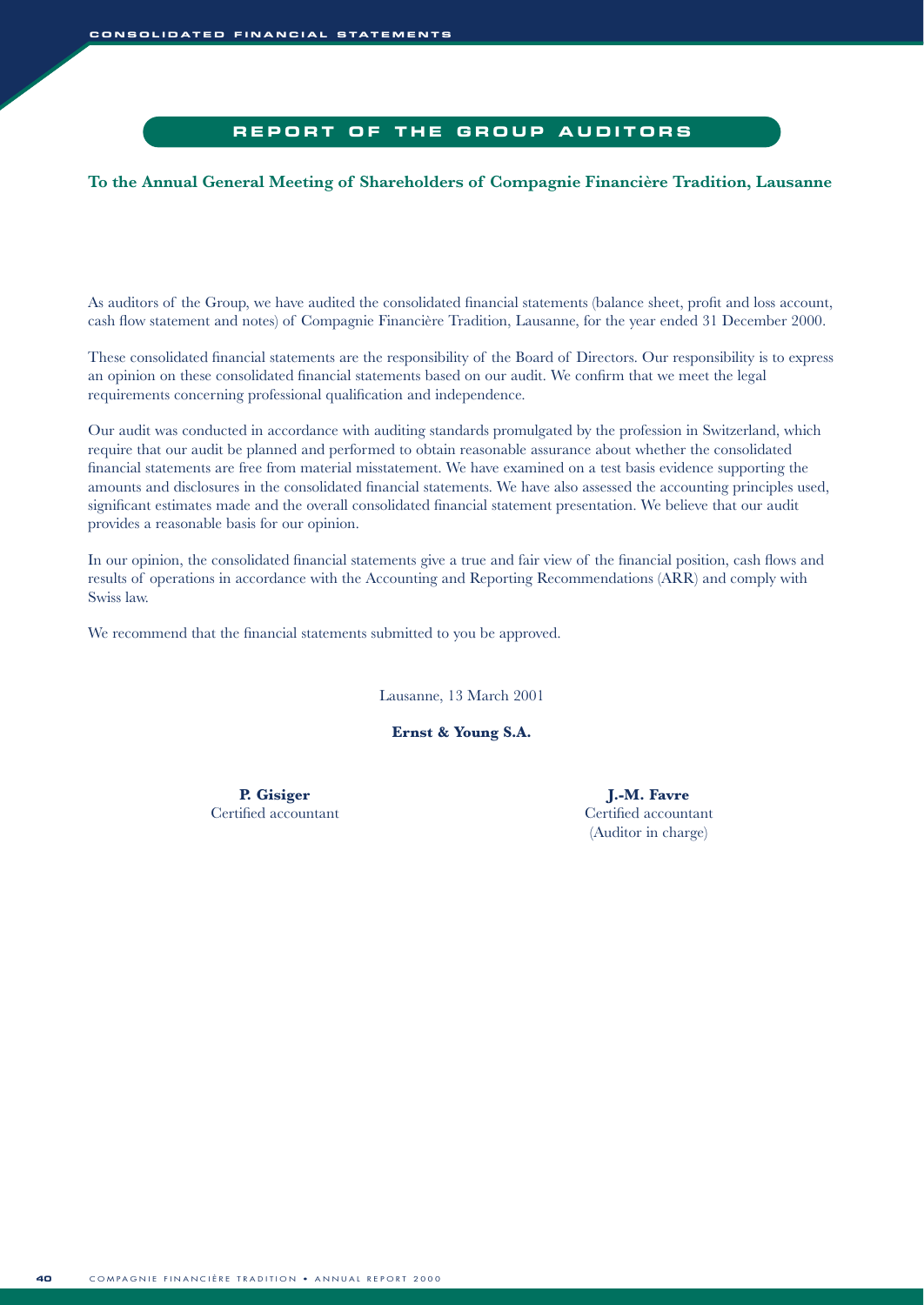#### **FINANCIAL STATEMENTS FINANCIAL STATEMENTS**

| <b>BALANCE SHEET</b>                            |  |
|-------------------------------------------------|--|
| <b>PROFIT AND LOSS ACCOUNT</b>                  |  |
| <b>CHANGE IN RETAINED EARNINGS</b>              |  |
| <b>NOTES TO THE FINANCIAL STATEMENTS</b>        |  |
| <b>REPORT OF THE STATUTORY AUDITORS</b><br>. 52 |  |
|                                                 |  |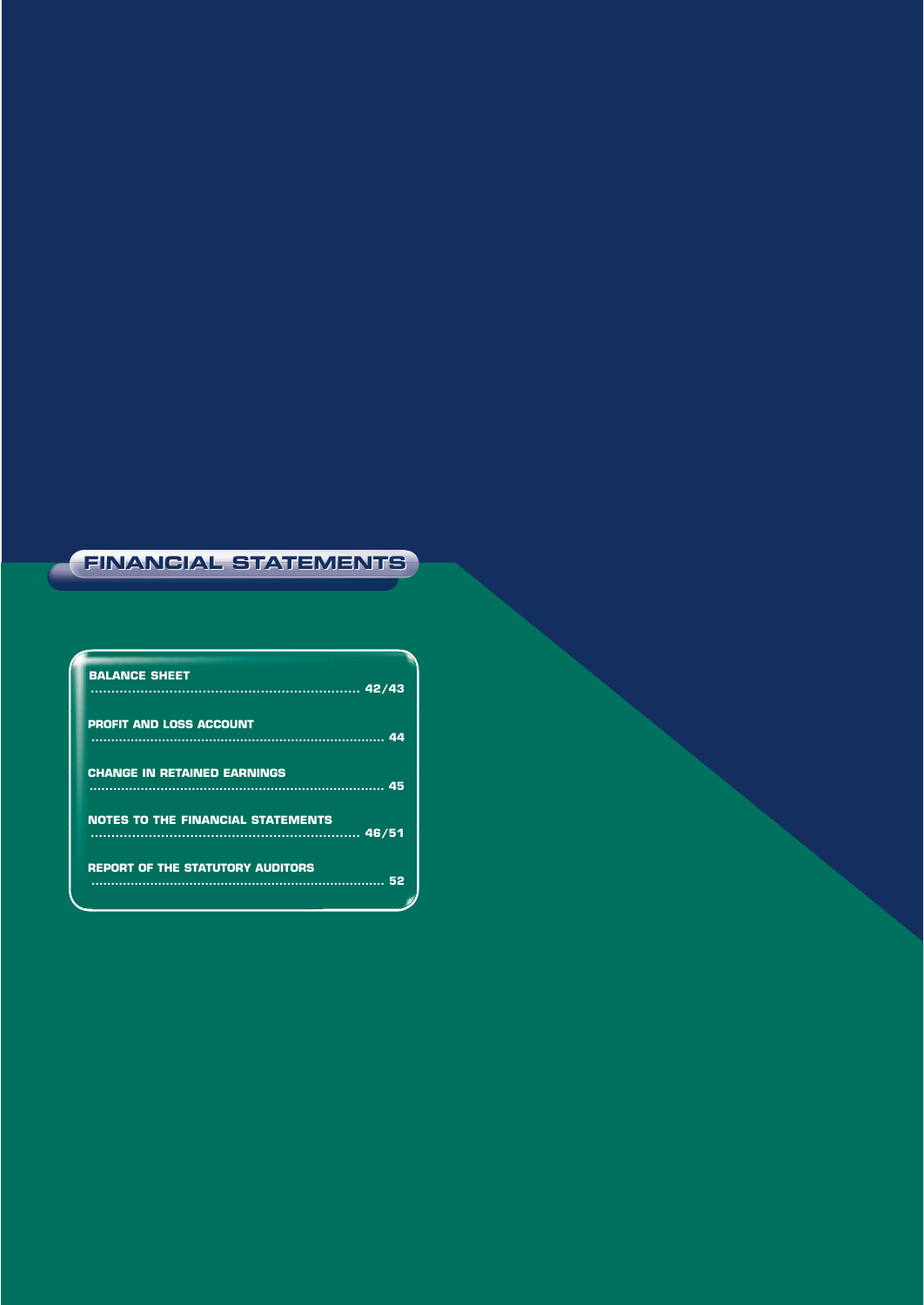# **BALANCE SHEET AT 31 DECEMBER 2000**

# **ASSETS**

| in thousands of Swiss francs                         | <b>Notes</b> | 2000   | 1999                     |
|------------------------------------------------------|--------------|--------|--------------------------|
|                                                      |              |        |                          |
| <b>CURRENT ASSETS</b>                                |              |        |                          |
| Call deposits                                        |              | 4,689  | 1,525                    |
| Net short-term receivables from affiliated companies | II.3         | 9,437  | 16,959                   |
| Other short-term receivables                         |              | 1,221  | 493                      |
| Marketable Securities                                |              | 950    | $\overline{\phantom{a}}$ |
| Prepaid expenses and accrued income                  |              | 248    | 15                       |
| <b>TOTAL CURRENT ASSETS</b>                          |              | 16,545 | 18,992                   |

| <b>FIXED ASSETS</b>                               |      |         |         |
|---------------------------------------------------|------|---------|---------|
| Long-term receivables from affiliated companies   | II.2 | 98,078  | 99,629  |
| Receivables from direct and ultimate shareholders |      | 82      | 181     |
| Other long-term receivables                       | II.3 | 8,675   | 10,242  |
| Investments                                       | II.1 | 41,994  | 21,712  |
| Treasury shares                                   | II.7 | 937     | 514     |
| Installations and equipment                       | II.4 | 530     | 838     |
| <b>Buildings</b>                                  | II.4 | 7,516   | 7,516   |
| <b>TOTAL FIXED ASSETS</b>                         |      | 157,812 | 140,632 |
| <b>TOTAL ASSETS</b>                               |      | 174,357 | 159,624 |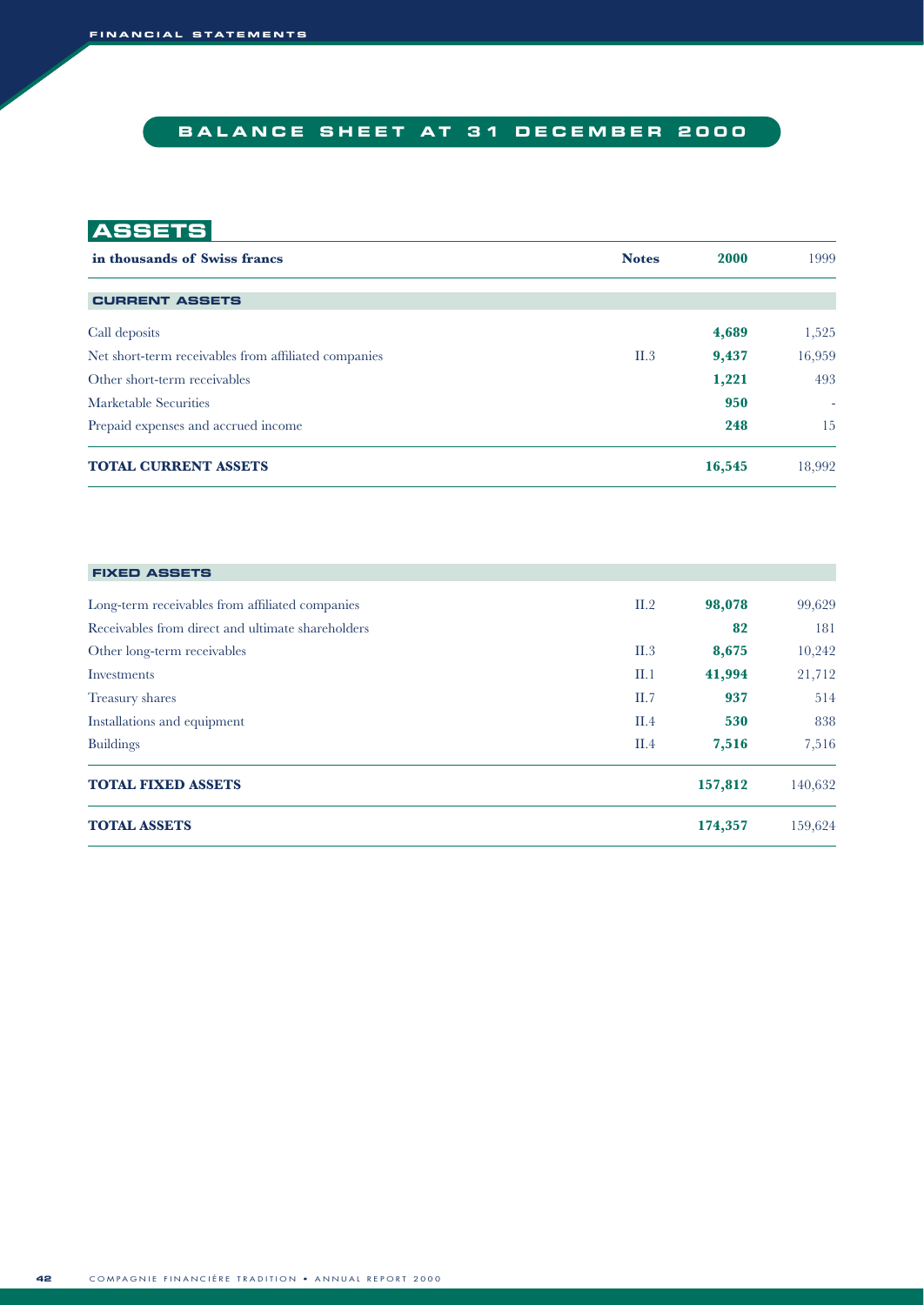# **LIABILITIES**

| in thousands of Swiss francs                 | <b>Notes</b> | 2000   | 1999   |
|----------------------------------------------|--------------|--------|--------|
| <b>CREDITORS</b>                             |              |        |        |
| Short-term bank borrowings                   |              | 12,325 | 6,502  |
| Net short-term debts to affiliated companies |              | 6,582  | 6,404  |
| Short-term debts to shareholders             |              | 1,654  | 3,135  |
| Other short-term debts                       | II.5         | 360    | 840    |
| Taxes payable                                |              | 270    | 28     |
| Accrued expenses and deferred income         | II.5         | 1,142  | 870    |
| Long-term debts to affiliated companies      | II.5         | 19,765 | 19,483 |
| Contingency and loss provisions              |              | 3,376  | 3,376  |
| <b>TOTAL CREDITORS</b>                       |              | 45,474 | 40,638 |
| <b>SHAREHOLDERS' EQUITY</b>                  |              |        |        |
| Share capital                                | II.6         | 12,975 | 12,684 |
| Share premium                                |              | 2,117  | 1,435  |
| General reserve                              |              | 13,284 | 13,284 |
| Reserve for treasury shares                  |              | 514    |        |
| Other reserves                               |              | 15,300 | 15,300 |
| Retained earnings                            |              | 84,693 | 76,283 |

| <b>TOTAL SHAREHOLDERS' EQUITY</b> | 128,883 | 118,986 |
|-----------------------------------|---------|---------|
| <b>TOTAL LIABILITIES</b>          | 174.357 | 159,624 |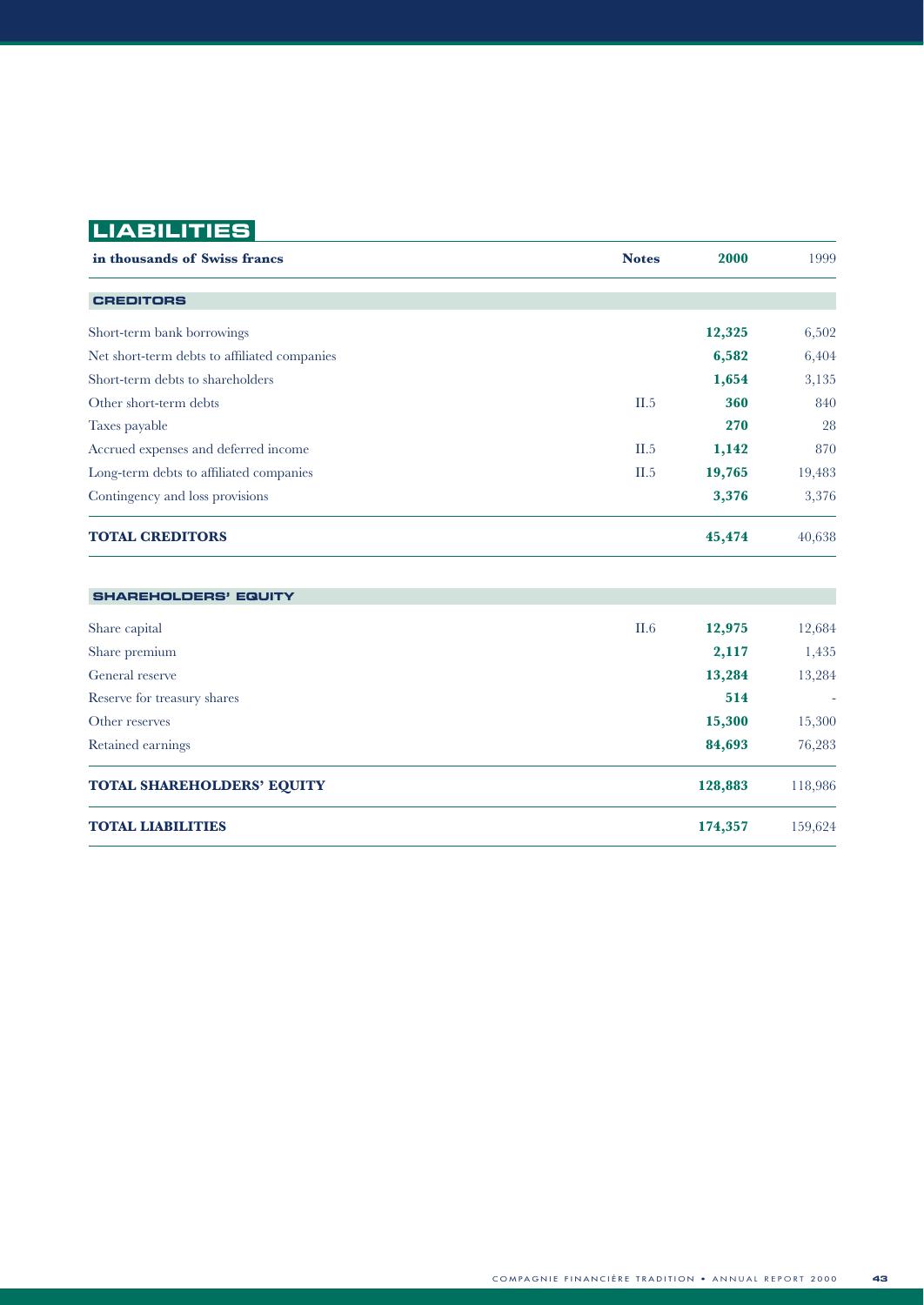# **PROFIT AND LOSS ACCOUNT 2000**

| in thousands of Swiss francs       | <b>Notes</b> | 2000     | 1999     |
|------------------------------------|--------------|----------|----------|
| Dividend received                  |              | 1,585    | 2,270    |
| Other operating income             | III.1        | 1,285    | 733      |
| Net financial income               |              | 3,570    | 6,320    |
| <b>OPERATING INCOME</b>            |              | 6,440    | 9,323    |
| Employee compensation and benefits |              | $-1,165$ | $-1,201$ |
| Other operating expenses           |              | $-1,479$ | $-3,487$ |
| Depreciation and amortisation      |              | $-396$   | $-593$   |
| <b>OPERATING EXPENSES</b>          |              | $-3,040$ | $-5,281$ |
| <b>OPERATING PROFIT</b>            |              | 3,400    | 4,042    |
| Extraordinary income               | III.2        | 12,570   | 17,077   |
| Extraordinary expenses             | III.2        | $-506$   | $-582$   |
| <b>Taxes</b>                       |              | $-234$   | $-264$   |
| <b>NET PROFIT</b>                  |              | 15,230   | 20,273   |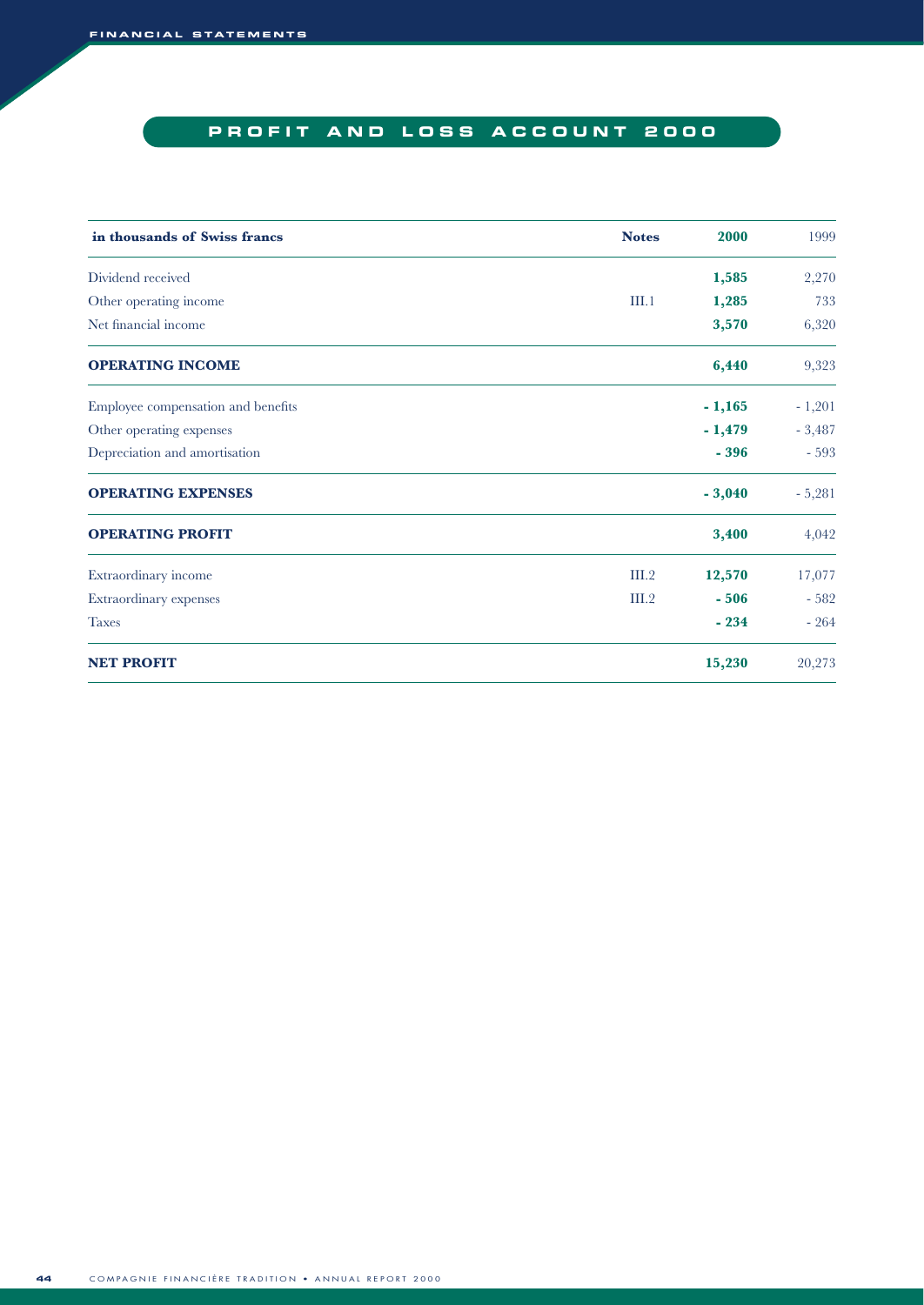# **CHANGE IN RETAINED EARNINGS**

| in thousands of Swiss francs               | 2000     | 1999     |
|--------------------------------------------|----------|----------|
|                                            |          |          |
| <b>RETAINED EARNINGS</b>                   |          |          |
| Retained earnings brought forward          | 69,463   | 56,010   |
| Net profit for the year                    | 15,230   | 20,273   |
| <b>RETAINED EARNINGS AT 31 DECEMBER</b>    | 84,693   | 76,283   |
|                                            |          |          |
| <b>CHANGE IN RETAINED EARNINGS</b>         |          |          |
| Retained earnings                          | 84,693   | 76,283   |
| Allocation to reserve for treasury shares  | $-423$   | $-514$   |
| Dividend of CHF 6 / CHF 5 per bearer share | $-7,785$ | $-6,342$ |
| Dividend on treasury shares                |          | 36       |
| <b>RETAINED EARNINGS CARRIED FORWARD</b>   | 76,485   | 69,463   |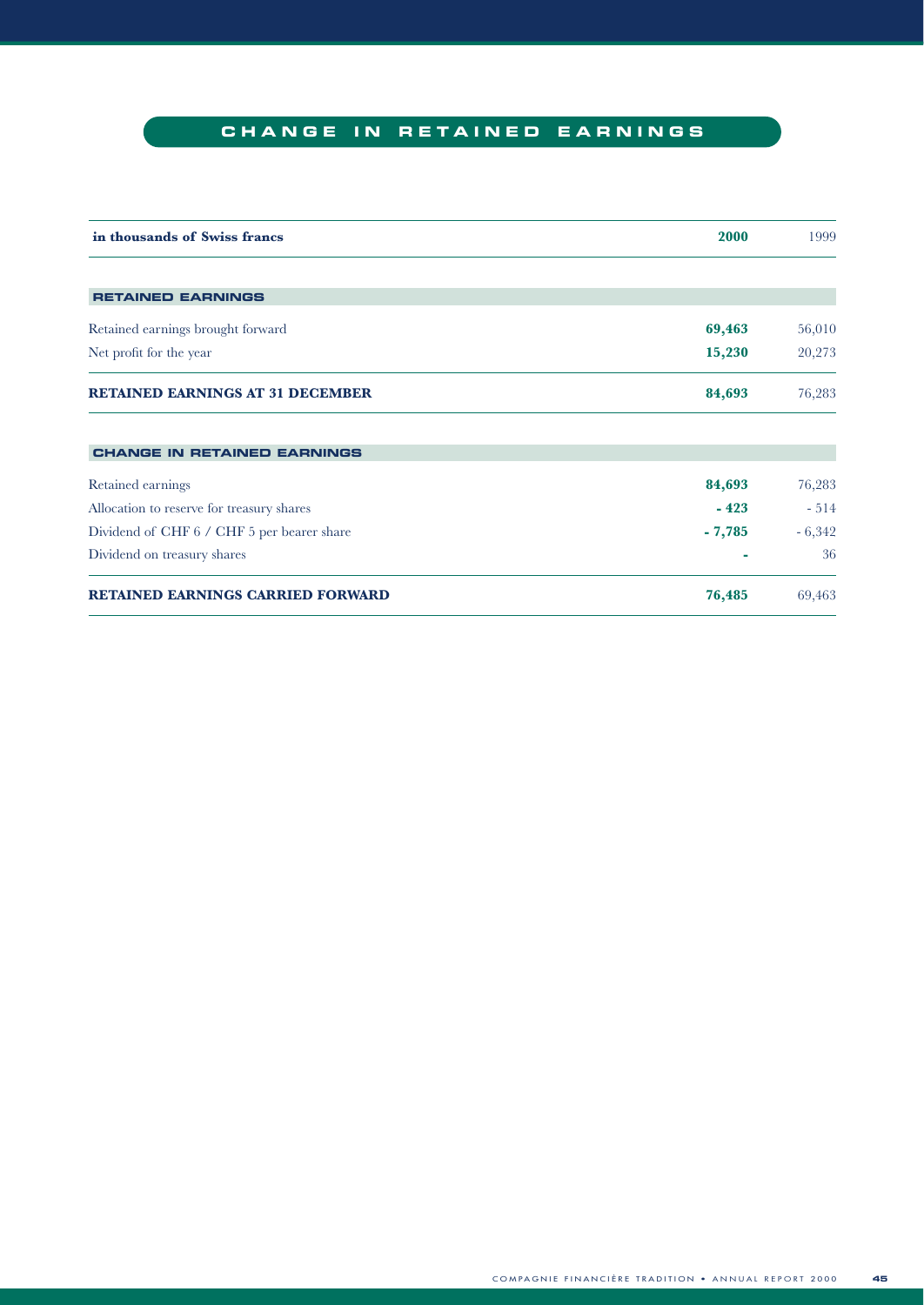#### **NOTES TO THE FINANCIAL STATEMENTS**

### **ACCOUNTING PRINCIPLES I**

The accounting principles applied by Compagnie Financière Tradition comply with the provisions of the Swiss Code of Obligations and the Accounting and Reporting Recommendations (ARR), as contained in the Listing of the Swiss Stock Exchange, particularly the principle of prudence.

The basic principles applied in the evaluation and presentation of balance sheet items are as follows:

#### **Current assets and short-term debts**

Current assets and short-term debts are stated in the balance sheet at face value, after deduction of economically required provisions. Assets and liabilities denominated in foreign currencies are translated into Swiss francs at the year-end exchange rate. Marketable securities are recognised on the balance sheet at their acquisition cost, after deduction of necessary provisions, and are valued on the basis of their stock market price, for listed securities or their estimated realisable value, for unlisted securities.

#### **Fixed assets**

#### *Long-term receivables*

Long-term receivables are stated in the balance sheet at their face value at historical exchange rates, when their nature is that of quasi-equity capital. Otherwise, they are translated at the year-end exchange rates, after deduction of economically necessary provisions.

#### *Investments*

Holdings are stated at cost, translated at historical exchange rates. If the value of a company, based on net worth and anticipated results, appears to be less than the historical cost, a provision is made and carried in the section as a deduction.

These provisions are estimated individually for each company.

#### *Tangible and intangible fixed assets*

Buildings are valued at cost or net worth after deduction of economically necessary provisions.

Other fixed assets are shown in the accounts at cost and amortised over their estimated useful life.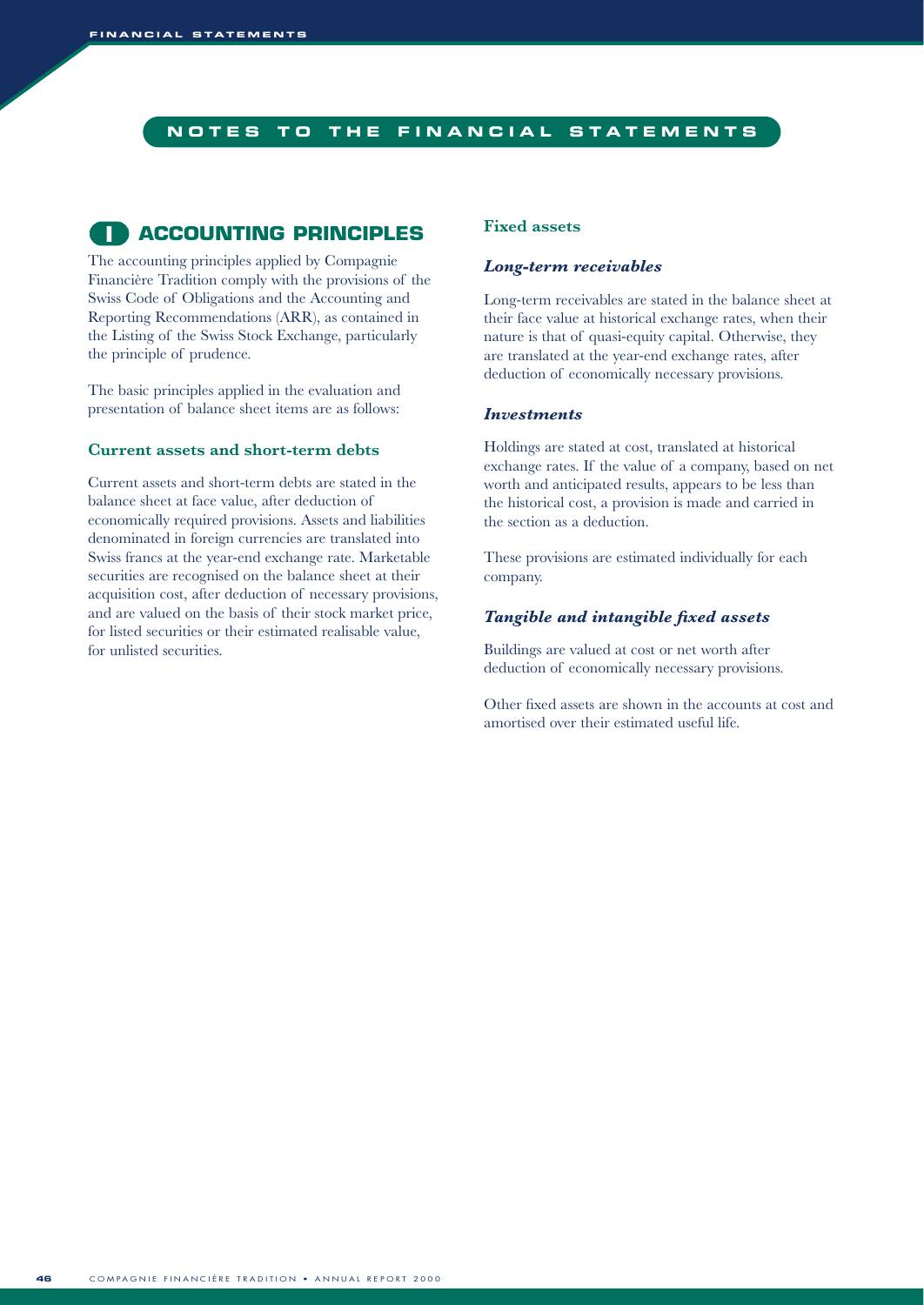### **NOTES TO THE BALANCE SHEET II**

#### **Investments II.1**

Compagnie Financière Tradition holds significant interests in the following companies:

|                                             |            | <b>Share capital</b> |        | <b>Percentage shareholding</b> |                                | <b>Acquisition cost</b> |
|---------------------------------------------|------------|----------------------|--------|--------------------------------|--------------------------------|-------------------------|
|                                             |            | (in thousands)       |        |                                | (in thousands of Swiss francs) |                         |
|                                             |            |                      | 2000   | 1999                           | 2000                           | 1999                    |
| Tradition Service Holding S.A., Lausanne    | <b>CHF</b> | 21,000               | 100.00 | 100.00                         | 20,892                         | 20,892                  |
| TFS, Lausanne                               | <b>CHF</b> | 3,419                | 68.40  | 57.79                          | 10,822                         | 4,820                   |
| Holding Tradition Securities S.A., Lausanne | <b>CHF</b> | 250                  | 100.00 | 100.00                         | <b>250</b>                     | 250                     |
| Holding Tradition Clearing, Lausanne        | <b>CHF</b> | 100                  | 100.00 | 100.00                         | 50                             | 50                      |
| Cofitra Investments Inc.,                   |            |                      |        |                                |                                |                         |
| British Virgin Islands                      | <b>USD</b> | 6,000                | 100.00 | 100.00                         | 8,880                          | 8,880                   |
| Tradcom Management, Lausanne                | <b>CHF</b> | 100                  | 100.00 | 100.00                         | 100                            | 100                     |
| Infotec S.A., Geneva                        | <b>CHF</b> | 5,000                | 44.08  | 47.00                          |                                |                         |
| StreamingEdge.com Inc., New Jersey          | <b>USD</b> | 1,000                | 60.00  |                                | 1,698                          |                         |
| Other investments                           |            |                      |        |                                | 932                            | 920                     |
|                                             |            |                      |        |                                | 43,624                         | 35,912                  |
| Economically necessary provisions           |            |                      |        |                                | $-1,630$                       | $-14,200$               |
| <b>TOTAL</b>                                |            |                      |        |                                | 41,994                         | 21,712                  |

The first four companies above are sub-holdings, which in turn hold significant interests in companies active in the brokerage of financial products and their derivatives. Tradcom Management provides the Group with information technology and telecommunication services. Cofitra Investments Inc. is a financial company. Infotec S.A. is a technology company specialised in providing online financial information. StreamingEdge.com Inc., created in 2000, develops online transactional platforms.

The net asset value, on which economically necessary provisions were estimated, was determined on the basis of the financial statements (or, when required, on the

basis of the consolidated financial statements of these companies) translated at year-end exchange rates. Such provisions stood at CHF 1,630,000 at 31 December 2000 against CHF 14,200,000 at 31 December 1999, resulting in a net write-back of provisions of CHF 12,570,000 in 2000, recognised under extraordinary items. This net write-back of provisions consists of a recovery of provisions, in the amount of CHF 14,088,000, on the stake in Tradition Service Holding, whose consolidated equity rose from CHF 6,805,000 at 31 December 1999 to CHF 29,907,000 at 31 December 2000, and a charge to provisions of CHF 1,518,000 on three other equity holdings.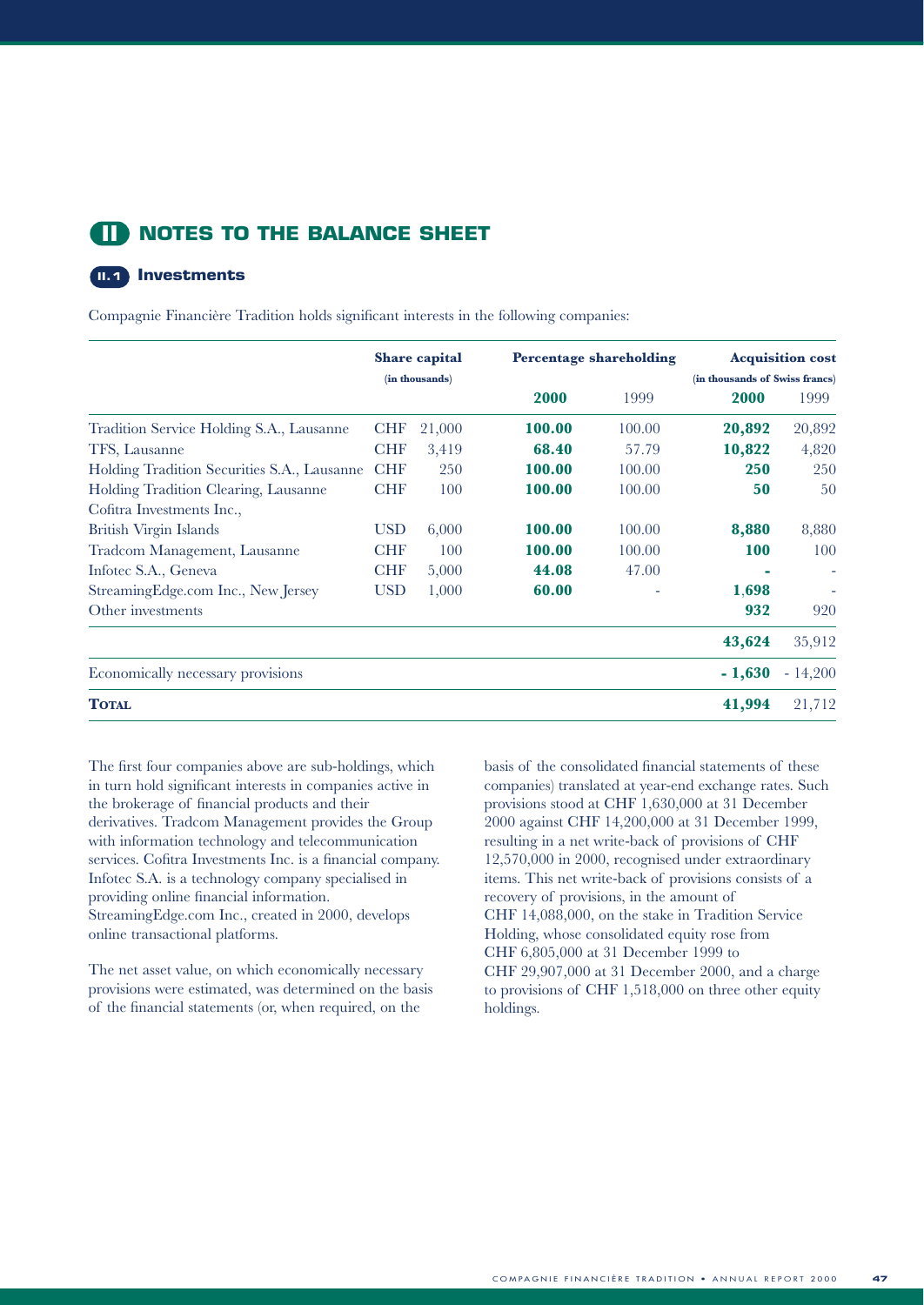#### **Long-term receivables from affiliated companies II.2**

This item was composed of the following:

|                                             | <b>Receivables</b><br>in thousands of local currency |        |        | <b>Receivables</b><br>in thousands of CHF |        |  |
|---------------------------------------------|------------------------------------------------------|--------|--------|-------------------------------------------|--------|--|
|                                             | currency                                             | 2000   | 1999   | 2000                                      | 1999   |  |
| Tradition Service Holding S.A., Lausanne    | <b>CHF</b>                                           | 75,201 | 69,636 | 75,201                                    | 69,636 |  |
| Tradition Service Holding S.A., Lausanne    | <b>DEM</b>                                           | 911    | 911    | 743                                       | 743    |  |
| Holding Tradition Securities S.A., Lausanne | <b>CHF</b>                                           | 11,706 | 11,706 | 11,706                                    | 11,706 |  |
| Holding Tradition Clearing, Lausanne        | <b>CHF</b>                                           | 7,076  | 15,206 | 7,076                                     | 15,206 |  |
| Infotec S.A., Geneva                        | <b>CHF</b>                                           | 3,858  | 2,338  | 3,858                                     | 2,338  |  |
|                                             |                                                      |        |        | 98,584                                    | 99,629 |  |
| Economically necessary provisions           |                                                      |        |        | $-506$                                    |        |  |
| <b>TOTAL</b>                                |                                                      |        |        | 98,078                                    | 99,629 |  |

Gross receivables in Swiss francs from Tradition Service Holding S.A. were subordinated to the extent of CHF 27,500,000 at 31 December 2000 (CHF 30,620,000 at 31 December 1999). Gross receivables from Holding Tradition Securities S.A. and Holding Tradition Clearing were subordinated to the extent, respectively, of CHF 143,000 and CHF 500,000 at 31 December 2000. Receivables from Infotec S.A. to Compagnie Tradition were subordinated to the extent of CHF 2,505,000 at 31 December 2000.

#### **Other receivables II.3**

#### **Net short-term receivables from affiliated companies**

These receivables stood at CHF 9,437,000 at 31 December 2000 (CHF 16,959,000 at 31 December 1999). They are payable in the short-term and result

from day-to-day transactions between Compagnie Financière Tradition and affiliated companies.

#### **Other long-term receivables**

This item includes receivables held by Compagnie Financière Tradition on its former ultimate shareholders, Comipar, Paris, and Banque Pallas Stern, Paris. These debts, totalling CHF 8,675,000 at 31 December 2000 (CHF 10,242,000 at 31 December 1999) are secured by a commitment from the new ultimate majority shareholder, VIEL & Cie Finance, Paris (cf. Note IV.2).

Compagnie Financière Tradition received liquidation dividends totalling CHF 11,195,000 in 1999, equivalent to 50.8% of all stated receivables. A further dividend of CHF 1,567,000, or 7.2% of stated receivables was paid during the period, bringing the total percentage repaid at 31 December 2000 to 58.0%.

#### **Fixed assets II.4**

|                                 | 2000       |        |            |        | 1999   |            |  |
|---------------------------------|------------|--------|------------|--------|--------|------------|--|
| in thousands of Swiss francs    | Gross      | Amort. | <b>Net</b> | Gross  | Amort. | <b>Net</b> |  |
| Land and buildings              | 8,501      | 985    | 7,516      | 8,501  | 985    | 7,516      |  |
| Fixtures and installations      | 3,527      | 3,320  | 207        | 3,515  | 3,177  | 338        |  |
| Computer and telecom. equipment | 4,438      | 4,188  | <b>250</b> | 3,868  | 3,416  | 452        |  |
| Other fixed assets              | <b>250</b> | 177    | 73         | 180    | 132    | 48         |  |
| <b>TOTAL</b>                    | 16,716     | 8.670  | 8.046      | 16.064 | 7.710  | 8,354      |  |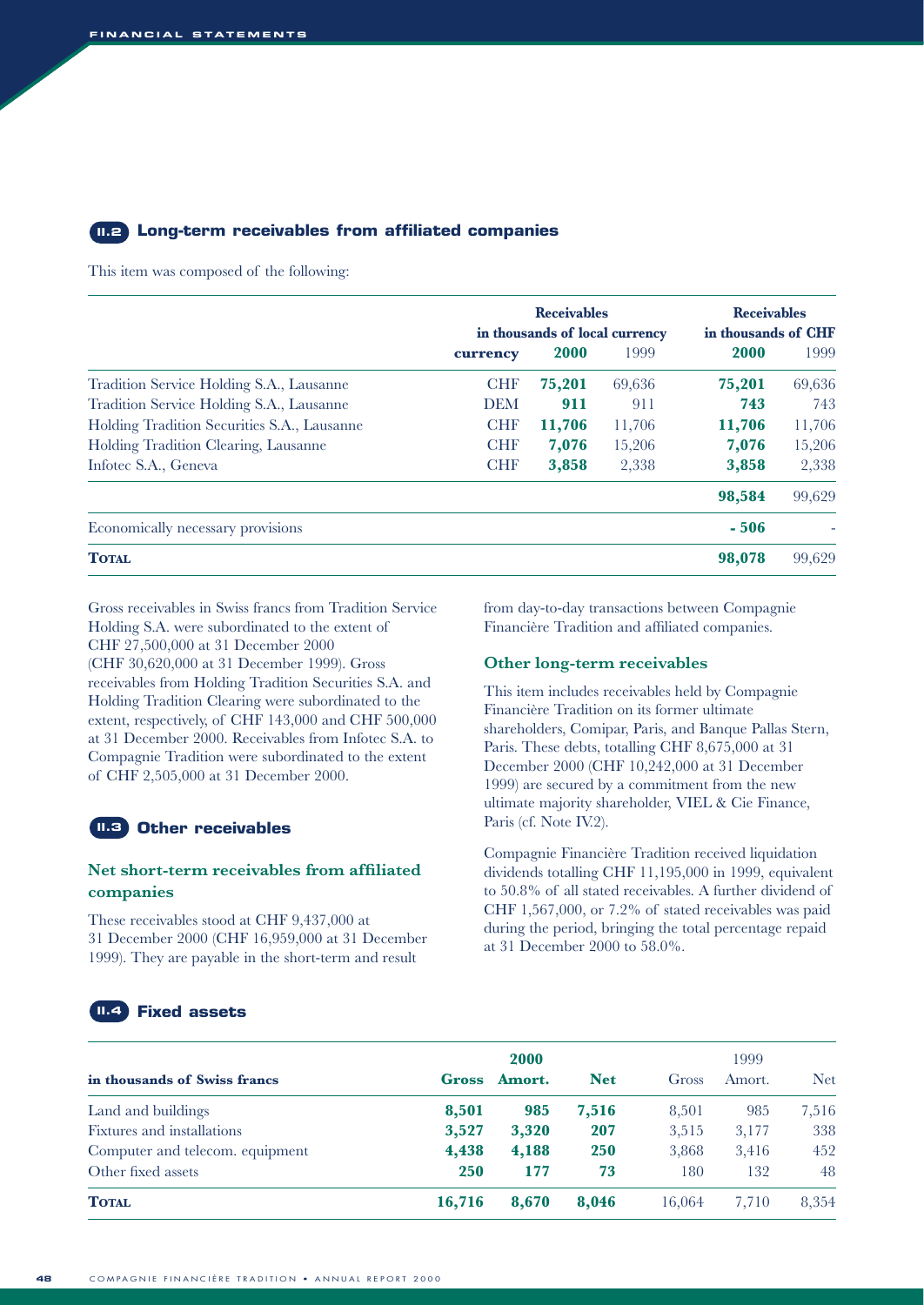At 31 December 2000, fire insurance value stood at CHF 12,728,000 for fixtures and installations, and CHF 17,775,000 for buildings (CHF 12,728,000 and CHF 17,775,000 respectively at 31 December 1999).



#### **Other short-term debts**

This item was comprised as follows:

| in thousands of Swiss francs | 2000 | 1999 |
|------------------------------|------|------|
| Employee current accounts    |      | 50   |
| Public authorities           |      | 304  |
| Other short-term debts       | 360  | 486  |
| <b>TOTAL</b>                 | 360  | 840  |

#### **Accrued expenses and deferred income**

This item was comprised as follows:

| in thousands of Swiss francs                                                     | <b>2000</b> | 1999       |
|----------------------------------------------------------------------------------|-------------|------------|
| Employee compensation and benefits<br>Other miscellaneous accrued expenses 1,002 | 140         | 147<br>723 |
| <b>TOTAL</b>                                                                     | 1,142       | 870.       |

#### **Long-term debts to affiliated companies**

This item, which amounted to CHF 19,765,000 and CHF 19,483,000 at 31 December 2000, and 1999 respectively, consists of debts to two subsidiaries in which Compagnie Financière Tradition holds a 100% direct and indirect interest: Cofitra Investment Inc., British Virgin Islands, and TISA, Panama.

### **Share capital II.6**

#### **Composition of share capital**

Share capital at 31 December 1999, stood at CHF 1,268,350, consisting of 12,683,500 shares of CHF 10.

Share capital was increased by CHF 291,500 in April 2000 through the creation of 29,150 new bearer shares of CHF 10, following the exercise of share options. This increase, accompanied by a share premium of CHF 682,110, brought Compagnie Financière Tradition's share capital to CHF 12,975,000 at 31 December 2000.

#### **Major shareholders**

At 31 December 2000, the only shareholder holding over 5% of the equity voting rights in Compagnie Financière Tradition was VIEL & Cie Finance, Paris, with 69.28%, compared to 72.47% the previous year.

The 69.28% equity voting rights held by VIEL & Cie Finance, Paris, are exercised indirectly through Financière Vermeer B.V., Amsterdam, wholly owned by VIEL & Cie, which itself was 57.28% held by VIEL & Cie Finance at 31 December 2000.

#### **Increase in share capital**

Share capital may be increased by up to CHF 6,000,000, through the issue of up to 600,000 new bearer shares of CHF 10. The issue price of such new shares and the date from which they are to pay dividends shall be determined by the Board of Directors. This authorisation, renewed by the Annual General Meeting of 10 May 1999, is valid until 11 May 2001.

The Board of Directors is empowered to cancel or limit existing shareholders' preferential subscription rights to allow acquisitions or equity interest acquisitions to take place. Share subscription rights for which a preferential subscription right is granted but not exercised are available to the Board for use in the Company's interests.

#### **Conditional capital**

Share capital may be increased by up to CHF 1,325,000, through the issue of up to 132,500 registered shares of CHF 10. Such an increase is effected through the exercise of preferential subscription rights by Company employees. The preferential subscription rights of existing shareholders are cancelled. Conditions for employee participation are to be determined by the Board of Directors.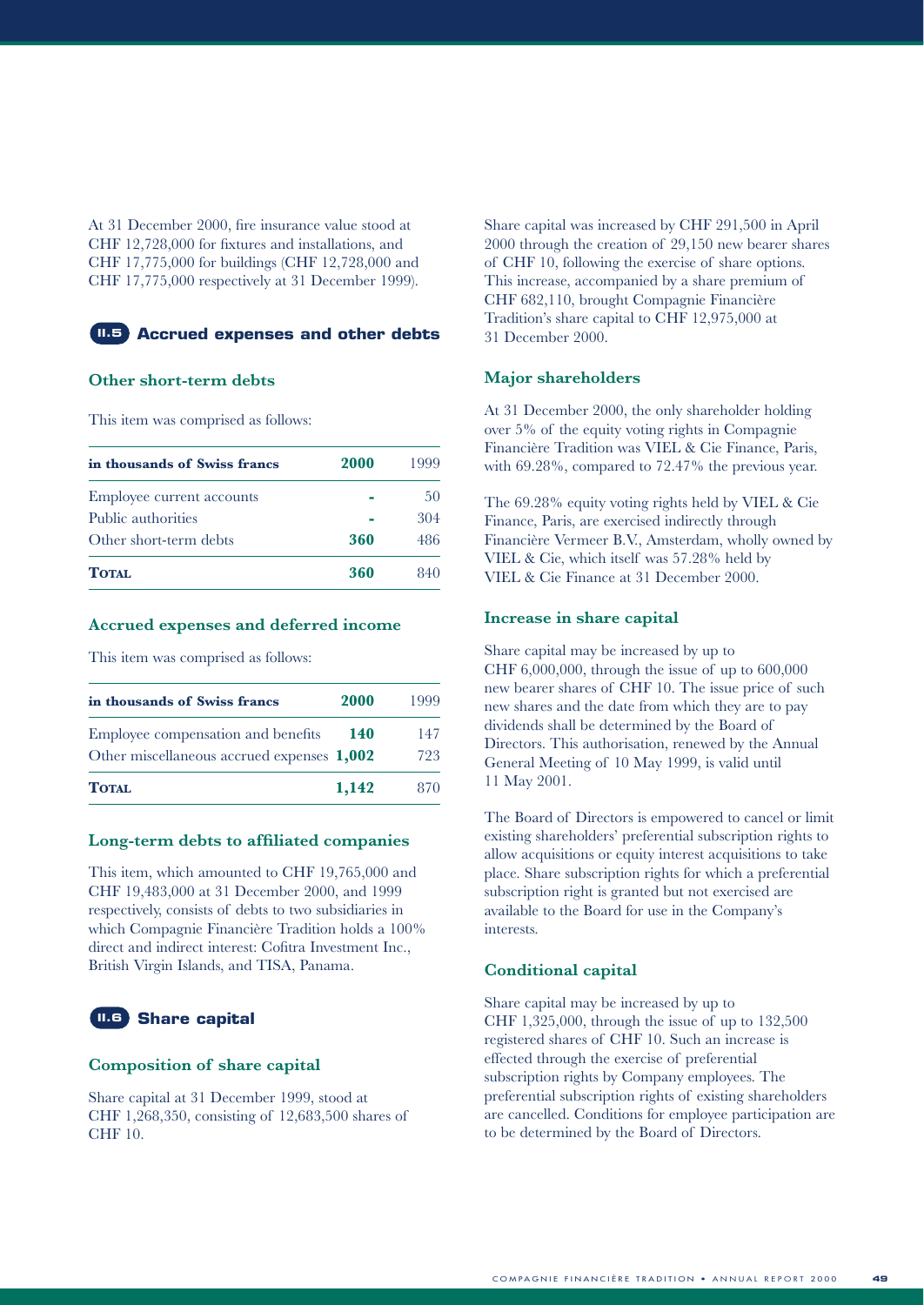#### **Treasury shares II.7**

The Company held 8,127 of its own shares at 31 December 2000, with an acquisition value of CHF 937,000. Changes in the situation of these treasury shares during the period were as follows:

|                                      | <b>Book value</b>              | <b>Acquisition cost or</b><br>realization price | No. of shares |
|--------------------------------------|--------------------------------|-------------------------------------------------|---------------|
|                                      | (in thousands of Swiss francs) | (in thousands of Swiss francs)                  |               |
| SITUATION AT 1 JANUARY 2000          | 514                            | 514                                             | 7,280         |
| Acquisitions in 2000                 | 546                            | 546                                             | 2,597         |
| Sales in 2000                        | $-123$                         | $-84$                                           | $-1,750$      |
| Capital losses for the year          | <b>CO</b>                      | $-39$                                           | ۰             |
| <b>SITUATION AT 31 DECEMBER 2000</b> | 937                            | 937                                             | 8,127         |

These shares showed an unrealised gain of CHF 810,000 over the market price of CHF 215 at 31 December 2000 (CHF 804,000 at 31 December 1999).

# **NOTES TO THE PROFIT III AND LOSS ACCOUNT**

#### **III.1** Operating income

Compagnie Financière Tradition, which became a pure holding company on 1 July 1998, did not exercise any operational activities during the period. Nevertheless, as a holding company it receives rental income on its realty, consisting of two buildings in Lausanne. This income of CHF 544,000 net (CHF 733,000 in 1999) is stated under "Other operating income". The Company also recorded income of CHF 741,000 during the period, arising from depreciation of operating assets invoiced to its subsidiary, Tradition S.A.

#### **Extraordinary income and expenses**

This item was comprised as follows:

| in thousands of Swiss francs                                                                            | 2000   | 1999   |
|---------------------------------------------------------------------------------------------------------|--------|--------|
| <b>EXTRAORDINARY INCOME</b>                                                                             |        |        |
| Liquidation of provisions<br>on investments                                                             | 12,570 | 7,576  |
| Liquidation of provisions for<br>the depreciation of long-term<br>receivables from affiliated companies |        | 8,659  |
| Partial use of the contingency<br>provision                                                             |        | 842    |
| <b>TOTAL</b>                                                                                            | 12,570 | 17,077 |
| <b>EXTRAORDINARY EXPENSES</b>                                                                           |        |        |
| Charge to provisions on long-term<br>receivables from Group companies                                   | $-506$ |        |
| Capital loss on sale of investment                                                                      |        | $-582$ |
| <b>TOTAL</b>                                                                                            | - 506  | $-582$ |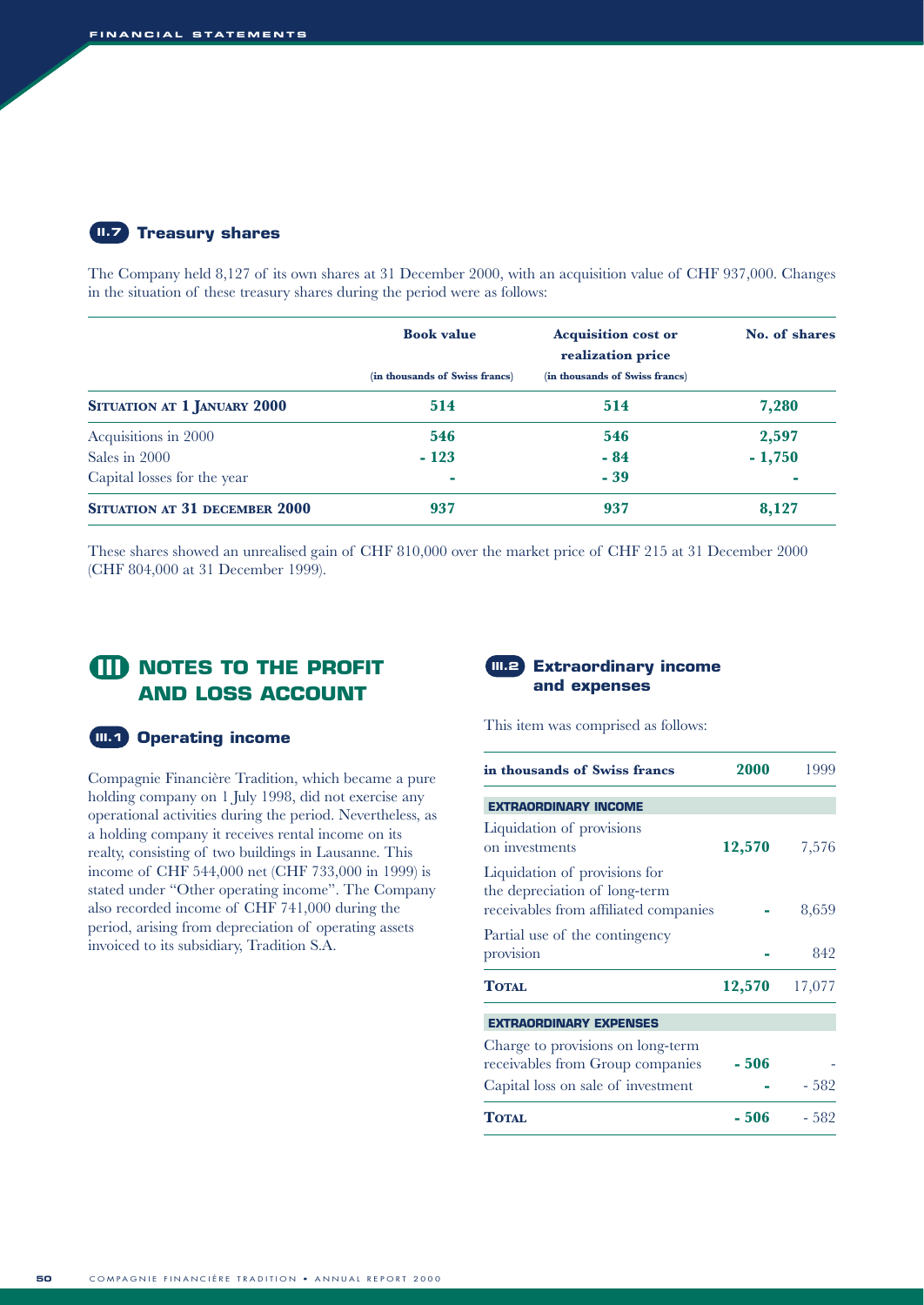# **ADDITIONAL INFORMATION IV**

#### **Commitments and contingent IV.1 liabilities**

| in thousands of Swiss francs | 2000 | 1999 |
|------------------------------|------|------|
| Guarantees and commitments   |      |      |
| to third parties             | 27   | -37. |

The Company also issued comfort letters in favour of two of its indirectly held affiliates:

• letter of 27 January 1988 to the Bank of England confirming a support commitment in favour of Tradition (UK) Ltd., London, with no stated limit,

• letter of 8 February 1988 to the Bank of England confirming a support commitment in favour of Tradition Financial Services Ltd., London, with no stated limit.

#### **Guarantees and commitments received IV.2**

When VIEL & Cie Finance purchased the shares of Compagnie Financière Tradition held by Banque Pallas Stern, it undertook to pay Compagnie Financière Tradition the difference between aggregate receivables from Comipar and Banque Pallas Stern and the liquidation dividends to be received by Compagnie Financière Tradition in respect of such receivables.

This undertaking relates to receivables of FRF 92,046,000 declared by Compagnie Financière Tradition when Comipar and Banque Pallas Stern went into receivership. VIEL & Cie Finance will honour this undertaking when these two entities pay the final liquidation dividend in respect of such receivables.

In 1999, Compagnie Financière Tradition received part repayment from Banque Pallas Stern and Comipar, equivalent to 50.8% of its outstanding claims. A further dividend of CHF 1,567,000, or 7.2% of declared receivables was paid in 2000, bringing the residual amount of these receivables to CHF 8,675,000 at 31 December 2000 (CHF 10,242,000 at 31 December 1999).

In view of this undertaking, the Company's Board of Directors considered that no provision was required to cover these receivables at the close of the accounts.



Compagnie Financière Tradition pledged a mortgage note of CHF 12,000,000 encumbering its two buildings in Lausanne, whose net book value was CHF 7,516,000 at 31 December 2000.